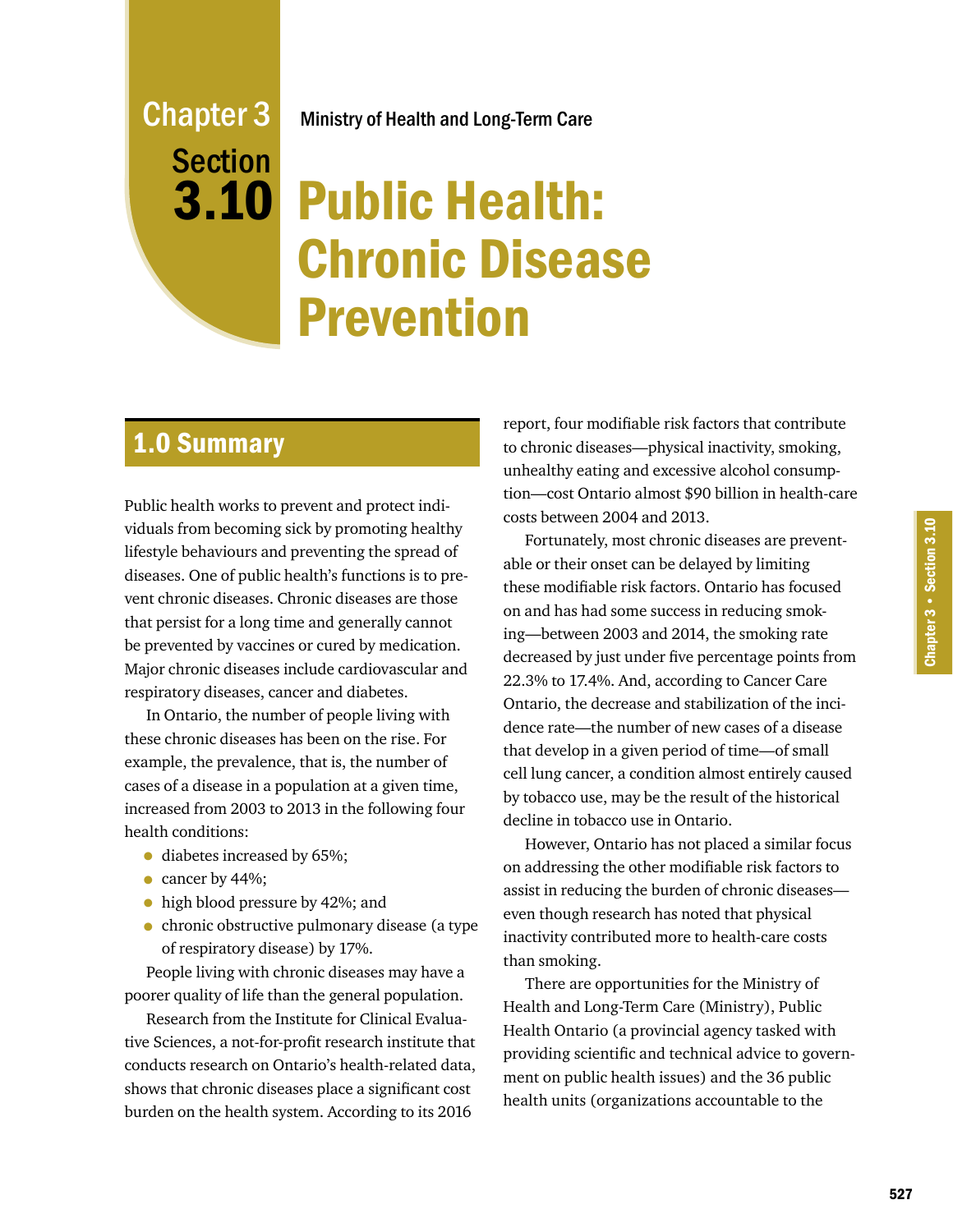Similarly, the Ministry can work better with other provincial ministries—such as education, environment and transportation—to develop public policies that would take into account their effect on the health of the population, which would further promote a better quality of health for Ontarians.

We found that significant inefficiencies exist across the public health units because there are limited formal systems in place to co-ordinate their activities and share best practices, with many public health units separately conducting research and obtaining needed data.

As well, the Ministry does not fully measure public health units' performance in chronic disease prevention. Specifically, the Ministry does not measure the public health units' performance and activities in the areas of physical activity, healthy diet and healthy weight, and has not set any measurable goals to improve overall population health. Consequently, it cannot ensure that public health units and all the other recipients of provincial funding on chronic disease prevention are making progress in helping Ontarians live longer and healthier lives.

In addition, following a number of previous Ministry-commissioned studies that identified the need to improve the public health service delivery model, the Minister of Health and Long-Term Care appointed an Expert Panel on Public Health to provide advice on the optimal structural, organizational, and governance changes needed for public health as part of transforming the health-care system. The Ministry released the Expert Panel's report—*Public Health Within an Integrated Health System*—in July 2017 that included a number of recommendations, including one on reducing the 36 public health units to 14 regional public health entities to better deliver public health services. The Ministry was undertaking consultation on the

Expert Panel's recommendations when we completed our audit.

Our other significant concerns are as follows:

- **Ontario has no overarching chronic disease prevention strategy**. The Province has no overarching policy framework on chronic disease prevention to guide overall program planning and development. Such a framework would outline the goals and objectives of chronic disease prevention programming, provincial targets that focus on health outcomes, and the roles and responsibilities of the various parties involved in planning, delivering and evaluating public health programs designed for preventing chronic diseases. In contrast, British Columbia has established long-term goals and targets to drive systemwide action and improve health outcomes. As well, it has a policy framework for using evidence to design interventions that address the major risk factors for chronic diseases. As will be noted, British Columbians already generally live longer than Ontarians.
- **Some public health units faced challenges in accessing schools to provide health promotion programs**. Because changing health behaviours early, as opposed to later in life, is more effective and has a more long-lasting impact, public health practitioners often target children as a priority population to deliver healthy living programs. While the public health units have a mandate to work with schools, the lack of co-ordination at the provincial level to help deliver public-health programs and services at the local level in schools has limited the public health units' ability to influence healthy living behaviours in young children. As a result, public health units spend resources to build relationships and persuade schools to participate in effective public health programs instead of on actual service delivery.
- **No consistent provincial leadership to co-ordinate public health units' updating of evidence, sharing of best practices, and**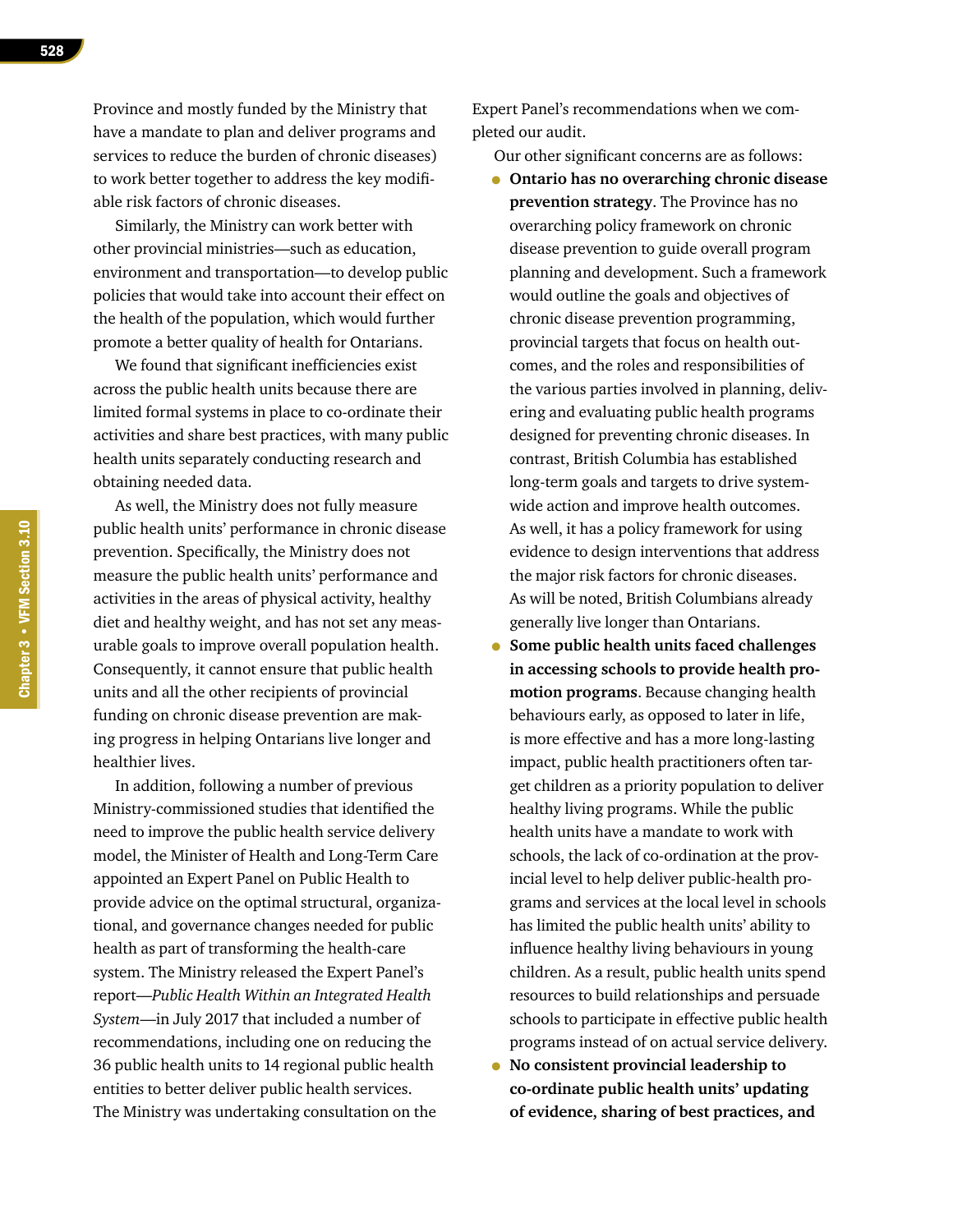**development of monitoring systems on health promotion programs**. Because no provincial body actively updates evidence, shares best practices, and develops surveillance systems on health promotion programs on a regular basis to help the public health units design programs to meet their local needs, public health units have undertaken research and developed local solutions independently. We noted significant duplication of effort and instances of variation in the depth of the research and type of information gathered. For example, two-thirds of public health units reported having independently reviewed evidence and best practice on school-based programs that promote healthy weights, healthy eating or physical activity. As well, public health units tend to work individually to develop systems to collect data, and the type of data collected differed among these public health units, resulting in data not being comparable.

• **Not all public health units have access to necessary epidemiological data**. Having complete and accurate data is important because the public health units are required to assess and monitor population health and evaluate the effectiveness of their programs under the Ontario Public Health Standards. We found that public health units have not all been able to access complete and current epidemiological data to study the patterns, causes and effects of health and disease within populations. For example, Ontario does not have enough data on children and Indigenous populations to meet local needs for population health assessment and surveillance, program planning and evaluation. In addition, no central body is responsible for collecting and disseminating this data to public health units, resulting in some public health units not having access to such information. As well, some units may not be using current data to plan programs because

Statistics Canada's Canadian Community Health Survey does not provide adequate sample sizes for local analysis within these public health units' areas. In his 2015 report, the Chief Medical Officer of Health also highlighted the importance of local data and recommended that the Province undertake a provincial population health survey that collects data at the local levels.

• **Public health units individually indicated that they have limited capacity to perform epidemiological analysis to help guide and monitor their programs**. Even in instances where the data is available, some public health units indicated that they do not have the required time and/or staff expertise to review and analyze epidemiological data. The Ministry did not establish specific standards on how much epidemiological work the public health units have to undertake for chronic disease prevention, or assess whether certain epidemiological analyses should be conducted centrally. As a result, there is no assurance that public health units that lack sufficient epidemiologist resources have conducted the proper analysis of population data to help guide and monitor their programming.

Chapter 3 • Section 3.10

Chapter 3 . Section 3.10

• **At some public health units, program evaluations were not conducted to determine whether their programs had a positive impact**. We noted cases where some public health units did not evaluate new programs, or measure the programs' effectiveness, as required by the Ministry. For example, three of the four health units we visited have been delivering school-based programs without having conducted any evaluation of these programs. We also found that public health units have a different understanding of what constitutes an evaluation, and apply different levels of rigour on their own evaluations, because the Ministry has not specified a particular evaluation method. Furthermore, one study conducted in 2015 by public health units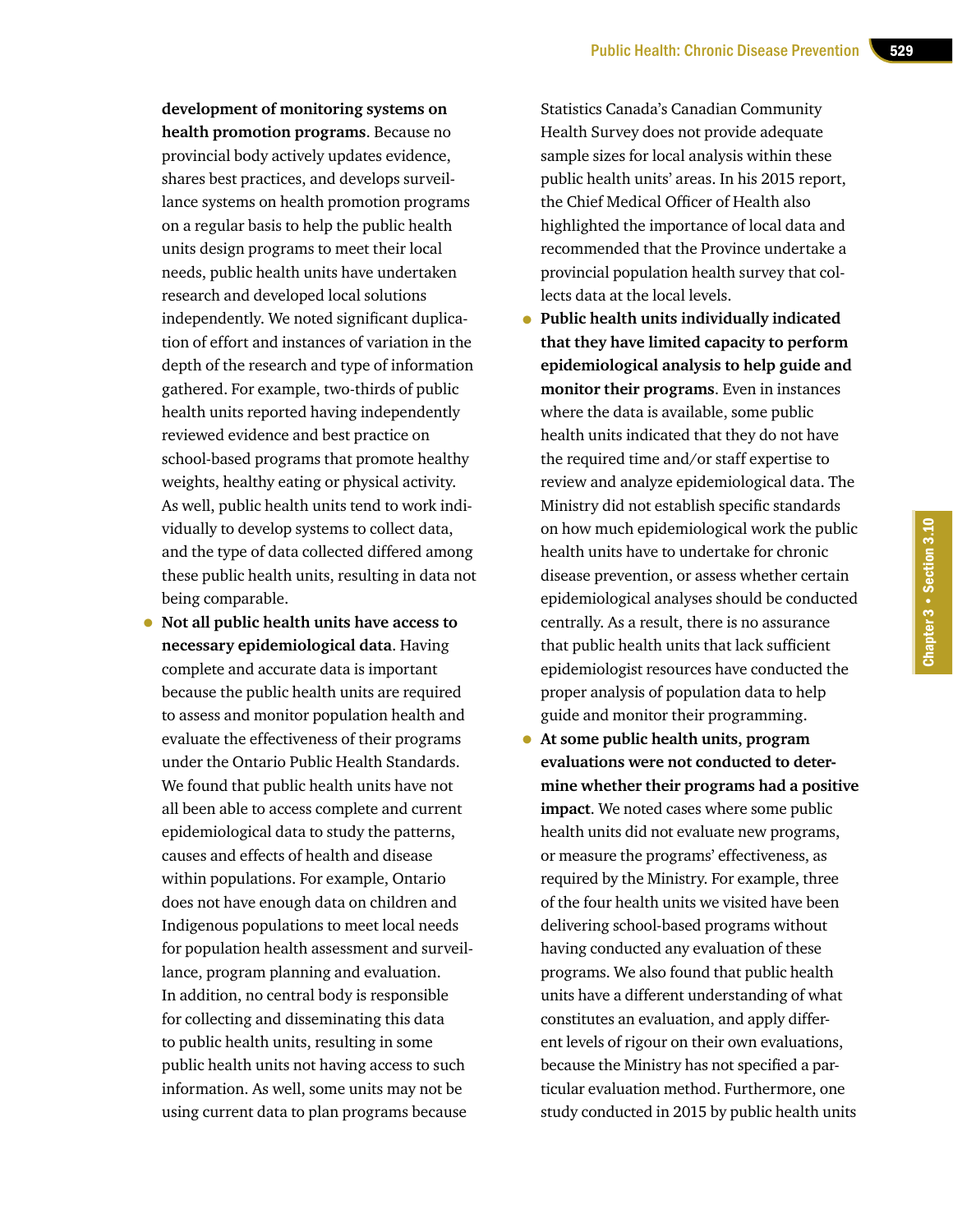themselves has indicated that most health units do not have the necessary capacity to evaluate programs. Without these evaluations, public health units cannot demonstrate that their programs have been effective in improving the health outcome of their population. As well, public health units did not always define and measure whether they have achieved the objectives of their chronic disease prevention programs. For example, in one of the four public health units we visited, we noted that it had an objective of reducing the consumption of sugar-sweetened beverages in its geographic area but had not measured the change in consumption of these beverages.

- **Current provincial performance indicators do not fully measure public health units' performance in preventing chronic diseases and promoting health**. There are no indicators to measure public health units' achievement toward reducing key risk factors, such as physical inactivity, unhealthy eating and unhealthy weights. As well, public health staff noted that results in a number of performance indicators, such as the rate of youth that have not smoked a whole cigarette and the rate of adults that consume alcohol above the Low-Risk Drinking Guidelines, cannot be solely attributed to the effort of the public health units. These indicators involve both the work of public health units and others, such as schools and community-based organizations. As a result, using these performance indicators, the Ministry could not sufficiently measure whether public health units were effective in providing chronic disease prevention programs and services in their local community.
- **Ministry has started to address funding equity but full implementation of the needs-based funding model may take up to 10 years**. The Ministry developed a new funding model to identify an appropriate share for each public health unit following a recommendation in 2013 by the Funding Review

Working Group. In 2015, the Ministry started applying this new model, but has not set a target date for when the public health units will reach their modelled share of funding. The Ministry estimated it could take 10 years to ensure public health funding is more equitably allocated to all health units, assuming a 2% growth rate and that future incremental funds are targeted to units that do not yet receive modelled share of funding. As a result, some public health units may continue to experience funding inequities.

This report contains 11 recommendations, consisting of 22 actions, to address our audit findings.

# Overall Conclusion

The Ministry of Health and Long-Term Care (Ministry) does not have the needed processes and systems in place to ensure that public health units plan and deliver chronic disease prevention programs and services in a cost-effective manner. As well, the Ministry has not sufficiently supported co-ordination among the provincial ministries or public health units. Such co-ordination would help public health units plan and deliver programs more efficiently.

The Ministry also has not ensured whether Public Health Ontario provides the necessary and sufficient support to the public health units with scientific and technical advice in the areas of population health assessment, epidemiology and program planning and evaluation.

Further, the Ministry does not guide public health units on a methodology to evaluate their programs. The public health units need a methodology to evaluate, measure and report on whether their chronic disease prevention and health promotion programs have been effective in reducing the cost burden on the health-care system and improving population health outcomes.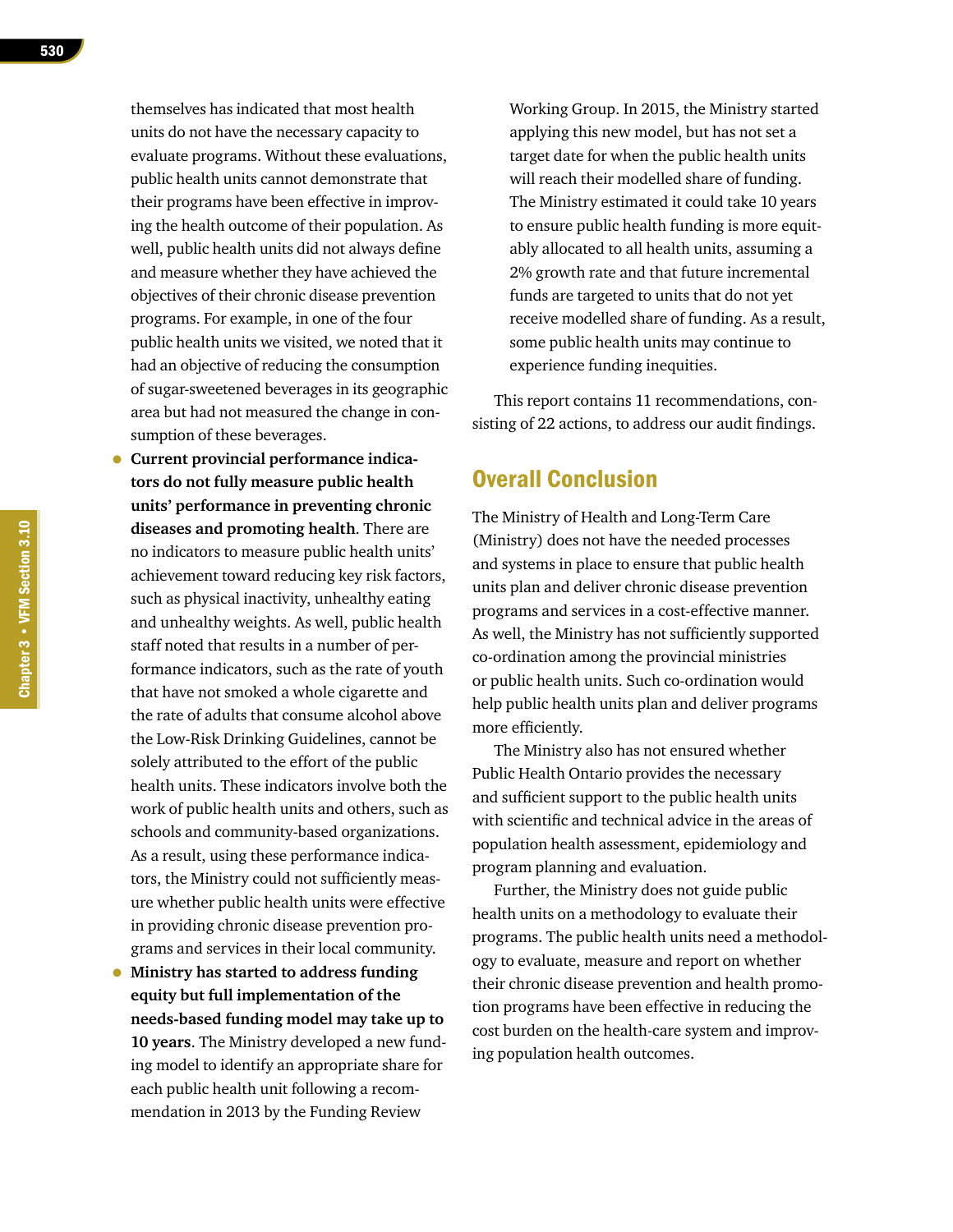# OVERALL MINISTRY RESPONSE

The Ministry of Health and Long-Term Care (Ministry) welcomes the recommendations contained in the Auditor General's report and the report's emphasis on the prevention of chronic diseases. Chronic diseases carry a significant burden of illness in Ontario and around the world, and can often be prevented or reduced by addressing modifiable risk factors such as unhealthy eating, physical inactivity, tobacco use and harmful use of alcohol.

Ontario has made progress in the area of chronic disease prevention. For instance:

- The Province's Smoke-Free Ontario Strategy, which aims to achieve the lowest smoking rates in Canada, has greatly reduced tobacco use and lowered health risks to non-smokers in Ontario over the past 11 years. As a result of concerted efforts, the Province has decreased the smoking rate from 20.9% in 2005 to 17.4% in 2014.
- The Healthy Kids Strategy, a cross-government initiative launched in 2013, focuses on key interventions to support healthy weights among children and youth through increased physical activity and healthy eating. This strategy includes new provincial legislation requiring the posting of calories on menu boards at regulated food premises, and implementation of the Healthy Kids Community Challenge in 45 communities across Ontario.
- The Ministry and public health units are actively involved in promoting the Low-Risk Alcohol Drinking Guidelines to support a culture of moderation and provide consistent messaging about informed alcohol choices and responsible use. Over 65 stakeholders have been consulted to inform the development of a provincial Alcohol Strategy.
- The Ministry has embarked on a process to modernize the current Ontario Public Health Standards with an enhanced focus

on outcomes, accountability, evaluation, transparency and collaboration. Within the modernized standards, which are expected to come into effect January 1, 2018, chronic disease prevention programming will be responsive to local needs, informed by evidence, and supported by an integrated health system.

Building on these achievements, the Ministry is currently developing an integrated provincial strategy to further increase adoption of healthy living behaviours and reduce risk factors for chronic diseases across the lifespan, including unhealthy eating, physical inactivity, harmful use of alcohol, and tobacco use, while recognizing the impact of social determinants of health. These audit recommendations will contribute significantly to the development of the provincial strategy, which aims to promote health, prevent disease and help all Ontarians live long, healthy lives.

# 2.0 Background

# 2.1 Overview of Public Health

Public health focuses on the health and well-being of the whole population through the promotion and protection of health and the prevention of illness. Public health involves a wide variety of activities such as:

- inspecting food premises and tobacco retailers;
- providing immunizations to children and adults;
- investigating cases and outbreaks of infectious diseases to prevent further spread;
- providing support to new parents for healthy babies;
- collecting and analyzing epidemiological data to assess the health of the population; and
- promoting healthy living programs to prevent chronic diseases, such as cardiovascular disease and cancer.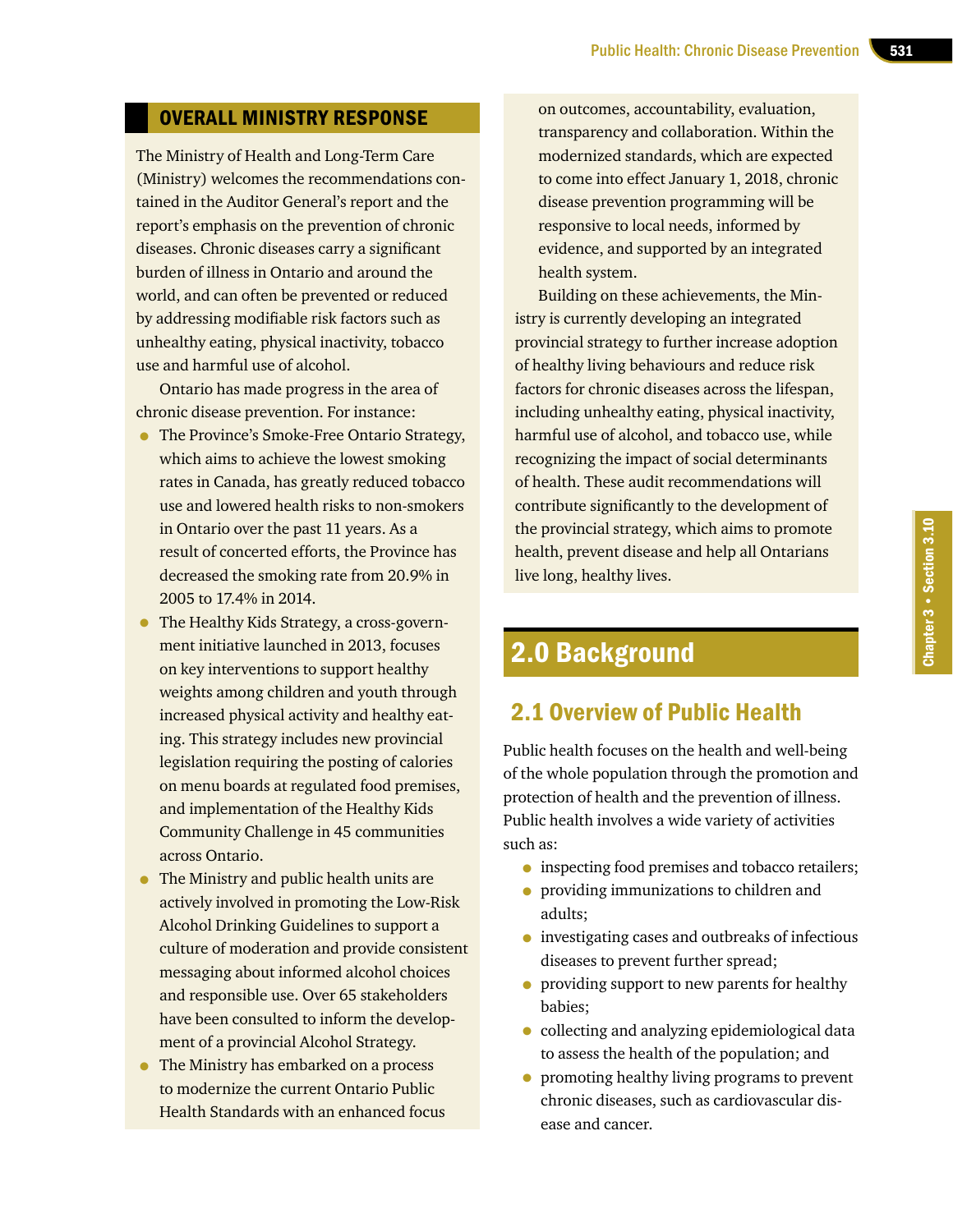In Ontario, the *Health Protection and Promotion Act* (Act) is the primary legislation that governs the delivery of public health programs and services in the province. The purpose of the Act is to provide for the organization and delivery of public health programs and services, the prevention of the spread of disease, and the promotion and protection of the health of the people of Ontario. Other legislation that plays a role in public health includes the *Immunization of School Pupils Act* and *Smoke-Free Ontario Act*.

### 2.1.1 The Public Health System in Ontario

The public health system in Ontario is an extensive network of government, non-government, and community organizations operating at the local, provincial and federal levels. Non-government organizations include not-for-profit groups that advocate for awareness, prevention and treatment of various chronic diseases. Community organizations include groups like community centres that deliver nutrition programs to improve food skills and knowledge.

At the provincial level, the key players involved in public health are the Ministry of Health and Long-Term Care (Ministry) and Public Health Ontario. The Ministry co-funds 36 public health units across the province with municipalities to directly provide public health services to Ontarians. While the Ministry is the main funder of the public health units, public health units also receive funds from other sources, including the Ministry of Children and Youth Services, Health Canada and community organizations.

### Ministry of Health and Long-Term Care

The Population and Public Health Division (Division) of the Ministry is responsible for developing provincial public health initiatives and strategies, and funding and monitoring public health programs delivered by public health units. It also works to ensure that appropriate actions are taken to respond to urgent and emergency situations.

The Province's Chief Medical Officer of Health reports directly to the Deputy Minister of Health and Long-Term Care, not through the Division. The Chief Medical Officer's responsibilities include the following:

- provides clinical and public-health practice leadership and advice to the public-health sector;
- identifies and assesses risk and opportunities for improvement in public health in Ontario;
- communicates directly with the public with respect to public health, such as on the risk of the Zika virus to Ontarians; and
- reports annually to the Legislature on the provincial state of public health.

### Public Health Ontario

The Ontario Agency for Health Protection and Promotion (also known as Public Health Ontario) began operation in 2008 as a scientific and technical organization mostly funded by the Ministry. The organization was established through the *Ontario Agency for Health Protection and Promotion Act, 2007* as a result of recommendations after the 2003 Ontario outbreak of Severe Acute Respiratory Syndrome (SARS).

Public Health Ontario provides scientific and technical advice and support activities, such as population health assessment, public health research, surveillance, epidemiology, and program planning and evaluation to protect and improve the health of Ontarians. It generates the public health science and research expertise in communicable diseases, environmental health, and chronic diseases and injuries, and conducts surveillance and outbreak investigations. It also operates the province's 11 public health laboratories, which offer such services as clinical and environmental testing, bioterrorism testing, and evaluation of new laboratory technologies and methodologies. Some of these functions rested with the Ministry prior to the establishment of Public Health Ontario.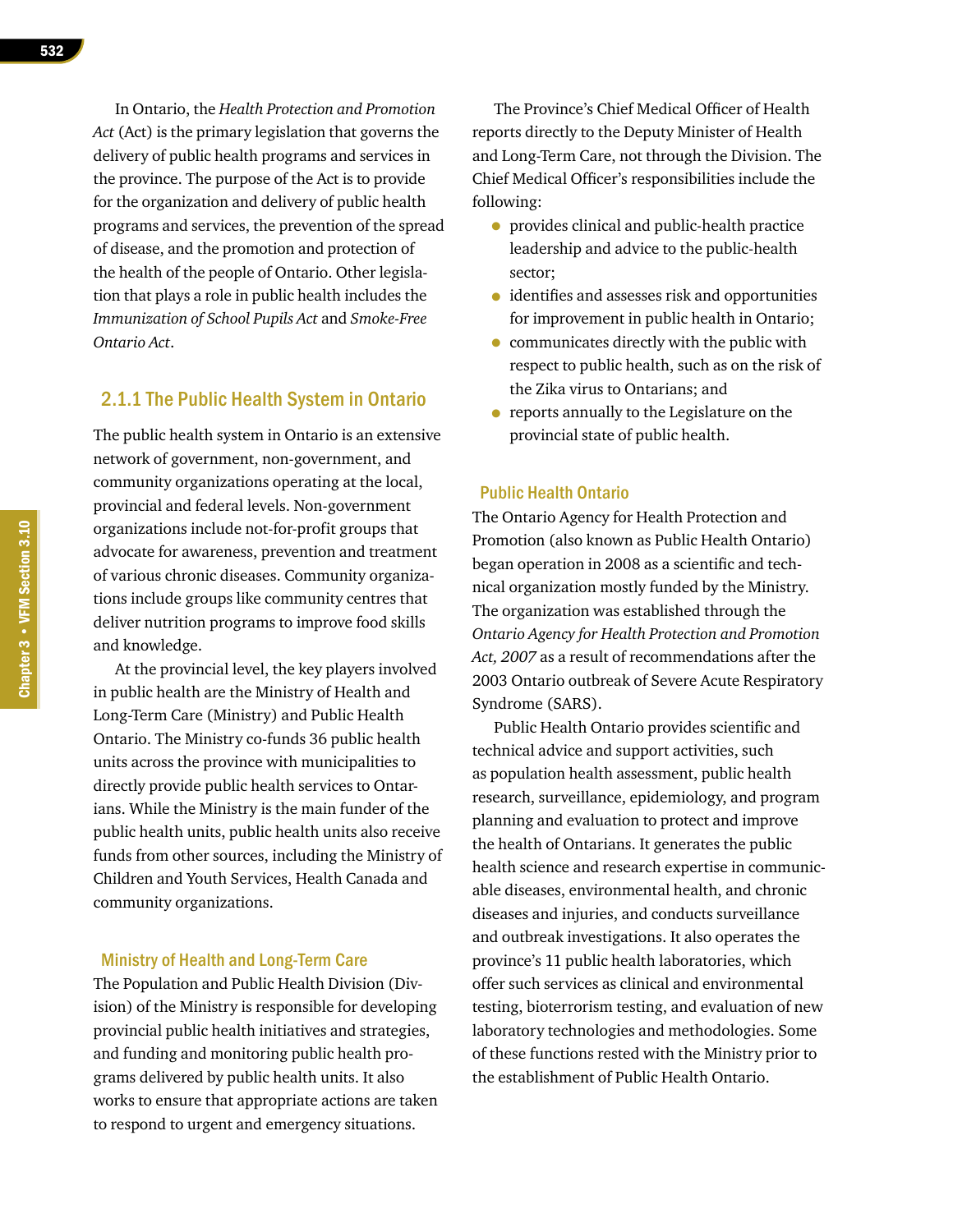### Public Health Units

Ontario's 36 public health units provide their communities with a variety of services and resources, which differ to meet local needs. Services and resources may include keeping a file on children's school immunization records, providing safe food handling certification, beach water warnings for high bacteria levels, online physical and mental health information—including preventing chronic diseases—and issuing extreme heat and cold alerts.

Each public health unit serves a population of various sizes and profile, ranging from, for example, about 34,000 people in Timiskaming to almost three million people in Toronto. **Appendix 1**  shows the boundaries of the 36 public health units in Ontario and the estimated population within each unit.

Each of the 36 public health units is governed by a local Board of Health. The Boards of Health are accountable for meeting provincial standards under the *Health Protection and Promotion Act* (Act), and each is administered and led by a Medical Officer of Health. In each region, each Medical Officer of Health reports public health and other matters to the local Board of Health.

Governance models vary considerably across the 36 public health units. The Act does not prescribe a standard governance model that would apply to all Boards of Health; municipalities in Ontario follow different organizational structures, and the Boards of Health across the province were established at different times throughout history. But all Boards of Health are municipally controlled to varying degrees—some are autonomous boards with members appointed by municipalities and others are part of the structure of the municipal or regional government. Depending on the governance model, board members could be provincially appointed, municipally appointed, elected municipal or regional councillors, or the general public.

Each public health unit has a Public Health Funding and Accountability Agreement with the Ministry, which sets out the terms and conditions governing its funding. The agreement has no

expiry date and is amended annually to include new requirements and performance targets. The Ontario Public Health Standards (explained in **Section 2.1.2**) set the minimum requirements for the delivery of public health programs and services and the Act provides the authority to implement the standards, including outlining the roles and responsibilities between the public health units and the Ministry.

# 2.1.2 Ontario Public Health Standards

The Ministry develops guidelines for delivering public health programs and services as required by the Act. Every Board of Health is required to comply with these guidelines, called the Ontario Public Health Standards. These 14 standards, which were originally developed in 2008 and last revised in March 2017, are included in a 70-page document. The standards set out the minimum requirements that the public health units must adhere to in delivering programs and services.

Altogether, the 14 standards include one foundational standard that covers population health assessment, surveillance, research and sharing of information, and program evaluations. The other 13 standards fall within the following five broad categories:

- chronic diseases and injuries (such as chronic disease prevention and prevention of injuries and substance misuse);
- family health (such as reproductive health) and child health);
- emergency preparedness;
- environmental health (such as food safety and safe water); and
- infectious diseases (such as infectious disease prevention and prevention of tuberculosis, rabies and vaccine-preventable diseases).

**Appendix 2** shows a summary of the 14 standards, their goals and some examples of the requirements on the public health units for each standard.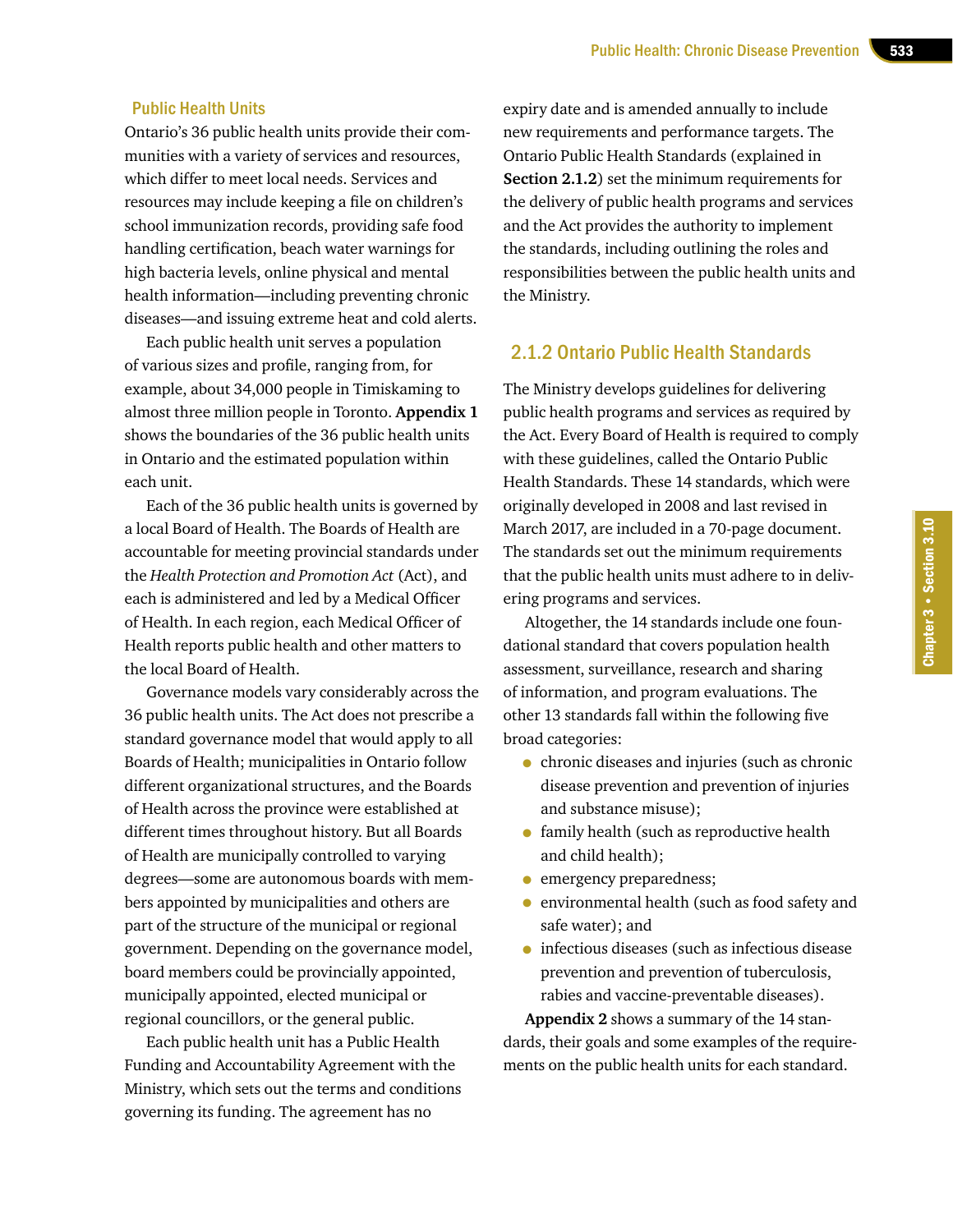### 2.1.3 Funding Structure of Public Health Programs and Services

Under the Act, provincial funding toward public health is not mandatory and is instead provided as per Ministry policy. However, the Act requires obligated municipalities (any upper-tier municipality or single-tier municipality that is situated, in whole or in part, in the area that comprises the public health unit) to pay the expenses incurred by or on behalf of the public health units to deliver the health programs and services set out in the Act, the regulations and the guidelines.

Even so, the Ministry funds public health units' programs either partially or fully, depending on the program. It funds:

- up to 75% of mandatory programs. The municipalities fund the remaining 25% or more if the actual expense is beyond the approved amount; and
- 100% of priority provincial programs, such as the Smoke-Free Ontario Strategy, the Infectious Disease Control Initiative, the Diabetes Prevention Program, Medical Officer of Health/Associate Medical Officer of Health Compensation Initiative, the Northern Fruit and Vegetable Program, Healthy Smiles Ontario Program, and Harm Reduction Programs.

Some public health units offer only provincially mandated programs, but others can provide additional public health services that are funded by their municipalities. For example, the City of Toronto funds a dental program for low-income seniors and adults, as well as for children and youth who are not eligible for other dental programs.

On an annual basis, the Ministry updates the schedules in the Public Health Funding and Accountability Agreement with each Board of Health that governs the public health unit to reflect updated funding allocations, new policies and guidelines, new reporting requirements, and updated performance indicators, baselines and targets.

On average, over the last 10 years, the Ministry has spent about \$1 billion annually on public health-related programs and services, or about 2% of the overall provincial health expenditures. This spending is allocated to many parties, including public health units, not-for-profit organizations and Public Health Ontario.

# 2.2 Importance of Promoting Healthy Living and Preventing Chronic Diseases

# 2.2.1 Chronic Diseases and Their Impact on People and Health-Care Costs

Chronic diseases are those that persist for a long time. They generally cannot be prevented by vaccines or cured by medication. Major chronic diseases include cardiovascular and respiratory diseases, cancer and diabetes. According to Public Health Ontario, chronic diseases accounted for about three-quarters of all deaths in Ontario in 2012, or 68,944 of 90,525 deaths.

People living with chronic diseases may have a poorer quality of life than the general population. For example, people living with diabetes have a higher risk of toes, feet and lower leg amputation, and kidney and eye complications; and many people with cancer have to undergo multiple types of procedures, such as surgery, radiation, and drug therapy, to treat or control the condition.

Chronic diseases have a significant impact on health-care spending. Using data from 2008, the Ministry estimated that major chronic diseases and injuries accounted for about 31% of direct, attributable health-care costs in Ontario. This is a significant cost to focus on given that Ontario's health-care expenditures have been increasing—by about 47% in the last 10 years between 2007/08 and 2016/17 from \$38.1 billion to \$56.0 billion.

Preventing chronic diseases helps reduce the burden on the health-care system and promotes a better quality of life. The Institute for Clinical Evaluative Sciences, which is a not-for-profit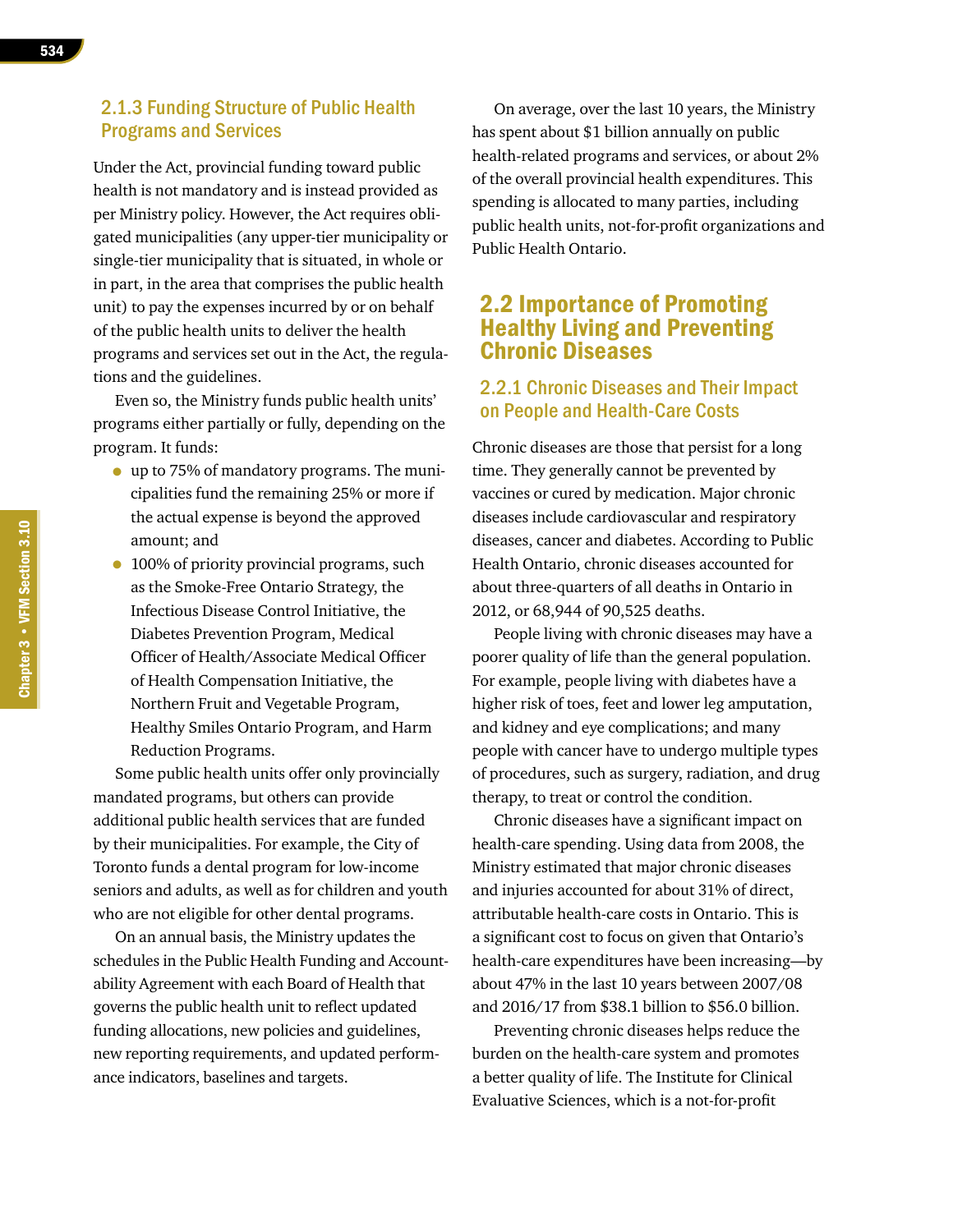research institute that conducts research on Ontario's health-related data, released in April 2016 an Ontario-based study that looked at the impact of the modifiable risk factors of smoking, alcohol consumption, poor diet, and physical inactivity on health-care expenditure in Ontario. To say that a risk factor is 'modifiable' means that measures can be taken to change them and their effect on a person's health can be prevented and modified through a person's behaviour, such as not smoking, being physically active and eating healthy foods.

The Institute's study indicated that 22% of the Province's spending on health care was attributable to those four modifiable risk factors associated with chronic diseases. The study also found that those risk factors cost Ontario almost \$90 billion in health-care costs, including hospital care, drugs and community care, between 2004 and 2013.

A report on disease prevention released in 2009 by Trust for America's Health, a U.S. non-profit organization that advocates in support of effective policies and resources for public health programs, concluded that money invested today on proven community-based disease prevention programs specifically those that result in increased levels of physical activity, improved nutrition, and a reduc-

tion in smoking—could save significant funds in future spending. The report found that for every \$1 invested, the return on investment is 6.2 within 10 to 20 years. This return on investment does not include the significant gains that could be achieved in worker productivity, reduced absenteeism at work and school, and enhanced quality of life.

### 2.2.2 Life Expectancy of Ontarians

The health status of a population is usually measured by life expectancy, health behaviours, selfassessed health, and the prevalence (the number of cases at a given time) and incidence (the number of new cases over a given period of time) of illnesses and diseases.

According to Statistics Canada, the life expectancy calculated for the 2011-2013 three-year period (the most recent data available), for the average Canadian is 81.7 years, with those in British Columbia living the longest, at 82.4 years, and those in the three territories living the shortest, ranging from 70.2 years in Nunavut to 78.6 years in Yukon. Ontarians live the second-longest compared with other provinces and territories, at 82.2 years, as shown in **Figure 1**.

Figure 1: Life Expectancy, Canada, Provinces and Territories, 2011–2013 Source of data: Statistics Canada

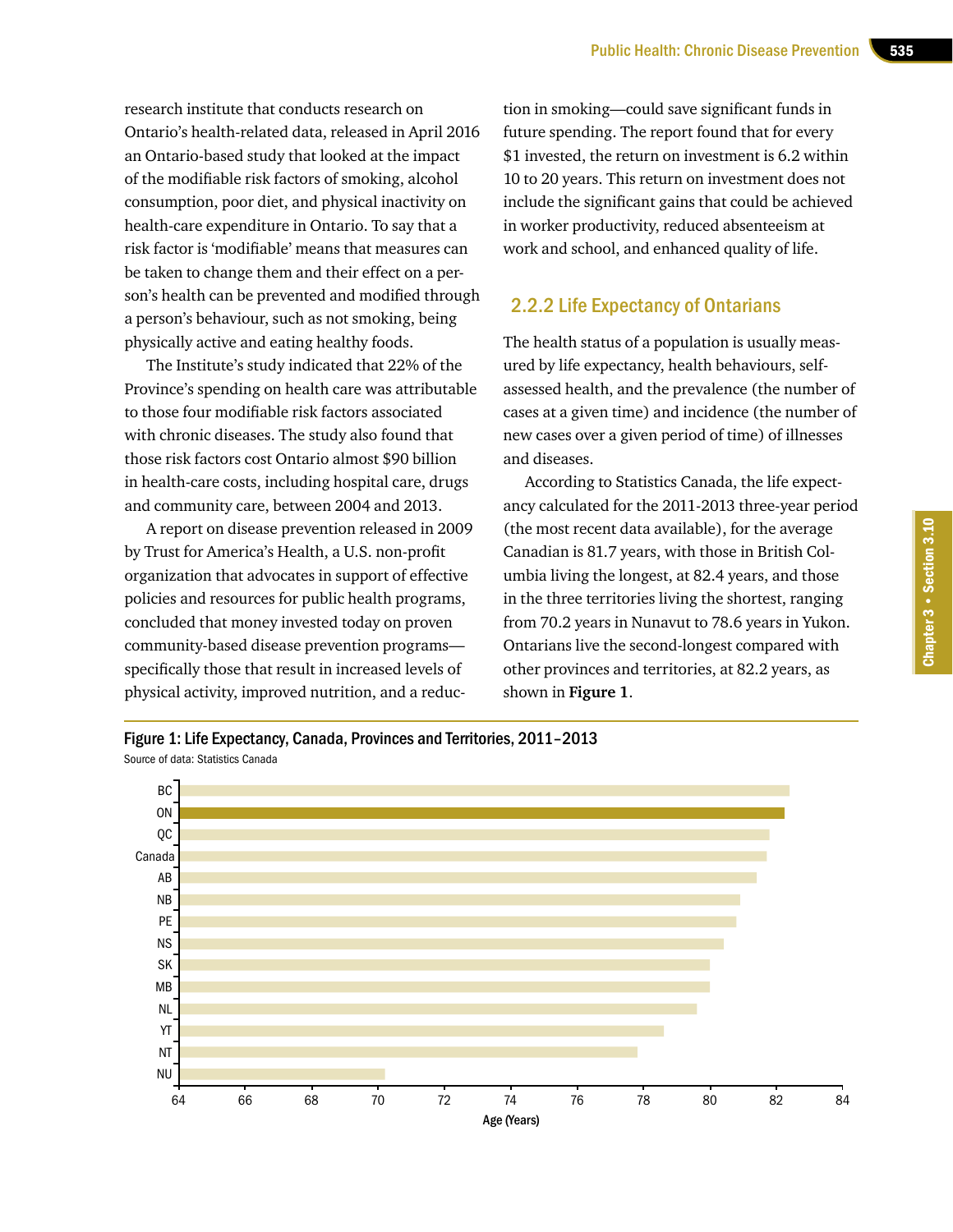The prevalence of diagnosed chronic diseases in Ontario has increased between 2003 and 2013:

- diabetes increased by 65%;
- chronic obstructive pulmonary disease (a type of respiratory disease) increased by 17%;
- high blood pressure (a cause of cardiovascular disease) increased by 42%; and
- cancer increased by 44%.

The number of new cancer cases diagnosed per year in Ontario, which is the incidence rate, has increased since at least 1981 from 29,649 to 85,648 in 2016; and the number of new diabetes cases fluctuated from 66,180 in 2000, peaking in 2006 at 93,950 and subsequently decreased to 72,510 in 2012, which is the most recent data available at the time of our audit.

A predominant reason for the spike in prevalence and incidence of chronic diseases is the aging Ontarian population. From 2006 to 2016, the general population in Ontario increased by about 11%. During the same period, the number of Ontarians aged 65 and older increased from 1.65 million to 2.25 million, a 36% increase in the last 10 years. In addition, according to the Ontario Population Projections Update released in spring 2017, the number of seniors aged 65 and over is expected to almost double between 2016 and 2041, with the growth in the share and number of seniors accelerating over the 2016 to 2031 period as the last of the baby boomers turn 65.

Treatment advances have also contributed to more people living longer with—rather than dying early from—chronic diseases.

**Figure 2** shows the trends between 2003 and 2014 for the five factors that are contributing to the



Source of data: Canadian Community Health Survey, Statistics Canada



1. No data available for 2004 and 2006.

2. Ontarians aged 12 and older, except Overweight or Obese aged 18 and older.

3. Consuming fruits and vegetables less than five times per day.

4. Ratio of body weight (in kilograms) to height (in metres) squared is 25 and above.

5. Daily physical activity in leisure time < 1.5 kcal/kg/day.

7. Prior to 2013, heavy drinking was defined as having five or more drinks on one occasion, at least once a month. In 2013, the definition changed to five or more drinks for males and four or more drinks for females.

<sup>6.</sup> Daily or occasional cigarette smoking.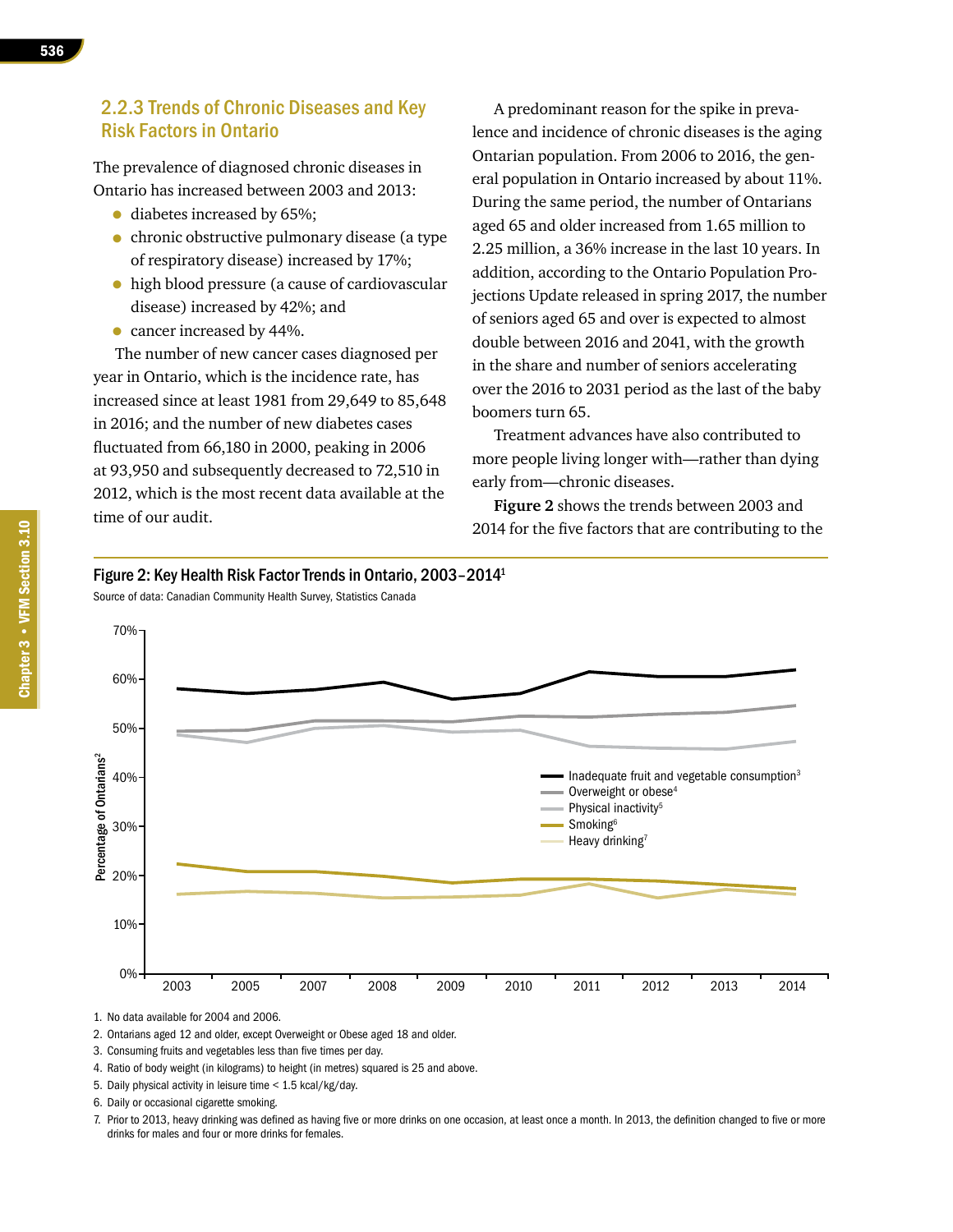### Figure 3: The Spectrum of Prevention Categories

Prepared by the Office of the Auditor General of Ontario

| <b>Level of</b><br><b>Prevention</b> | <b>Description</b>                                                                                                                                            | <b>Examples</b>                                                                | <b>Primary Responsible</b><br><b>Party in Ontario</b> |
|--------------------------------------|---------------------------------------------------------------------------------------------------------------------------------------------------------------|--------------------------------------------------------------------------------|-------------------------------------------------------|
| Primary*                             | Prevents the onset of disease; involves interventions<br>that are applied before there is any evidence of<br>disease or injury                                | Smoking cessation, physical<br>fitness, and immunization                       | 36 public health units                                |
| Secondary                            | Detects a disease in its earliest stages, before<br>symptoms appear, and intervenes to slow or stop<br>its progression                                        | Cancer screening and oral<br>glucose tolerance test                            | Primary-care providers,<br><b>Cancer Care Ontario</b> |
| Tertiary                             | Interventions designed to arrest the progress of an<br>established disease, such as diabetes, cancer, and<br>stroke, and to control its negative consequences | Drug treatment, bariatric<br>surgery (surgery to aid weight<br>loss), and diet | Primary-care<br>providers, hospitals                  |

\* Focus of this audit is on primary intervention by public health.

incidence of chronic diseases: inadequate fruit and vegetable consumption; obesity; physical inactivity; heavy drinking; and smoking.

In 2014, a smaller proportion of Ontarians reported smoking and heavy drinking compared with 2003, indicating positive trends. Yet a larger proportion of people reported inadequate fruit and vegetable consumption, and more people were overweight or obese, indicating negative trends. The change in physical activity was negligible during this period.

In 2012, the Institute for Clinical Evaluative Sciences and Public Health Ontario released a report that noted that smoking, unhealthy alcohol consumption, poor diet, physical inactivity and high stress can influence life expectancy and quality of life. Collectively, these five risks reduced life expectancy in Ontario by 7.5 years: 7.9 years for men and 7.1 years for women. By reducing these risks, Ontarians would not only live longer but also increase the number of years they spend in good health—a concept known as 'increased qualityadjusted life years,' which considers the quality of life when counting life years, and that the burden of chronic disease risk factors will potentially have a negative impact on quality of life.

# 2.3 Programs and Services to Promote Healthy Living and Prevent Chronic Diseases

### 2.3.1 Three Levels of Prevention

Public health programs in Ontario focus on health promotion and primary prevention to reduce disease incidence before symptoms occur. Other partners in the health sector, including primarycare providers or hospitals, would be involved in secondary and tertiary preventive strategies, as shown in **Figure 3**.

# 2.3.2 Public Health Programs and Services to Promote Healthy Living and Prevent Chronic Diseases

The Ontario Public Health Standards specify that public health units must work with local stakeholders, such as schools and municipal governments, and increase the ability of workplaces and community partners, to provide healthy living and chronic disease prevention programs that address the following six areas:

- healthy eating;
- healthy weights;
- comprehensive tobacco control;
- alcohol use;
- physical activity; and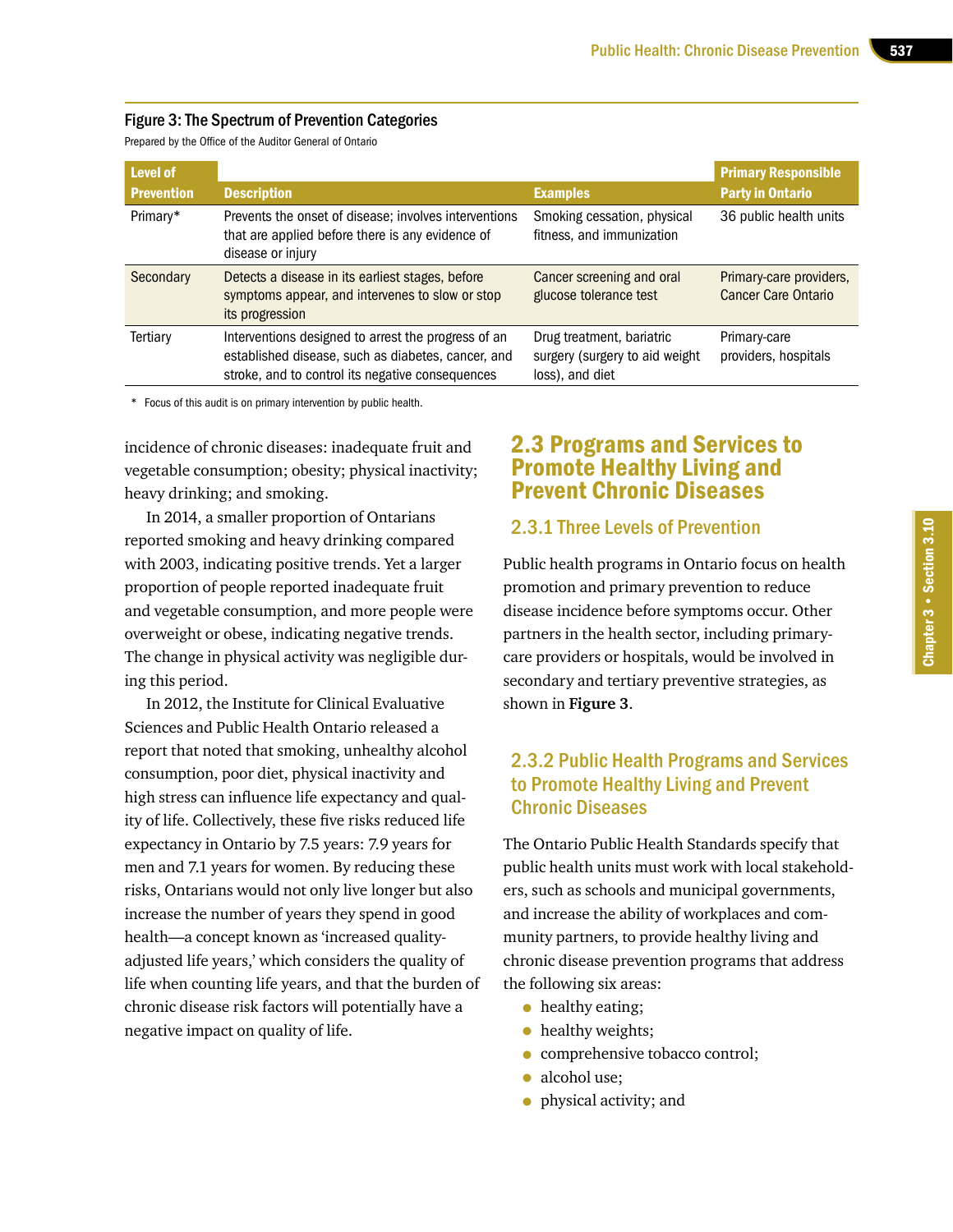• exposure to ultraviolet radiation (for example, from tanning beds and over-exposure to sunlight).

Public health units are also required to influence the development of public policies that incorporate health effects, living and working conditions that increase healthy activities and environments, and development of personal skills to support healthy lifestyles. They also are required to conduct analysis of surveillance data, including monitoring of trends over time, emerging trends and priority populations in the above six areas.

Major activities by the public health units on chronic disease prevention include:

- conducting research into effective interventions, approaches, and policies to address chronic disease risk factors, such as investigating the linkage between sugar (including sugar-sweetened beverages) and health for children, youth and adults;
- developing and implementing communication campaigns, such as creating brochures, posters, and online resources (including uploading

materials to websites), to raise awareness of various chronic disease risk factors, such as consumption of sugar-sweetened beverages, reducing sedentary time and increasing physical activity, and tobacco-free living;

- working with external stakeholders, such as recreation facilities, municipalities, school boards, and not-for-profit organizations, to deliver workshops and skill-training sessions on smoking cessation, promotion of nutrition, and knowledge and skills on physical activity; and
- promoting comprehensive school health (explained in **Section 4.4.3**) through developing curriculum support materials, working with parents, staff and students to promote a supportive environment for healthy eating, healthy weights, tobacco-free living, alcoholuse prevention, sun safety, and physical activity.

**Figure 4** shows examples of healthy living and chronic disease prevention programs and services offered by the 36 public health units in Ontario.

| Figure 4: Examples of Programs and Services Delivered by Public Health Units to Prevent Risk Factors |
|------------------------------------------------------------------------------------------------------|
| <b>Contributing to Chronic Diseases</b>                                                              |

Prepared by the Office of the Auditor General of Ontario

| <b>Key Risk Factors</b>                | <b>Examples of Programs or Services Delivered by Public Health Units</b>                                                    |
|----------------------------------------|-----------------------------------------------------------------------------------------------------------------------------|
| Unhealthy eating                       | Workshops that provide nutrition information (for example, educate students on Canada's Food Guide)<br>or teach food skills |
|                                        | Co-ordination of a student breakfast program                                                                                |
| Unhealthy weights                      | • Providing materials to a workplace that is organizing a health fair                                                       |
|                                        | A combination of healthy eating and physical activity programs and services                                                 |
| Tobacco use                            | Cessation clinics that provide counselling and nicotine replacement therapy to smokers                                      |
|                                        | Youth leadership programs to train youth to advocate for tobacco control<br>٠                                               |
|                                        | Tobacco enforcement inspections to check that retailers have appropriate signage                                            |
| Alcohol use                            | Communication campaign to increase awareness of Canada's Low-Risk Alcohol Drinking Guidelines                               |
|                                        | Workshops in secondary schools to educate students about safe drinking                                                      |
| Physical inactivity                    | • Pedometer lending program                                                                                                 |
|                                        | Active transportation planning; for example, assessing road safety for walking to schools                                   |
|                                        | Sedentary behaviours communication campaign; for example, "interrupt your sit"                                              |
| Ultraviolet radiation<br>(UV) exposure | • Work with community partners to develop sun safety policies, help day camps to get accredited in<br>sun safety            |
|                                        | Implement shade policy-ensure schools have sufficient shade for students during recess and when<br>they go outside          |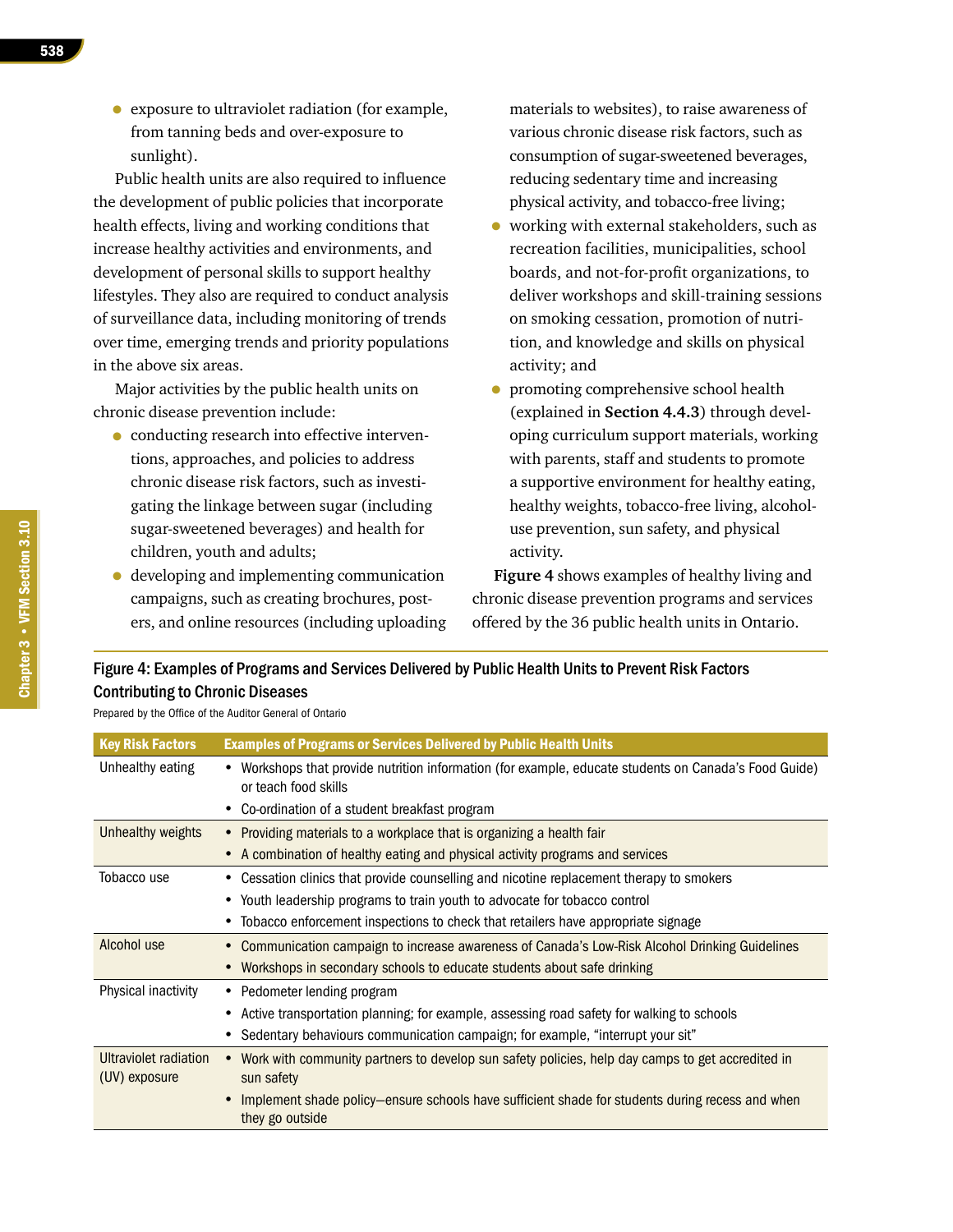# 2.3.3 Funding of Healthy Living and Chronic Disease Prevention Programs

In Ontario, the Ministry spent \$1.2 billion on public health and health promotion programs in 2016/17. **Figure 5** provides a breakdown of funding allocation to the key parties, with public health units receiving about 58% of the funding to deliver Ministry-mandated programs and services.

As noted in **Section 2.2.1**, chronic diseases have been identified as a major contributor to the cost of the health-care system. Public health units are the key delivery agent of Ontario's chronic disease prevention programs and receive Ministry funding for doing so. Public health units independently determine the proportion of their funding they would spend on the various activities under the Ontario Public Health Standards. Overall, Ontario's 36 public health units reported having devoted on average 12% of their full-time equivalent employees to chronic disease prevention in 2016.

Similarly, Public Health Ontario determines the proportion of funding it will spend on various activ-

### Figure 5: Allocation of Provincial Public Health Funding to Major Recipients, 2016/17

Source of data: Ministry of Health and Long-Term Care



- 1. Including orgnizations such as AccertaClaim Servicorp Inc., (the program administrator for Ontario's dental program), University of Ottawa Heart Institute, and Canadian Cancer Society.
- 2. The majority of this funding is for vaccines intended to prevent the spread of infectious diseases.
- 3. For policy development, oversight and administration.

ities, such as to support public health laboratories, scientific and technical support for chronic diseases and infectious diseases, and other operational areas.

Overall, in 2016/17, Ontario spent about \$192 million, representing 16% of the total public health spending, on preventing chronic diseases. The percentage of public health funding allocated to chronic disease prevention has been consistently at this level in the last 10 years, despite rates of chronic diseases rising as the population ages. **Figure 6** shows the breakdown of this spending.

# 2.4 Expert Panel on Public Health

The Minister of Health and Long-Term Care appointed an Expert Panel on Public Health in January 2017 to provide advice on the optimal structural, organizational, and governance changes needed for public health as part of transforming the healthcare system, including the long-standing issue of realigning the boundaries of the public health units to better deliver public health services. The Ministry released the Expert Panel's report—*Public Health Within an Integrated Health System*—in July 2017. The recommendations from the panel include:

- the establishment of 14 regional public health entities, each with local service delivery areas, with boundaries consistent with Local Health Integration Network boundaries, which would be a reduction from the 36 individual public health units;
- a suggested structure of leadership and departments within each public health unit; and
- a consistent governance approach for all Boards of Health and suggested composition and size of the board and skills of board members.

The Ministry has announced that consultations on the recommendations are taking place in summer/fall 2017. There was no timeframe or any commitment yet to making changes to the public health delivery system at the time we completed our audit.

Over the last decade, a number of Ministrycommissioned studies have identified the need to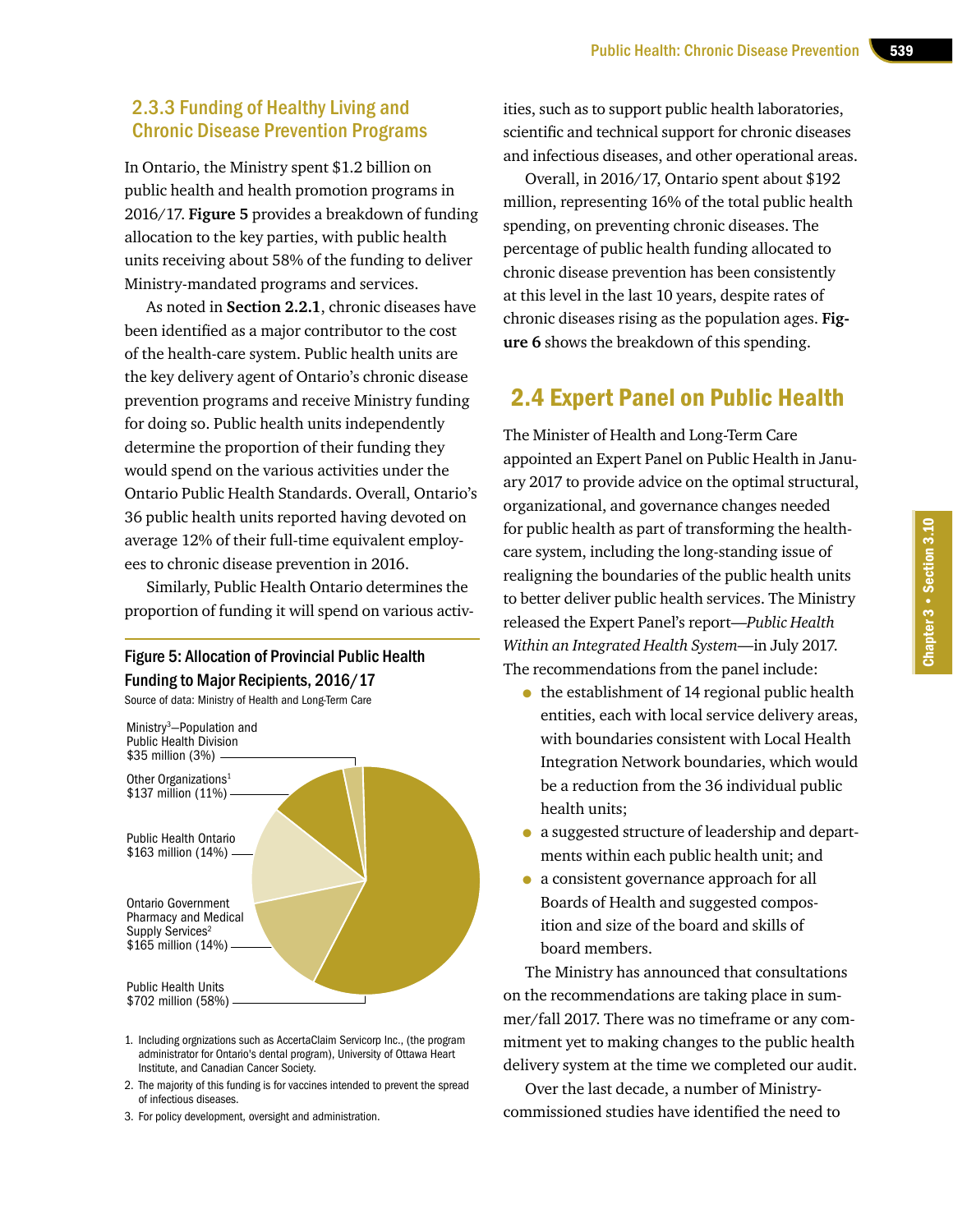# Figure 6: Allocation of Provincial Funding on Chronic Disease Prevention to Major Recipients, 2016/17

Source of data: Ministry of Health and Long-Term Care

|                              |                                                                                      | <b>Amount</b> |
|------------------------------|--------------------------------------------------------------------------------------|---------------|
| <b>Recipient</b>             | <b>Description</b>                                                                   | (\$ million)  |
| Public health units          | Provincial share of the provincial/municipal cost-shared mandatory programs          | 105           |
|                              | Smoke-Free Ontario program                                                           | 23            |
| Various parties*             | Smoke-Free Ontario program                                                           | 27            |
|                              | Nutrition and healthy-eating programs                                                | 22            |
| <b>Health Promotion</b>      | Funds provided to 12 health promotion resource centres (See Figure 7 for the list of | 11            |
| <b>Resource Centres</b>      | centres and their hosting organizations)                                             |               |
| <b>Public Health Ontario</b> | Funds allocated to support health promotion and chronic disease and injury           | 4             |
|                              | prevention out of its total budget of \$165 million                                  |               |
| <b>Total</b>                 |                                                                                      | 192           |

\* Includes municipalities, universities, and not-for-profit organizations, such as Canadian Cancer Society and Dietitians of Canada

review the number and size of the public health units to determine the most cost-effective delivery structure. These recommendations noted that the public health service delivery model could benefit from a reduced number of public health units and from ensuring that sufficient resources and staff expertise are in place at public health units, especially smaller ones. For instance, a 2006 report noted that "small health units sometimes find it difficult to recruit and retain skilled staff and generally lack sufficient team size and bench strength to manage smoothly during vacancies or emergencies." The report also noted that "it is harder for smaller health units to afford or justify the specialized staff needed to deal with expanding and increasingly complex public health programs and issues."

The number of health units remained at 36 at the time of our audit. The Ministry explained that it had not adjusted the number of public health units in the last 10 years because the recommendations were specific to the public-health sector only, and they needed to be considered in respect of the whole health system.

# 3.0 Audit Objective and Scope

The objective of our audit was to assess whether the Ministry of Health and Long-Term Care (Ministry), Boards of Health and Public Health Ontario have effective systems and processes in place to:

- oversee, co-ordinate and deliver chronic disease prevention programs and services in an equitable and cost-effective manner; and
- measure and report on the effectiveness of the programs and services in reducing the cost burden on the health-care system and improving population health outcomes.

Before starting our work, we identified the audit criteria we would use to address our audit objective. These criteria were established based on a review of applicable legislation, policies and procedures, and internal and external studies. Senior management at the Ministry, Public Health Ontario and the four public health units we visited during the audit reviewed and agreed with the suitability of our audit objective and related criteria, as listed in **Appendix 3**, and shared their concerns on the challenges with measuring and reporting on the effectiveness of programs and services in reducing the cost burden on the health-care system.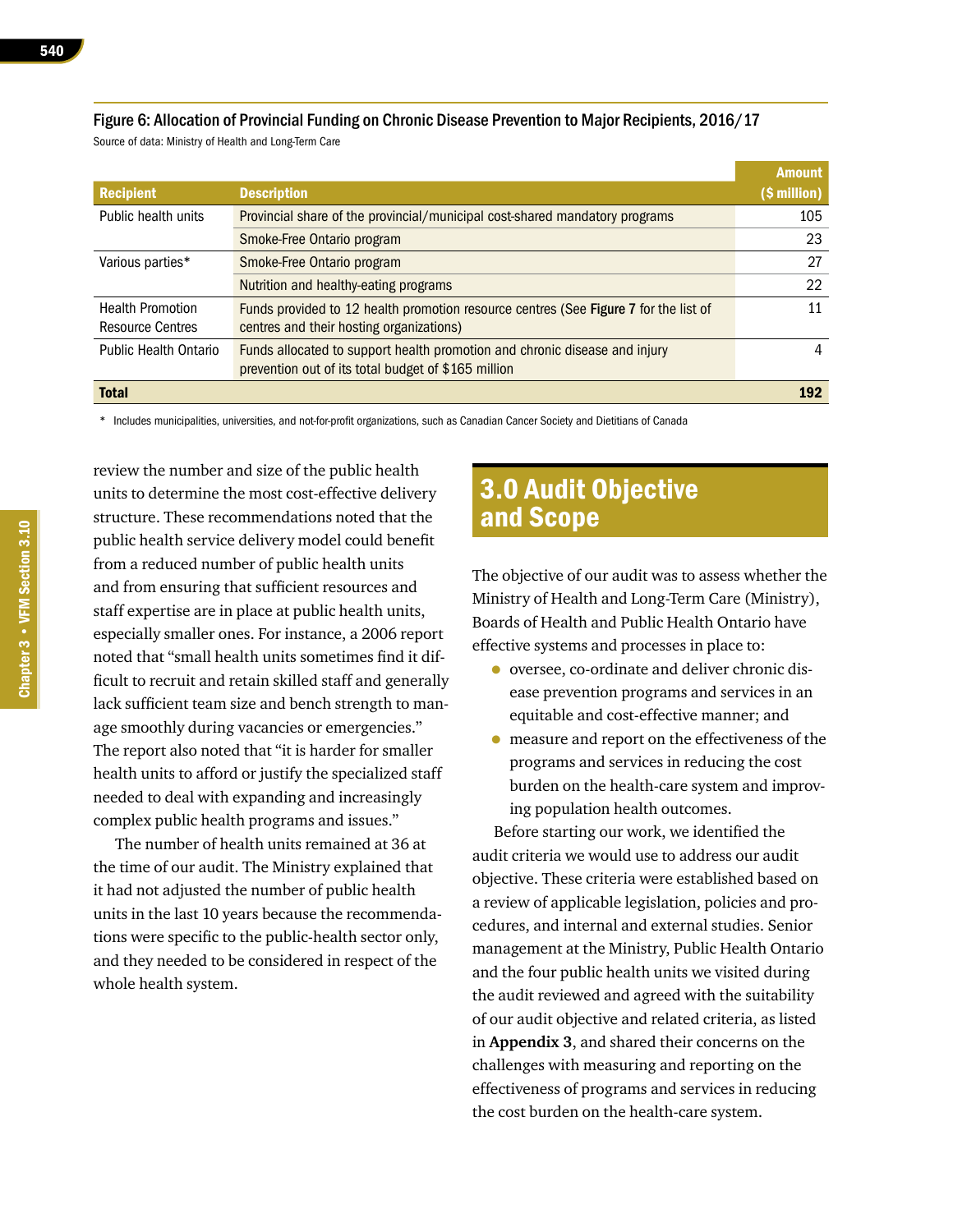We focused on public health activities since 2014, and considered relevant data and events in the last 10 years. We conducted our audit between November 2016 and May 2017. We obtained written representation from the Ministry, Public Health Ontario and the four public health units we visited that, effective November 16, 2017, they have provided us with all the information they were aware of that could significantly affect the findings or the conclusion of this report.

As described in **Section 2.0**, public health covers a wide range of programs and services. Our Office has conducted a number of audits in the recent past that relate to these public health programs and services. These include:

- Immunization, Ministry of Health and Long-Term Care, in 2014;
- Healthy School Strategy, Ministry of Education, in 2013; and
- Diabetes Management Strategy, Ministry of Health and Long-Term Care, in 2012.

In addition, there are three other audits in this year's Annual Report that relate to public health. They are Cancer Treatment Services (**Chapter 3.02**), Emergency Management in Ontario (**Chapter 3.04**) and Laboratory Services in the Health Sector (**Chapter 3.07**).

To avoid overlapping areas covered in our previous audits and other ongoing work, the focus of this audit is on the Ministry's monitoring and funding of public health programs and services that promote healthy living to prevent chronic diseases, public health units' delivery of these programs and services, and Public Health Ontario's role in supporting the Ministry and the public health units.

Our audit was conducted primarily at the Population and Public Health Division of the Ministry, Public Health Ontario and four of the 36 public health units across Ontario: in Chatham-Kent, Durham, Thunder Bay and Toronto. We selected these four locations based on their geographic location, governance structure and an analysis of 13 different health indicators, including rates of mortality,

smoking, obesity, and hospitalization rates for cancer, diabetes, cardiovascular diseases and strokes.

In conducting our work, we met with the following:

- Ministry staff responsible for developing and monitoring the implementation of provincial policies and for oversight and funding of public health, and the Chief Medical Officer of Health;
- board chairs, management and relevant staff at public health units who oversee, plan, deliver and evaluate public health programs; and
- management and relevant staff at Public Health Ontario who provide support and research materials to the Ministry, public health units and others.

We also reviewed pertinent information and analyzed relevant data on chronic diseases and public health and researched how public health programs and services are delivered in other provinces.

To obtain perspectives on public health—specifically chronic disease prevention and health promotion programs in Ontario—we met with representatives from the Association of Local Public Health Agencies (an association that represents all 36 local health units in Ontario); Ontario Public Health Association (an association that represents members interested in public health—students, public health inspectors, epidemiologists, and other individuals); Cancer Care Ontario; the Heart and Stroke Foundation of Canada; The Lung Association – Ontario; Ontario Physical and Health Education Association; the Kidney Foundation of Canada – Ontario Branch; Diabetes Canada; and the Canadian Cancer Society – Ontario Division. As well, we met with representatives from the Healthy Kids Panel, which developed the Province's Healthy Kids Strategy in 2012 to address childhood obesity, and the Expert Panel on Public Health (discussed in **Section 2.4**).

Our audit included a review of complaints received by the Ontario Ombudsman and audits completed by the Ontario Internal Audit Division in the last five years. We considered these in determining the scope and extent of our audit work.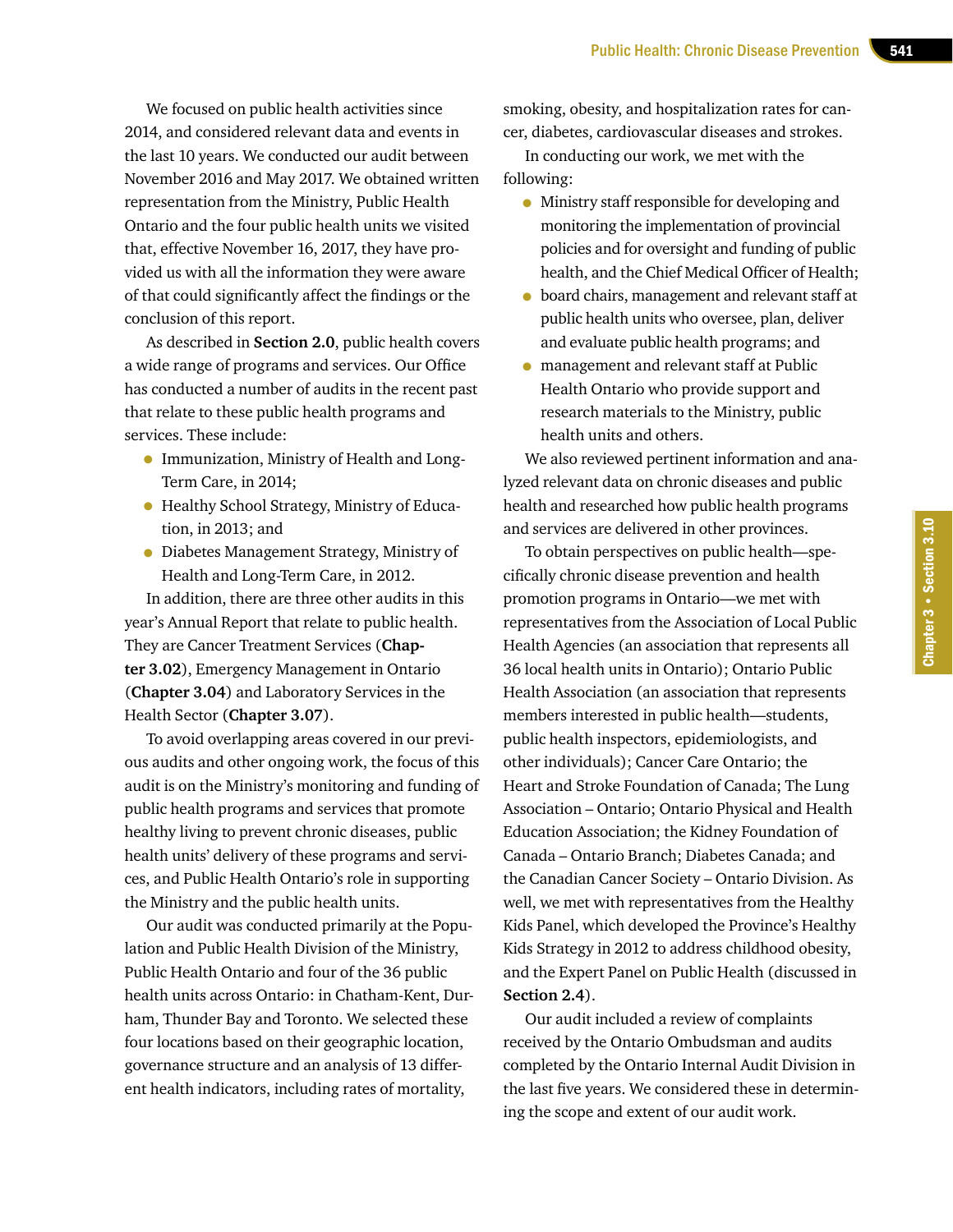We also solicited feedback through surveying relevant staff from all of Ontario's 36 public health units. These groups included the oversight body (board members and chairs), senior staff responsible for reporting on public health unit performance, and staff responsible for planning, delivering and evaluating chronic disease programs. We received feedback from 200 out of 470 board members and chairs (43% response rate), 51 out of 57 Medical Officers of Health, Associate Medical Officers of Health and chief executive officers (89% response rate), 169 out of 195 senior staff responsible for reporting on health unit performance (87% response rate), and 70 out of 80 senior staff on chronic disease programs (88% response rate).

We engaged an expert with knowledge of the Ontario public health system to assist us on this audit.

# 4.0 Detailed Audit **Observations**

# 4.1 Province Has Not Adequately Addressed Risk Factors to Support Healthy Living and Chronic Disease Prevention

# 4.1.1 No Current Provincial Strategy on Preventing Chronic Diseases

The Province has no current overarching policy framework on chronic diseases. Such a framework would outline the goals and objectives of chronic disease prevention programming; provincial targets that focus on health outcomes; and the roles and responsibilities of the various parties involved in planning, delivering and evaluating public health programs designed for preventing chronic diseases.

While Ontario has established a number of strategies that relate to preventing chronic diseases, such as the Smoke-Free Ontario tobacco strategy, the Diabetes Strategy and the Healthy Kids Strategy, they do not address the entire population nor are they integrated and comprehensive to address

chronic diseases or risk factors. A comprehensive provincial strategy on chronic disease prevention is important because chronic diseases have a significant impact on health-care spending (discussed in **Section 2.2.1**).

In May 2007, the Ministry created a provincial framework on chronic disease. This framework covered aspects of both prevention and management how the health system helps a patient to manage an already-developed chronic condition. The purpose of this framework was to guide Ministry initiatives and re-think approaches to chronic disease management while exploring ways to build health promotion and disease prevention into health-care practice. However, at the time of our audit, the Ministry did not rely on this document for policy direction regarding any of its chronic disease prevention and health-promotion programs. The Ministry indicated that it is using the 2007 framework as a reference document in its recent efforts in exploring options for policies and programs to prevent chronic diseases in Ontario.

In comparison, British Columbia released a guiding framework for public health in 2013 with long-term goals and targets to drive system-wide action and improve health outcomes, including specific performance-measure baselines and targets for modifiable risk factors related to chronic diseases. British Columbia set a number of goals to reach by 2023, including increasing the percentage of British Columbians who are meeting the guidelines for physical activity from 60% to 70% and the proportion of British Columbians (age 12 and up) who consume at least five servings of fruit and vegetables per day from 44% to 55%.

The B.C. framework was updated in March 2017 to reflect changes to data sources and the availability of updated data. In addition, the Ministry of Health in British Columbia in 2014 released an update to its *Healthy Families BC Policy Framework*, which sets out a focused approach to chronic disease prevention to provide guidance for using evidence to design interventions that address the major risk factors.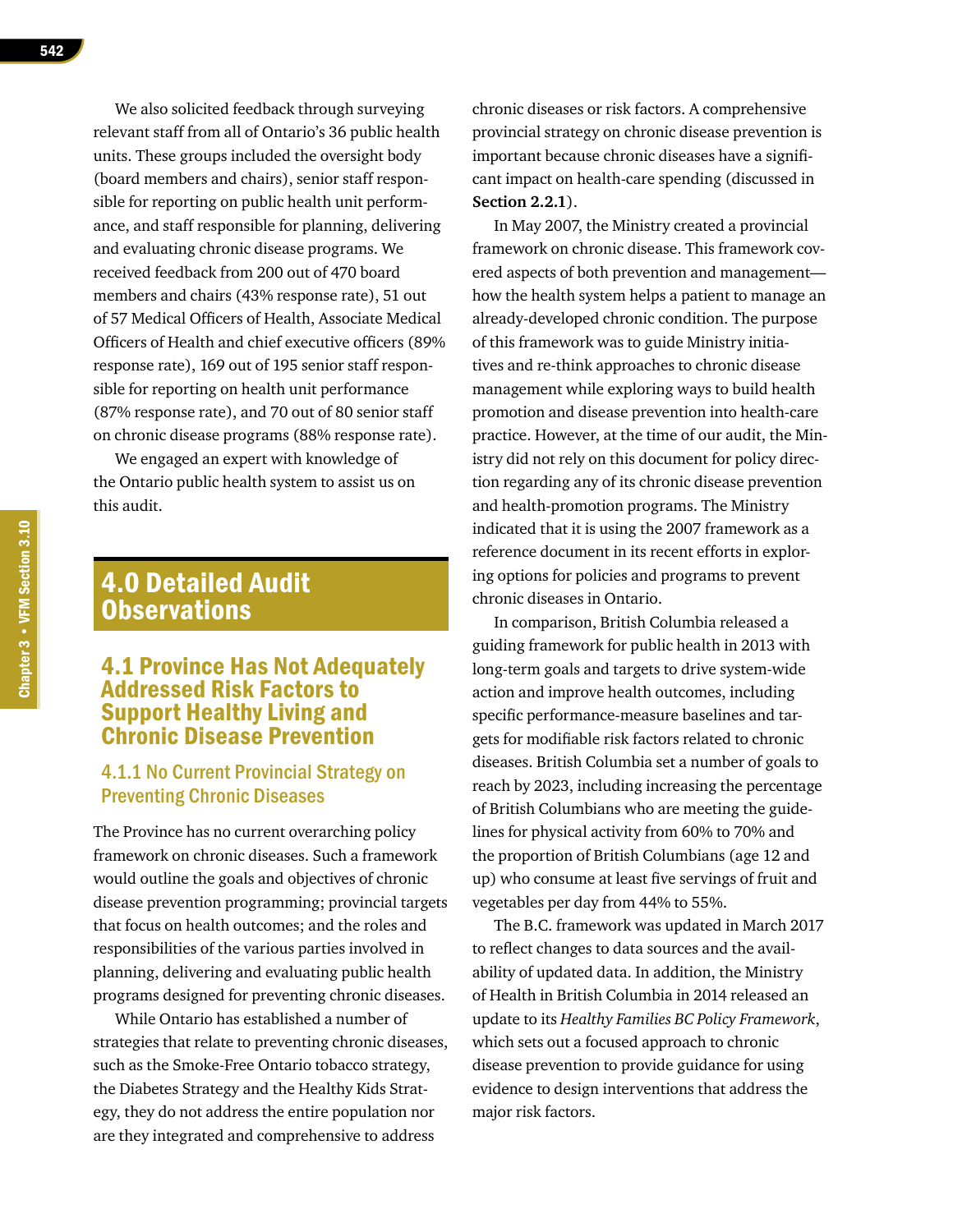### Province Has No Reporting on Overall Population Health Status

Ontario has not established performance measures and related targets to measure the overall population health status. The Ministry neither formally monitors nor publicly reports on population health indicators or on risk factors. The Institute on Governance, which is an independent, Canadabased, not-for-profit institution with a mission to advance better governance in the public interest, recommended in a 2012 report that Ontario would benefit if the Ministry identified a group to monitor long-term outcome indicators as part of a performance measurement system, such as risk factors and the prevalence of chronic conditions.

While the Province's Chief Medical Officer of Health is required to report annually to the Legislature on the state of public health in Ontario, the last reports focused on only specific topics instead of an assessment of the overall state of public health in Ontario. For instance, the Chief Medical Officer highlighted in his 2015 report the importance of local data and recommended that the Province undertake a provincial population health survey that collects data at the local community and neighbourhood levels.

In contrast, British Columbia, in its policy framework, set a number of goals to reach by 2023 regarding a measurable increase in both physical activity and eating fruit and vegetables.

### RECOMMENDATION 1

To most effectively reduce the cost burden of chronic diseases on the health-care system and improve the quality of life for Ontarians, we recommend that the Ministry of Health and Long-Term Care:

• develop a provincial strategy to guide activities for chronic disease prevention, including setting measurable goals on population health, along with timelines, and defining actions and parties involved to achieve these goals; and

• publicly report on Ontario's overall population health status.

### MINISTRY RESPONSE

The Ministry agrees with the importance of chronic disease prevention in supporting overall health, improving quality of life and reducing the cost burden on the health-care system.

Building on the extensive efforts and achievements to date, including the Smoke-Free Ontario Strategy, the Healthy Kids Strategy and local public health programming, the Ministry is currently developing a comprehensive provincial strategy to promote health, prevent disease and help all Ontarians lead long, healthy lives. This strategy, with phased implementation beginning in 2018/19, would include specific actions to increase adoption of healthy living behaviours (i.e., reduce chronic disease risk factors) using an integrated approach that recognizes the impact of social determinants of health. Monitoring, evaluation and continuous quality improvement are key components of the proposed strategy.

With respect to public reporting on Ontario's overall population health status, the Ministry will continue to work with its partners, including the Institute for Clinical Evaluative Sciences, Public Health Ontario and Health Quality Ontario, to monitor population health, including the burden of chronic diseases. At the local level, it will be a requirement under the modernized Ontario Public Health Standards for Boards of Health to provide local population health information to the public, community partners and other health-care providers.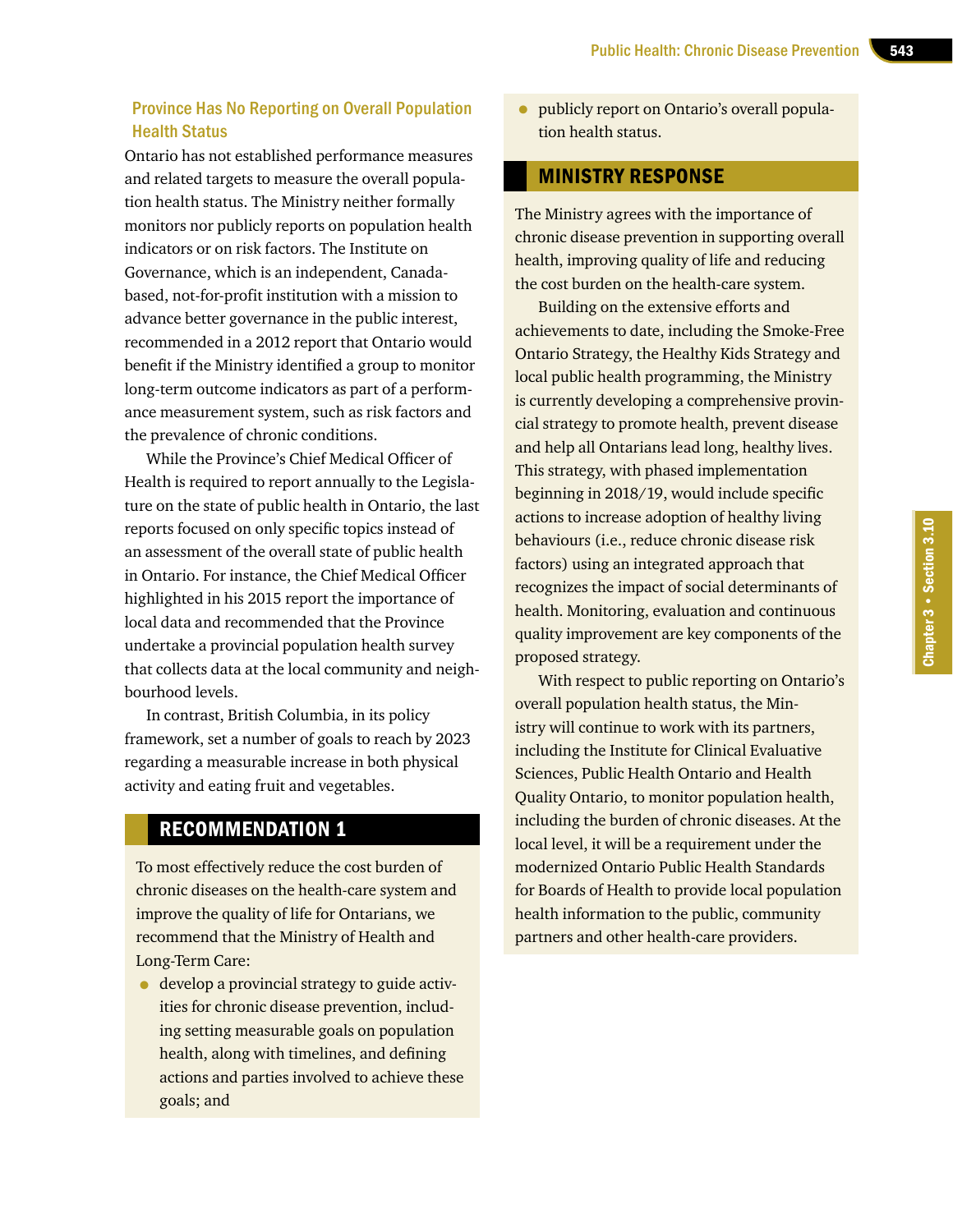# 4.1.2 Province Does Not Have a Comprehensive Approach to Assess Public Health Impact in Legislation and Policy Development

Public health units advocate for policy changes at the local and provincial levels. For example, many public health units have successfully influenced local policies on banning smoking at restaurants, bars, beaches, parks and playgrounds, and some of these policies were subsequently adopted by the Province. In addition, public health units have influenced local policies related to affordable recreation, bicycle lanes, and municipal alcohol policies.

Successful approaches to implementing health policy require both local and provincial policy development. The provincial government has a greater ability to influence certain health outcomes, and policies at the provincial level can sometimes result in even more significant changes than local changes. Different provincial ministries oversee different areas—for instance, taxation, education, environment, labour, community and social services, housing, transportation, economic development, agriculture, and health—that can influence population health outcomes. For example, the Ministry of the Environment and Climate Change is responsible for improving and protecting air quality. Air pollution can negatively affect people's health, in particular people with chronic diseases.

There are jurisdictions that are using the Health in All Policies (HiAP) approach. It is defined by the World Health Organization as an approach that takes into account how government decisions affect population health so that there is more accountability of policymakers. Finland was recognized as one of the pioneers of HiAP in 2006, which included the release of a report that examined the benefits of cross-government policies to improve health. In Canada, Quebec is the only province to have formally implemented the HiAP approach. All government departments in Quebec must, as directed in the *Public Health Act*, assess the effect on public health as part of the process of making policies.

In their 2012 report, *Taking Action to Prevent Chronic Disease—Recommendations for a Healthier Ontario*, Cancer Care Ontario and Public Health Ontario recommended that the provincial government adopt a whole-of-government approach for primary prevention of chronic disease, including naming a ministerial and senior public service lead to co-ordinate activities between sectors and levels of government for the improvement of health. They further recommended developing a comprehensive, multi-level health promotion and chronic disease prevention strategy for Ontario with goals and measurable outcomes (discussed in **Section 4.1.1**). These were not yet in place at the time of our audit and the Province has no plan in place to implement these recommendations but indicated it will continue to consider them in the context of development of policy direction. We discuss the lack of ministerial co-ordination in **Section 4.2**.

### RECOMMENDATION 2

To encourage that the development of government policies takes into account the effect they have on population health, we recommend that the Ministry of Health and Long-Term Care work with the relevant central agencies to:

- evaluate the pros and cons of adopting an approach that requires policy-making to evaluate the impact on health; and
- develop a process to integrate this approach into setting policies, where appropriate.

### MINISTRY RESPONSE

The Ministry agrees to working with the relevant agencies to evaluate the pros and cons of adopting an approach that requires consideration of health impacts during policy development processes. Depending on the results of such an analysis, consideration could be given to integrating this approach into policy development where appropriate.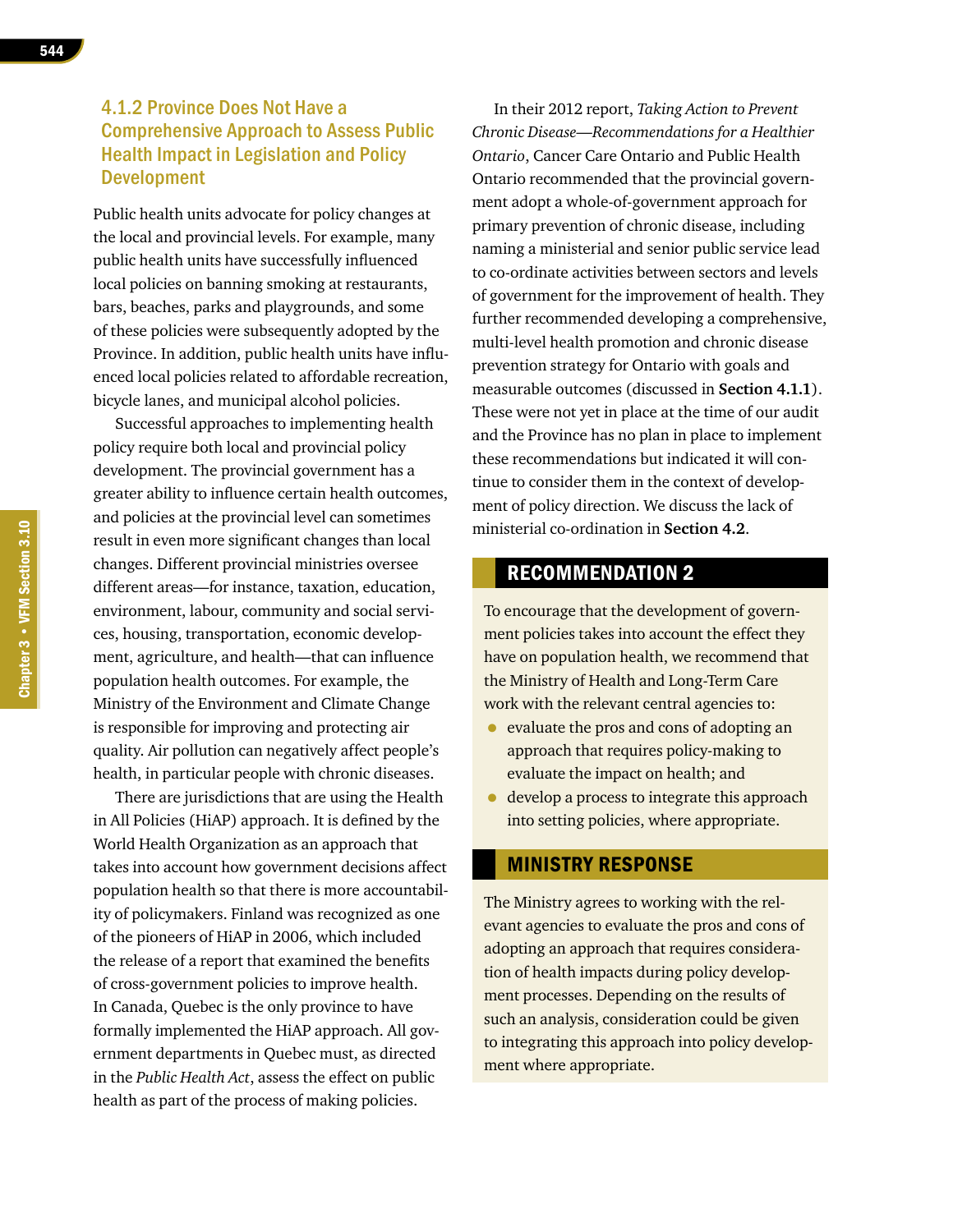# 4.1.3 Comprehensive Policy Developed and Dedicated Funding Provided for Tobacco Control but Not Physical Activity, Healthy Eating and Alcohol Consumption

Ontario has developed comprehensive policies and provided dedicated funding to support tobacco control, which is one of the biggest contributors to chronic diseases, but not on other important contributors, such as physical inactivity, poor diet and heavy drinking.

The 2016 Institute for Clinical Evaluative Sciences (Institute) report, mentioned in **Section 2.2.1**, further broke down the health-care spending by risk factor, with 12.8% allocated to physical inactivity, 9.9% to smoking, 1.2% to diet and 0.3% to alcohol. Similarly, a number of U.S. studies have reported that the cost burden of obesity and people being overweight has overtaken tobacco south of the border.

Among Ontarians aged 12 and older, there has been a reduction in the rate of smoking from 22.3% in 2003 to 17.4% in 2014, and the trends for physical inactivity, inadequate consumption of fruit and vegetables, and heavy drinking of alcohol have remained relatively flat. At the same time, the overweight and obese rate among those aged 18 and older increased from 49.5% to 54.6%. Being overweight or obese has been identified as major contributors to chronic diseases, such as diabetes, fatty liver diseases and end-stage renal diseases.

### **Smoking**

In 2006, the Province enacted the *Smoke-Free Ontario Act*, which replaced the *Tobacco Control Act, 1994*. The Province focused on tobacco because, at that time, it was identified as the number one cause of preventable deaths in Ontario, killing more than 13,000 Ontarians every year. In addition to enacting the legislation in 2006, the Province also dedicated funding and resources to address tobacco control. Since 2006 to March 31, 2017, the Ministry has provided a total of \$465 million in support of this initiative. The smoking rate declined from

22.3% in 2003 to 17.4% in 2014, a reduction of just under five percentage points.

According to Cancer Care Ontario, the incidence rate of small cell lung cancer, a condition heavily associated with smoking, has been decreasing since 1987 and has remained stable from 2006 to 2012; this may be the result of the historical decline in tobacco use in Ontario. Similarly, the 2016 Institute's report (noted in **Section 2.2.1**) indicated that a decline in smoking between 2004 and 2013 was responsible for about \$4.1 billion of avoided costs, representing a significant return on investment.

### Physical Activity

The 2016 Institute's report noted that the lack of physical activity accounted for the largest proportion of total health-care costs at 12.8%, compared with much lower percentages for diet and alcohol. However, we found that public health units we visited have placed more emphasis on nutritionrelated services than on physical activity-related services. Based on a survey of the 36 public health units, we found that 86% ranked healthy eating either first or second when asked about resource allocation by the risk factors, while only 14% ranked physical activity first or second in terms of resource allocation.

One of the public health units we visited had 23 public health dietitians and/or nutrition promotion consultants and two employees with physical activity background (for example, a kinesiology degree) dedicated to chronic disease and injury prevention. This public health unit provided almost five times as many nutrition services to clients as physical activity-related services. Similarly, another public health unit we visited had twice as many employees dedicated to nutrition programs than to physical activity. And another health unit had 40 to 50 healthy-eating actions planned, but only four to five physical activity-related actions as part of its annual plan for the school health team.

These public health units explained that they focus more on nutrition than on physical activity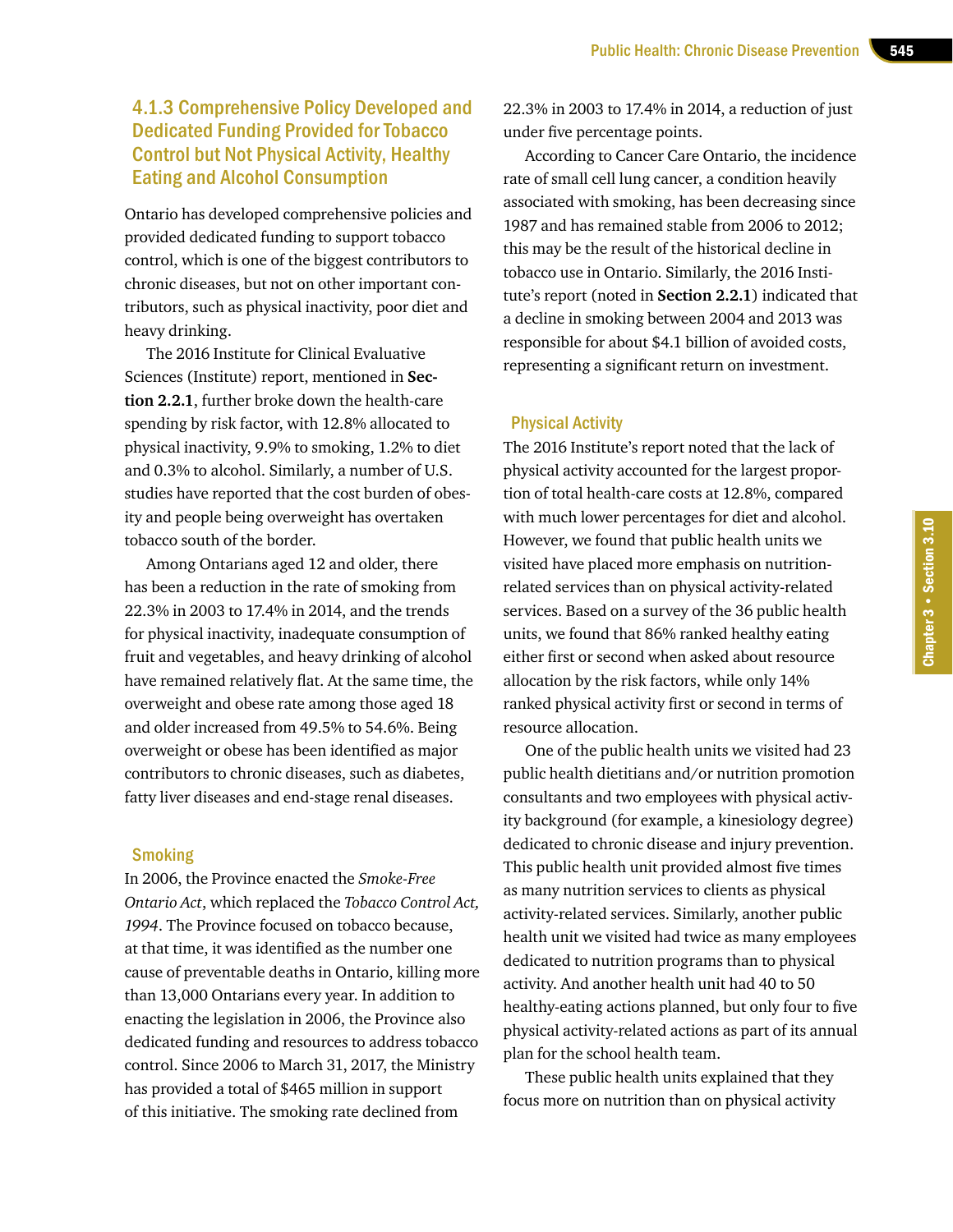because schools and other organizations, including workplaces and community centres, are perceived to be more familiar with physical activity than with diet, and therefore request help from public health units on nutrition rather than on physical activity. However, a Toronto Student Survey conducted by Toronto Public Health in 2014 found that only 7% of Toronto students, Grades 7 to 12, were meeting the Canadian physical activity guidelines. Therefore, public health units can still do more to promote and develop programs on physical activity.

### Healthy Diet

Ontario has implemented a number of measures to promote healthy diet. One such measure was the introduction of the *Healthy Menu Choices Act*, which requires restaurants with 20 or more premises in Ontario to display calorie counts on menus. Another measure was the implementation of the Northern Fruit and Vegetable Program, which provides access to fresh produce for children in rural and remote communities. However, a number of Ontario-based public health studies have suggested other measures that can also be implemented to improve healthy diet. These measures are intended to serve the following objectives—increase access to fresh food, reduce children's exposure to sugarsweetened beverages, and prepare children and youth to be competent in food preparation. However, at the time of our audit, the Province has not adopted these measures.

The Healthy Kids Strategy report released in 2013 had 23 recommendations on reducing childhood overweight rates and obesity, including a number of policies that could improve the healthy behaviours of children. These include both the municipal and provincial governments exploring the types of incentives used in other jurisdictions to attract stores to "food deserts"—areas where access to fresh food is limited, usually in neighbourhoods with high rates of poverty and youth crime. The incentives would include providing tax incentives and rebates; creating zoning allowances; and

providing planning support. The report noted that the U.S. Government established the Healthy Food Financing Initiative in 2010 to offset the costs associated with creating and maintaining grocery stores in underserviced areas.

Another policy recommendation that the Healthy Kids Strategy suggested was banning the marketing of high-calorie, low-nutrient foods, beverages and snacks to children under age 12. It also recommended banning point-of-sale promotions and displays of high-calorie, low-nutrient foods and beverages in retail settings, beginning with sugarsweetened beverages. Other countries, including Mexico, the United Kingdom and Sweden, have adopted similar measures to limit marketing and advertising these products to children.

In September 2016, a Senator in Canada introduced a Senate public bill to amend the *Food and Drug Act* to prohibit food and beverage marketing directed at children under 13 years of age. If passed, it would be illegal to package and advertise junk food, sugary drinks, and chewing gum to pre-teen children across Canada, and the Canadian Food Inspection Agency would be responsible for enforcing the legislation. At the time of our audit, the provincial government had not introduced any policy in this regard.

In their 2012 report, Cancer Care Ontario and Public Health Ontario published 22 evidence-based recommendations. This report recommended that the Province include compulsory food skills in elementary and secondary curricula. At the time of our audit, the Province had not implemented this recommendation.

### Alcohol Consumption

In the case of ensuring effective controls on alcohol availability, we found that while public health is tasked with promoting Canada's Low-Risk Alcohol Drinking Guidelines to reduce the burden of alcohol-related illness and disease, in 2015 the Province expanded alcohol sales in grocery stores, farmers' markets, and LCBO e-commerce sales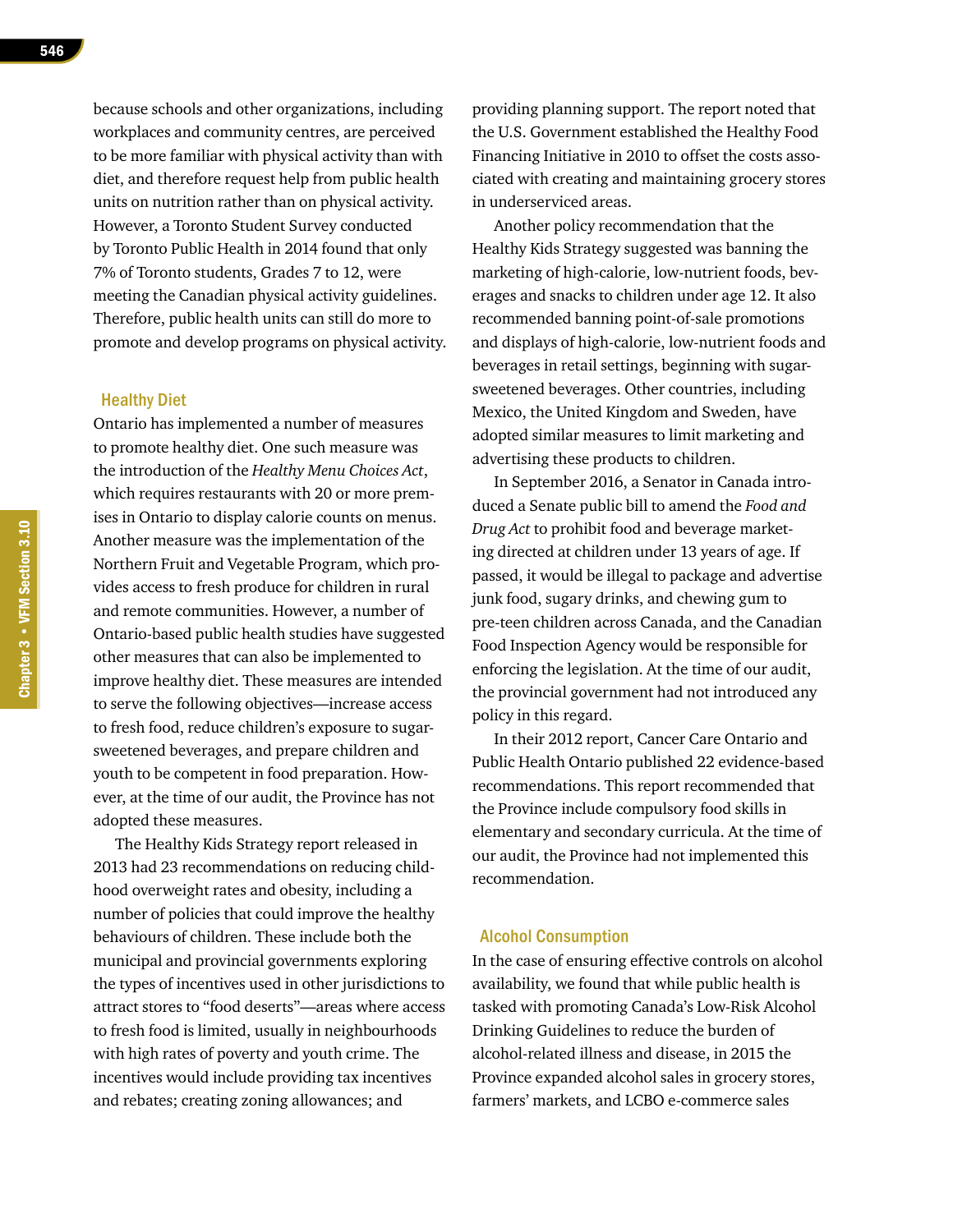channels. One public health unit released a public statement noting that this move undermines the objective of public health units' work to reduce the burden of alcohol-related illness and disease.

Similarly, in their report mentioned earlier, Cancer Care Ontario and Public Health Ontario noted that the evidence shows that increased availability of alcohol is associated with high-risk drinking and alcohol-related health problems.

# RECOMMENDATION 3

To better address the risk factors that contribute to chronic diseases, we recommend that the Ministry of Health and Long-Term Care develop comprehensive policies to focus on the key risk factors of chronic diseases—physical inactivity, unhealthy eating and alcohol consumption—in addition to tobacco control.

### MINISTRY RESPONSE

The Ministry agrees with the importance of developing comprehensive policies to address key risk factors for chronic diseases in the areas of physical inactivity, unhealthy eating and alcohol consumption, in addition to tobacco control. Examples of the Ministry's policy initiatives in these areas include:

• The Healthy Kids Strategy, a cross-government initiative launched in 2013, focuses on key interventions to support healthy weights among children and youth through increased physical activity and healthy eating. Examples of provincial initiatives under this strategy include implementation of the *Healthy Menu Choices Act*, effective January 1, 2017, to require the posting of calories on menu boards at regulated food premises; implementation of the Healthy Kids Community Challenge in 45 communities across Ontario; telephone counselling to support breastfeeding; and expansions to programs aimed at providing fresh fruit and vegetables to northern communities and healthy

eating and active living programming in Indigenous communities.

• The Ministry and public health units are actively involved in promoting the Low-Risk Alcohol Drinking Guidelines to support a culture of moderation and provide consistent messaging about informed alcohol choices and responsible use. Over 65 stakeholders have been consulted to inform the development of a provincial Alcohol Strategy.

Building on these achievements, the Ministry is currently developing an integrated provincial strategy to further increase adoption of healthy living behaviours across the lifespan to reduce risk factors for chronic diseases including unhealthy eating, physical inactivity, harmful use of alcohol, and tobacco use, while recognizing the impact of social determinants of health.

# 4.2 Lack of Co-ordination and Collaboration in Program Planning and Delivery

# 4.2.1 Co-ordination Needed at Provincial Level to Aid Public Health Units' Delivery of Programs to Children and Youth

In accordance with the Ontario Public Health Standards, public health units are required to work with school boards and/or school staff to promote healthy behaviours, such as healthy eating and physical activity.

We found that there is a general lack of co-ordination at the provincial level—between the Ministry of Health and Long-Term Care and the Ministry of Education, which is responsible for the school boards—to help public health units provide public health programs and services at schools. This lack of co-ordination negatively affects public health units' ability to influence healthy living behaviours in young children.

All four public health units we visited had to work with schools individually to gain access to the schools. We found that some schools are not willing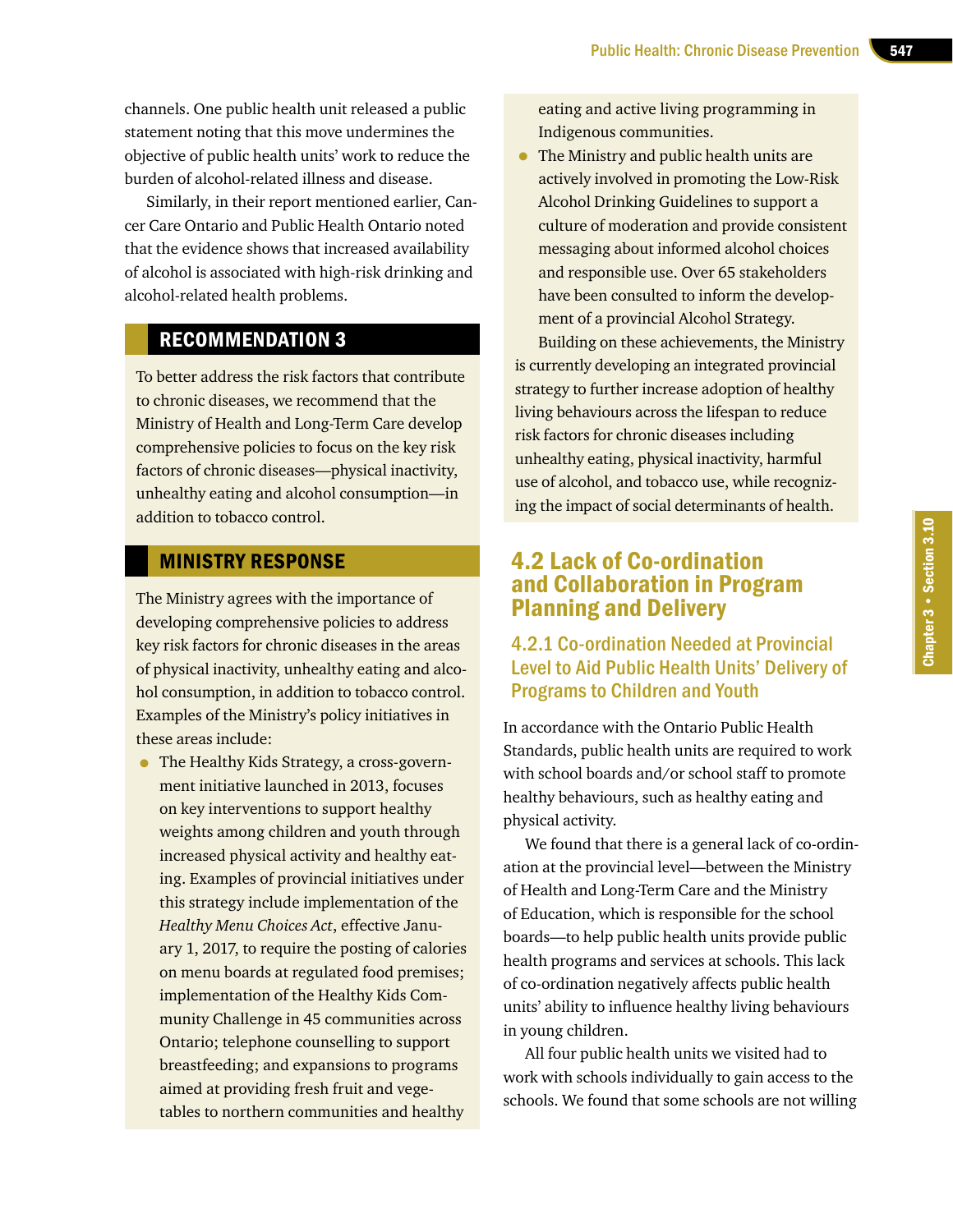or for other reasons choose not to work with public health units. Consequently, public health units spend resources to build relationships and persuade schools to participate in effective public health programs instead of on actual service delivery. Some public health units have even used one-time events to gain access into schools, even though current evidence suggests that health promotion interventions must be longer in duration and include supporting policy changes in addition to education. According to results of our survey of senior staff of health promotion and chronic disease prevention, over half of public health units sometimes or often accept requests for one-time events from schools and less than 5% never accept such requests.

Although we noted examples of public health units working with schools—such as providing cooking lessons to help students establish better eating habits and providing training to teachers in regard to active playground games—public health units still could not easily access all schools. In 2016, one of the public health units we visited had not engaged with 28% of the publicly funded schools in its catchment area and provided only one service—for example, delivering a nutrition workshop—to 18% of the schools.

Another area where co-ordination between schools and public health agencies is lacking is the collection and sharing of data. For instance, Public Health Ontario is responsible for evaluating a multi-year, \$33-million childhood obesity reduction program funded by the Ministry. In order to collect baseline data against which to evaluate the program, Public Health Ontario planned to administer a survey in 234 schools and 57 school boards across Ontario to obtain a representative and sufficient sample size. In order to do this, Public Health Ontario had to negotiate with each of the 57 school boards, which ultimately proved infeasible and the project was abandoned. A directive from the Ministry of Education to the school boards could have made the project possible and thereby improved the quality of the evaluation.

In our 2013 audit on Healthy Schools Strategy, we recommended that the Ministry of Education and school boards work more effectively with public health units and other relevant organizations with similar goals. The lack of co-ordination was still evident during our current audit on this matter in public health.

# RECOMMENDATION 4

To support public health units to more efficiently and effectively deliver health promotion initiatives to children and youth, we recommend that the Ministry of Health and Long-Term Care co-ordinate with the Ministry of Education to form collaborative and sustainable partnerships between school boards and public health units.

# MINISTRY RESPONSE

The Ministry agrees that collaboration between the Ministry of Health and Long-Term Care and the Ministry of Education is important, not only to support delivery of public health programs within schools, but also to support co-ordinated provincial policy development.

Since 2013, the Ministry of Health and Long-Term Care and the Ministry of Education have co-sponsored a joint committee of the Council of Ontario Directors of Education (CODE) and the Council of Ontario Medical Officers of Health (COMOH), with the goal of optimizing the delivery of public health programs and services through enhanced partnerships between public health units and school boards. This CODE/ COMOH Committee has developed a template memorandum of understanding that can be used to articulate areas of common work and collaboration between school boards and public health units.

To further support provincial-level co-ordination between the public health and education sectors, the Ministry has developed a School Health Standard within the modernized Ontario Public Health Standards, which includes all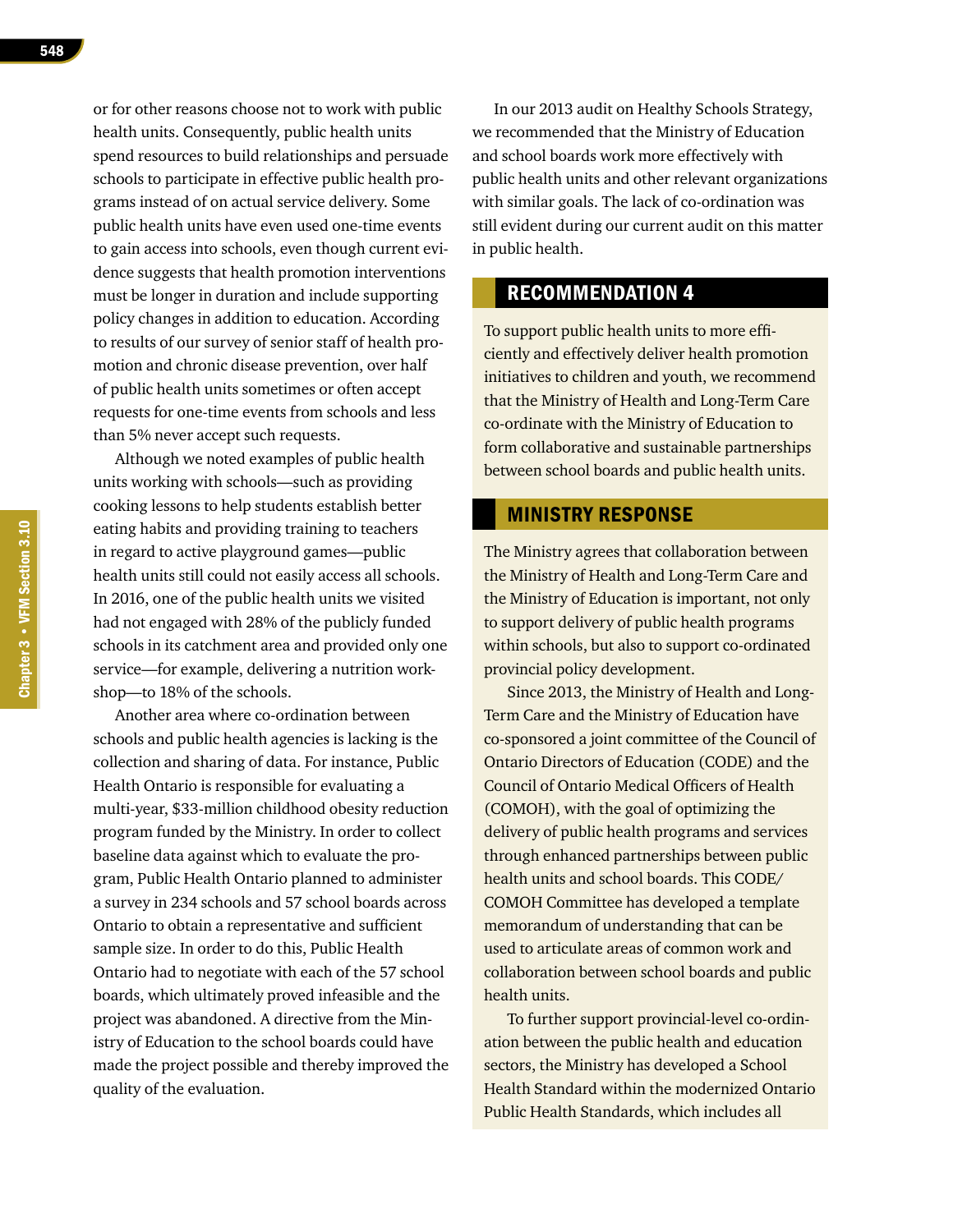activities delivered in and with schools. The Standard was developed with input from the Ministry of Education, as well as other partners, and aligns with the Ministry of Education's Well-Being Strategy for Education.

The Ministry of Health and Long-Term Care will continue to build on provincial collaboration between the health and education sectors through establishment of a Director's Forum with representation from the Ministry of Health and Long-Term Care, the Ministry of Education and other relevant ministries, such as the Ministry of Children and Youth Services.

# 4.2.2 Program Planning and Development Not Well Co-ordinated across Public Health Units

No provincial body actively updates evidence, shares best practices, and develops surveillance systems on health promotion programs on a regular basis to help the public health units design programs to meet their local needs.

Public Health Ontario funds and supports Locally Driven Collaborative Projects where interested public health units come together to work on a common topic. Since 2011, the public health units have completed eight projects related to chronic disease prevention. These projects include three on the current data gap that exists in childhood healthy weights surveillance at the local health unit level (we discuss this further in **Section 4.3.2**); two on improving young people's knowledge and skills to budget for, purchase and cook food; one on alcohol consumption and alcohol-related harm; one on health-promotion and health-education strategies on infant and child health; and one on evaluating a model to collect provincial data on population health.

In addition, the Ministry has provided funding to health promotion resource centres (described in **Figure 7**). These centres are hosted in organizations with specialities in different areas, such as Cancer Care Ontario and The Lung Association –

Ontario. The resource centres support the health sector through providing training, resources and tools on various areas, such as smoking, alcohol consumption, nutrition and child health. These resource centres received provincial funding totalling \$11 million in 2016/17. In early 2017, the Ministry informed the resource centres that it was winding down the existing funding structure for these centres and will be creating a new funding approach starting in 2018/19 to improve efficiencies of the services offered. Under the new approach, applications for funding could be made to support areas, such as evaluation, training and community development.

Despite these initiatives, we found that for the most part, public health units undertake research or develop local solutions independently, resulting in limited comparability between public health units, duplication of effort, and significant variation in the depth of the research, communication campaigns developed, and type of information gathered.

### Duplication of Effort and Variability in Research

Our survey of the 36 public health units found that since 2014, about one-third of them have undertaken research on a number of common topics, including sugar-sweetened beverages, energy drinks, e-cigarettes and alcohol. This could result in duplication of effort and resources spent on research as each public health unit undertakes its own work, and could lead to significant variability in the degree of research to support program planning and development.

At two of the public health units we visited, we found that on a review of effective school-based healthy eating and physical activity interventions relevant to healthy weights, the depth of the reviews was substantially different. One public health unit assessed 18 documents in 2013 while the other health unit screened 400 documents a year earlier. The public health unit with the more in-depth review used this information to develop new school-based interventions, while the other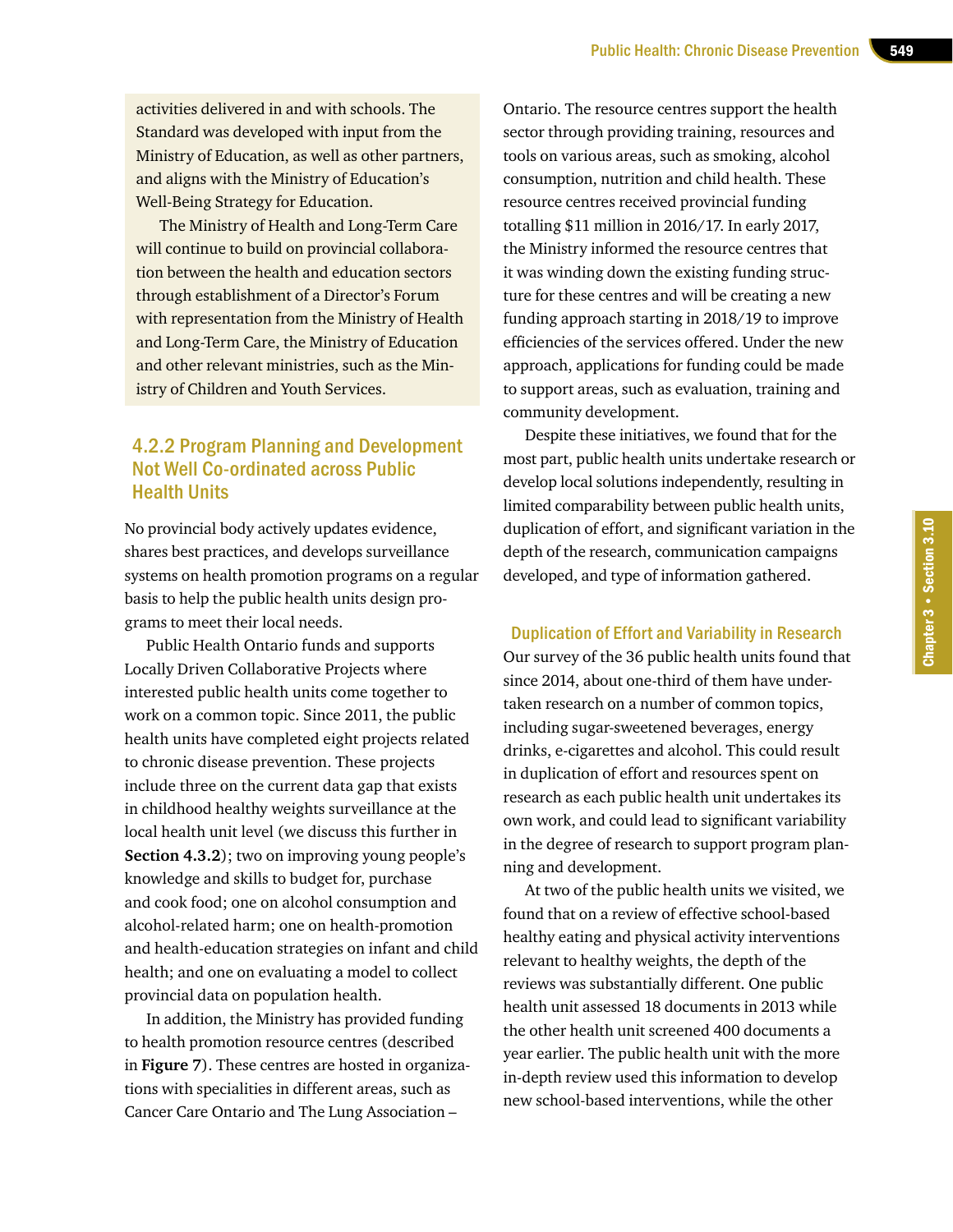### Figure 7: Areas of Focus and Hosting Organizations of Health Promotion Resource Centres

Source of data: Ministry of Health and Long-Term Care

| <b>Name of Resource Centre</b>                                                                 | <b>Hosting Organization</b>                                                | <b>Area of Focus</b>                                                      |  |  |
|------------------------------------------------------------------------------------------------|----------------------------------------------------------------------------|---------------------------------------------------------------------------|--|--|
| <b>Funded by the Ministry of Health and Long-Term Care</b>                                     |                                                                            |                                                                           |  |  |
| <b>CAMH Health Promotion Resource Centre</b>                                                   | Centre for Addiction and Mental<br>Health (CAMH)                           | Mental health, substance and<br>alcohol use                               |  |  |
| <b>CAMH Training Enhancement in Applied Cessation</b><br><b>Counselling and Health Project</b> | <b>CAMH</b>                                                                | <b>Tobacco</b>                                                            |  |  |
| Ontario Tobacco Research Unit                                                                  | University of Toronto                                                      | <b>Tobacco</b>                                                            |  |  |
| <b>Program Training and Consultation Centre</b>                                                | Cancer Care Ontario <sup>1</sup>                                           | <b>Tobacco</b>                                                            |  |  |
| Smoking and Health Action Foundation                                                           | Non-Smokers Rights Association                                             | Tobacco                                                                   |  |  |
| Youth Advocacy Training Institute                                                              | The Lung Association - Ontario                                             | Tobacco and youth engagement                                              |  |  |
| <b>HC Link</b>                                                                                 | <b>Health Nexus</b>                                                        | Healthy communities                                                       |  |  |
| <b>Health Promotion Capacity Building</b>                                                      | <b>Public Health Ontario (PHO)</b>                                         | Program planning, evaluation and<br>policy development                    |  |  |
| Health Promotion Capacity Building Alcohol Policy                                              | PH <sub>O</sub>                                                            | Alcohol policy                                                            |  |  |
| <b>Nutrition Resource Centre</b>                                                               | <b>Ontario Public Health Association</b>                                   | <b>Nutrition</b>                                                          |  |  |
| <b>Ontario Injury Prevention Resource Centre</b>                                               | Parachute <sup>1</sup>                                                     | Injury prevention                                                         |  |  |
| <b>Physical Activity Resource Centre</b>                                                       | <b>Ontario Physical and Health</b><br><b>Education Association (Ophea)</b> | Physical activity                                                         |  |  |
| <b>Funded by Other Ministries</b>                                                              |                                                                            |                                                                           |  |  |
| Best Start Resource Centre <sup>2</sup>                                                        | <b>Health Nexus</b>                                                        | Maternal/child health                                                     |  |  |
| <b>Curriculum and School Based Health</b><br>Resource Centre <sup>3</sup>                      | Ophea                                                                      | Healthy active living and the health<br>and physical education curriculum |  |  |

1. Funding to these resource centres flows through Public Health Ontario

2. Funded by the Ministry of Children and Youth Services

3. Funded by the Ministry of Education

public health unit used the results of the research to reinforce its current practices, such as the requirement to consider cultural attitudes and barriers when planning and putting in place interventions for healthy eating and physical activity. In addition, according to our survey, respondents from about two-thirds of the public health units reported having internally prepared a literature review on school-based programs that promote healthy weights, healthy eating or physical activity.

As well, we found that while Public Health Ontario has a mandate to provide scientific and technical support for chronic disease prevention, three of the four public health units we visited generally did not reach out to Public Health Ontario for assistance with chronic disease research or scientific advice. One chronic disease prevention-related request made by the public health unit that reached out to Public Health Ontario was declined due to resource constraints and competing priorities. Other public health units indicated that either they are aware of the limited capacity at Public Health Ontario or they were under the impression that Public Health Ontario did not provide this kind of support on chronic diseases.

The survey to senior managers responsible for health promotion and chronic disease prevention asked whether there was anything Public Health Ontario could do better in the area of chronic disease prevention. Twenty of 40 comments mentioned a need for central support for updating and/ or disseminating research and best practices. Public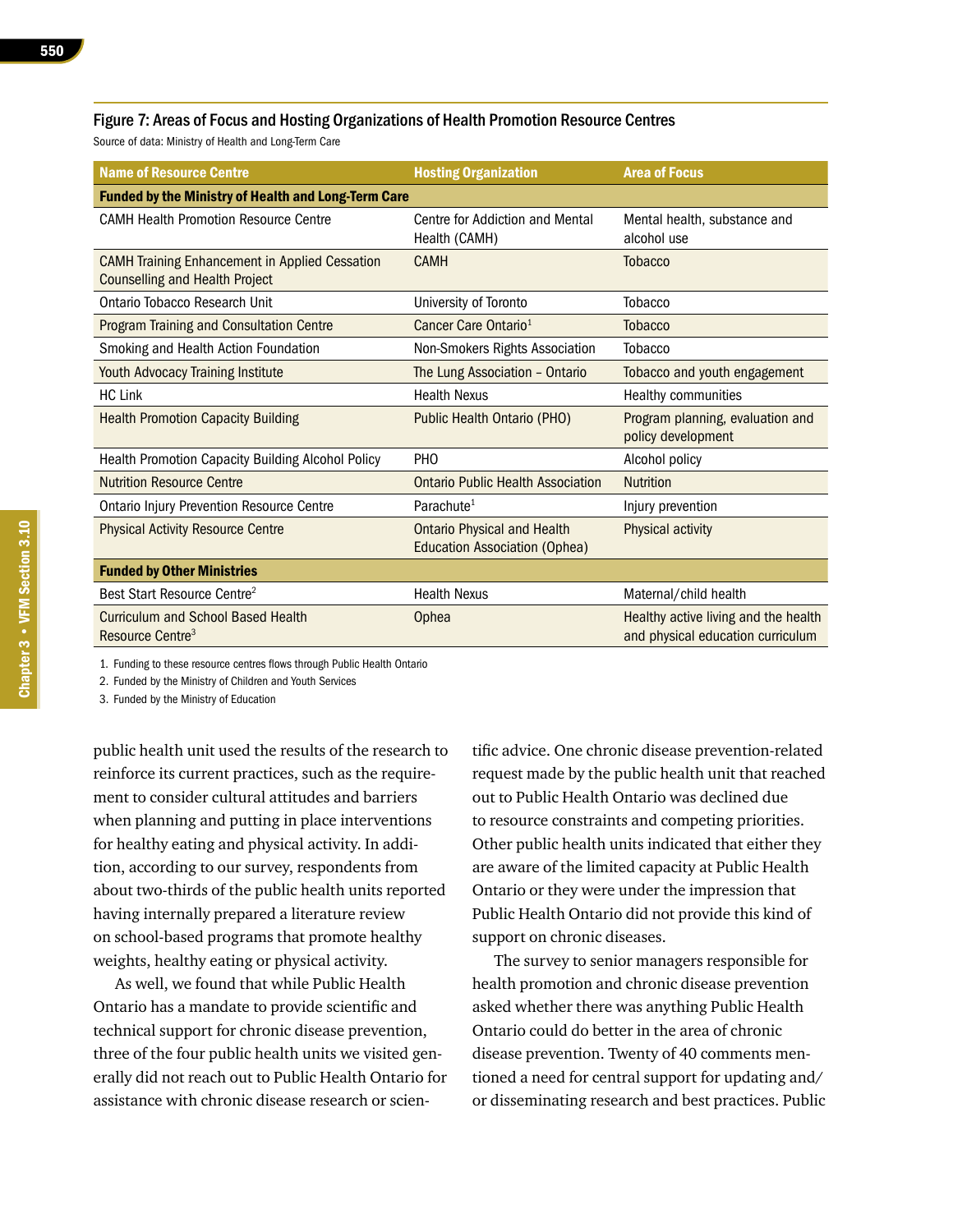health unit senior managers also commonly cited a need for stronger leadership and co-ordination, more central analysis of epidemiological data and evaluation support in order to decrease duplication of effort and increase effectiveness. We discuss these needs in **Section 4.3** and **Section 4.4**.

### Program and Campaign Development Not Centrally Co-ordinated

Public health units generally developed their own chronic disease prevention programs from scratch and at varying levels of quality. One explanation for this was that local needs and environments require different programs. However, a number of programs at different health units were developed with similar intent and in the same context. For instance, all four health units that we visited separately developed classroom content and teaching supports for healthy eating, physical activity and substance misuse. We asked senior management in chronic disease prevention at all four public health units to describe how their programs differed from other health units' and they were not aware of how their programs differed from each other.

As well, developing centralized campaigns could be significantly more efficient for risk factors that are common across public health units. Public health units we visited noted that if communication campaigns were developed centrally, the health units would need to be able to modify them to be relevant to their population; for example, media campaigns in rural areas cannot feature images of people walking out of a subway. We noted examples where health units have adopted common campaigns in the areas of tobacco control, healthy drink choices, and alcohol consumption. However, we found that health units had not expanded their collaboration into other campaigns. For example, the four public health units we visited have separately developed or were in the process of developing a communication campaign to promote physical activity from 2014 through 2016, with no central co-ordination.

### No Central System to Collect Breastfeeding Data

In 2013, the Ministry established a requirement for all public health units to report their progress toward designation under the Baby-Friendly Initiative, a World Health Organization initiative that encourages breastfeeding. A pre-requisite to designation is that the public health unit provide annual data on breastfeeding, including the number of women who initiate breastfeeding and how long they exclusively breastfeed their babies. Because Ontario has no comprehensive data collection system that records the duration of breastfeeding, each of the 36 public health units has had to develop a monitoring system to collect this data or co-ordinate among themselves.

Our survey of the public health units noted thirteen public health units were using a third-party developed system, 10 units had developed their own in-house surveillance system, and six were using the database and telephone questionnaire piloted by a shared collaboration project by the public health units. Of the remaining seven public health units, one used an external company, one used a simple survey, two did not have a system, and three did not know.

Depending on the public health unit, information may be collected via email, over the telephone, or in person, or a combination of the three. As well, the public health units collect information at different times; for instance, one health unit collected data at 48 hours after discharge from the hospital and at two weeks, while others collected data at two, six and 12 months. As a result, breastfeeding rates are not comparable from one public health unit to another, which hampers the ability to share best practices and identify public health units with low breastfeeding rates.

### RECOMMENDATION 5

To foster consistency and to avoid duplication in program planning and research for effective, evidence-based public health interventions, we recommend that the Ministry of Health and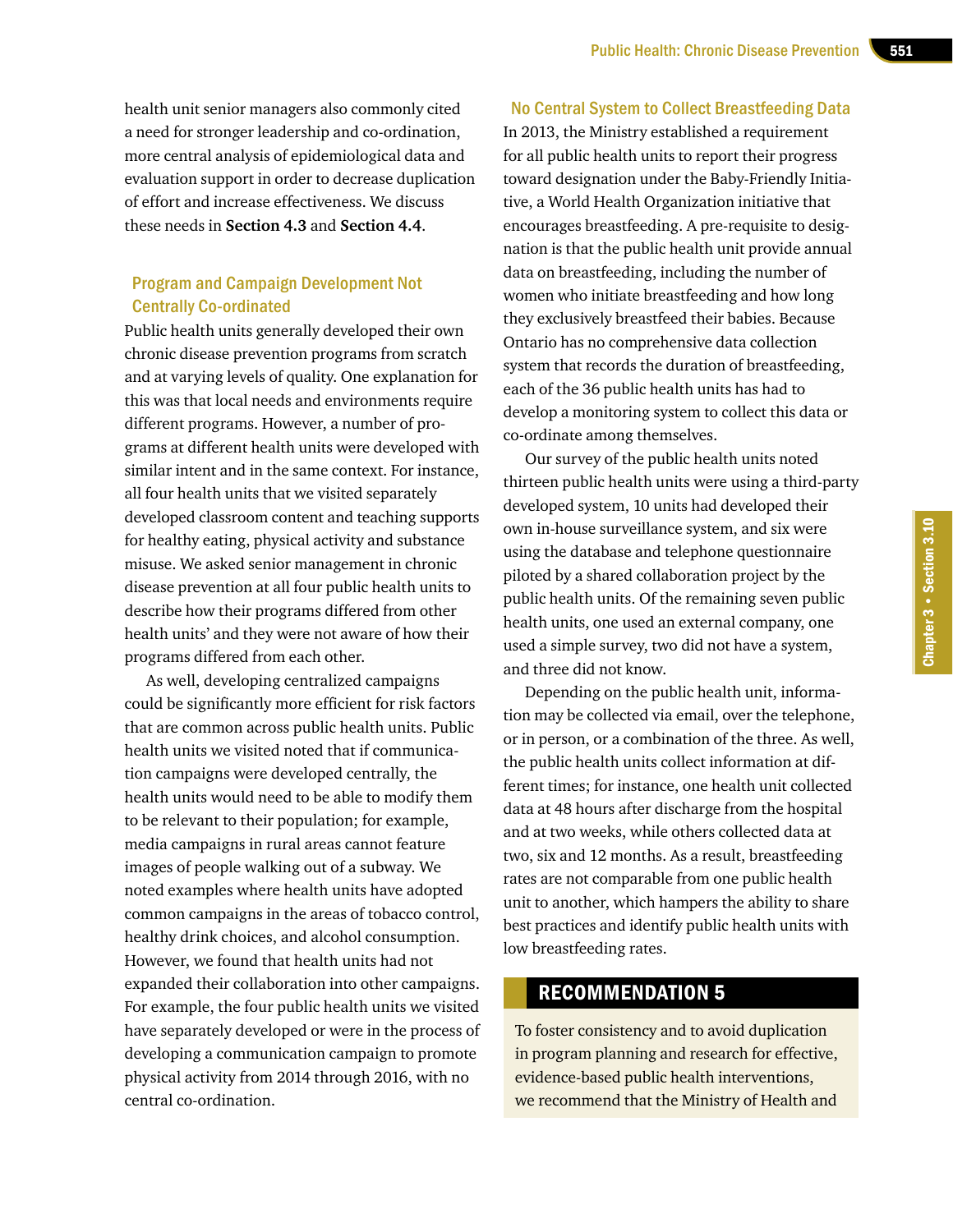Long-Term Care work with the public health units and Public Health Ontario to develop a central approach to update, co-ordinate and share research and best practices.

### MINISTRY RESPONSE

The Ministry agrees with a central approach for the sharing of research and best practices related to chronic disease prevention and other areas of focus within the public health sector.

A co-ordinated approach is being taken to support public health units in planning for, delivering and evaluating their local programs and services under the modernized Ontario Public Health Standards. The modernized standards will be supported by a public health accountability framework, outcome-focused indicators, co-ordinated data support, and a provincial surveillance and monitoring strategy with links to public reporting. A central repository for evidence, best practices, tools and data, to be developed beginning in 2018/19, will be made available to all public health units to support them in the ongoing implementation of the modernized standards. This repository will be kept up to date to ensure that the sector continues to have access to intelligence that informs the development of programs and services on an ongoing basis.

# 4.3 Public Health Units Do Not Have Sufficient Data or Clear Standards to Effectively Conduct Epidemiological Data Analysis

Public health units are required to collect, manage, analyze and interpret epidemiological data for their population. Epidemiology sheds light on patterns of health behaviours and how diseases and health behaviours relate to socio-demographic characteristics, such as age, education and income. Information gathered from epidemiological data analysis helps public health units to plan and

develop programs, allocate resources, monitor changes, measure performance and evaluate program effectiveness.

A report published by the World Health Organization in 2017, *Guidelines on Ethical Issues in Public Health Surveillance*, stressed the importance of collecting data that is of sufficient quality, including being timely, reliable and valid, to achieve public health goals. Similarly, Ontario's Chief Medical Officer of Health released a report, titled *Mapping Wellness: Ontario's Route to Healthier Communities*  in March 2017. The report stressed the importance of good local data in targeting public health problems. The report stated: "In many cases, health units lack the high-quality local data they need to map community wellness. Without that data, public health units are flying blind."

# 4.3.1 Not All Public Health Units Have Access to Local Epidemiological Data

Epidemiology data relevant to chronic disease, overall health, and health behaviour risk factors is primarily collected by organizations external to public health units. For instance, York University's Rapid Risk Factor Surveillance System is a survey service that gathers information on health behaviours of individuals 18 and older. Survey participants may be asked questions about smoking, physical activity, alcohol use, sun safety, women's health issues, bicycle helmet use, and more.

Public health units can individually contract this service, but only 13 of the 36 public health units did so in both 2016 and 2017. Many public health units that did not access this service cited cost as a concern. The 2016 survey cost each of the participating public health units between approximately \$27,000 and \$141,000 to collect the data in addition to dedicated administrative and epidemiologist staff time. The Ministry has not co-ordinated the access to this service for all 36 public health units. Conversely, Alberta funds the Alberta Community Health Survey, which collects annual data including health behaviour trends and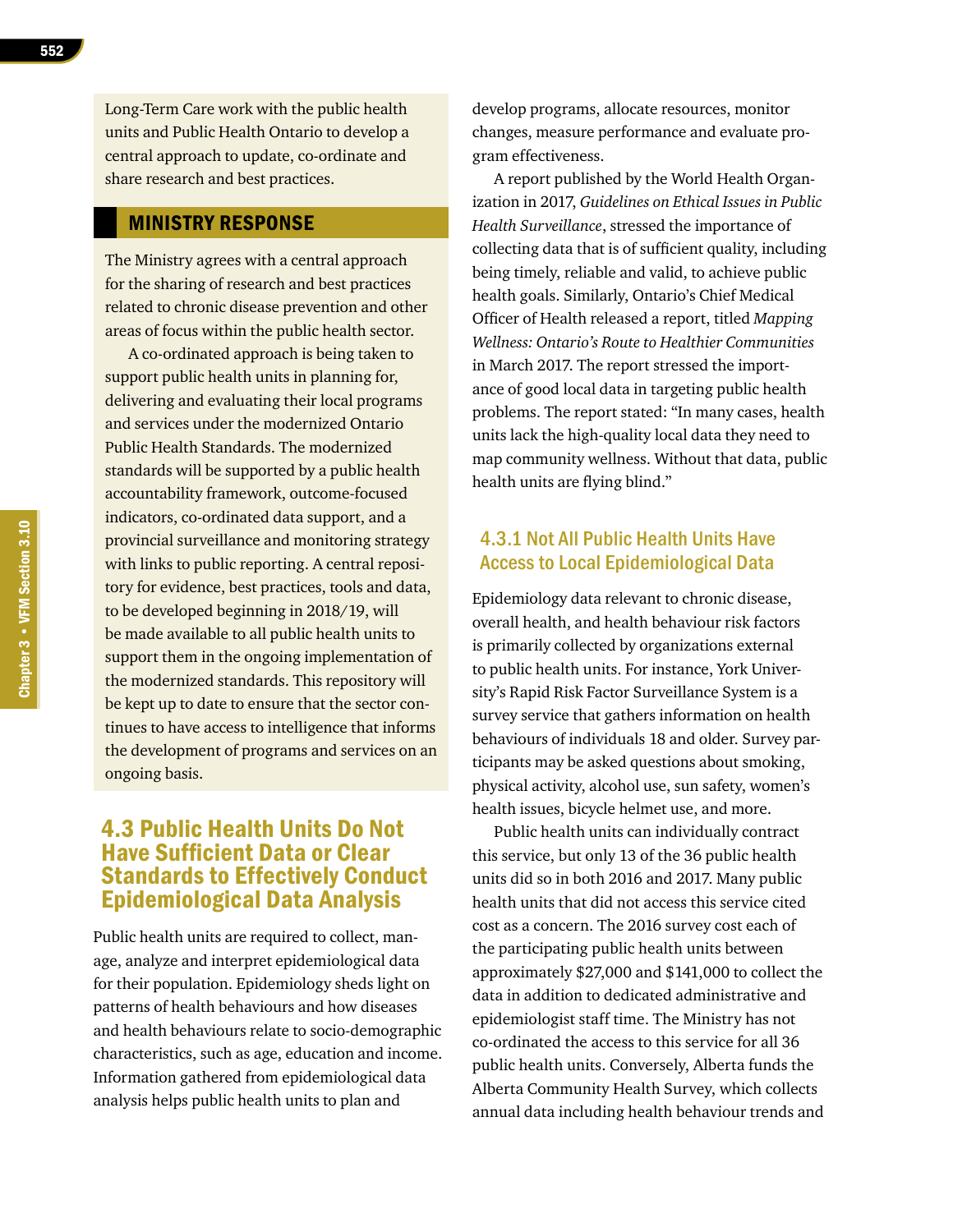a variety of other topics, such as salt consumption, not available through other sources.

In addition, even though Statistics Canada's Canadian Community Health Survey—which collects information related to health status, healthcare use and health determinants for the Canadian population—is available to all public health units, sample sizes may be too low in some public health units to provide sufficient sub-population information within the public health units for program planning. Therefore, public health units, depending on the size of the population and local analysis needs, may need to combine a number of years of data to accumulate enough data to perform certain analyses, affecting their ability to use current information in their program development, in providing policy advice, and in monitoring performance.

# 4.3.2 Epidemiological Data on Children and Indigenous Populations Not Readily Available to Public Health Units

Because changing health behaviours early as opposed to later in life is more effective and has a more long-lasting impact, public health practitioners often target children as a priority population to deliver healthy living programs.

Similarly, Indigenous people in Ontario experience lower health status, including shorter life expectancy, higher infant mortality and higher rates of chronic diseases. Information that excludes the Indigenous populations can be highly misleading for northern health units; for example, the Northwestern unit has almost up to 30% Indigenous representation in its population.

We found that there is limited epidemiological data on school-age children and data on Indigenous people is generally not available to public health units.

### Children

For children aged six to 12, there is minimal provincial data. A survey administered by select public health units in 2017 found that 94% of health units that responded to the survey indicated that Ontario does not have enough data on children and youth to meet local needs for assessment and surveillance, program planning and evaluation. Although there are other institutions that collect data on children, data from these sources is not readily available or representative of their populations to the public health units. Public health units can access information from these data sources only if schools specifically grant access to them, or the public health units have to pay to increase the sample size to be more representative for them.

Even though public health units can opt to obtain data on their own through conducting their own survey, these are costly and time-consuming. For example, one public health unit completed a local student survey in 2014. That survey involved three years of planning and over 100 staff to help administer the survey, including public health nurses, dental hygienists and assistants. A large part of the planning of the survey involved negotiations with the four different school boards and with the 165 schools involved in the survey.

### Indigenous People

Information on Indigenous people is owned by Indigenous people and communities based on the First Nations' Ownership, Control, Access and Possession principles. Public health units are required to follow these principles when accessing this information. As a result, public health units with high Indigenous populations do not always have sufficient epidemiological data to conduct robust population health assessments. The Statistics Canada survey on Indigenous people excludes the on-reserve population, as well as some Northern Ontario and remote areas. As well, following the principles, the administrator of the provincial pregnancy and birth database removes birth information for people who live on reserves when providing the information to public health units.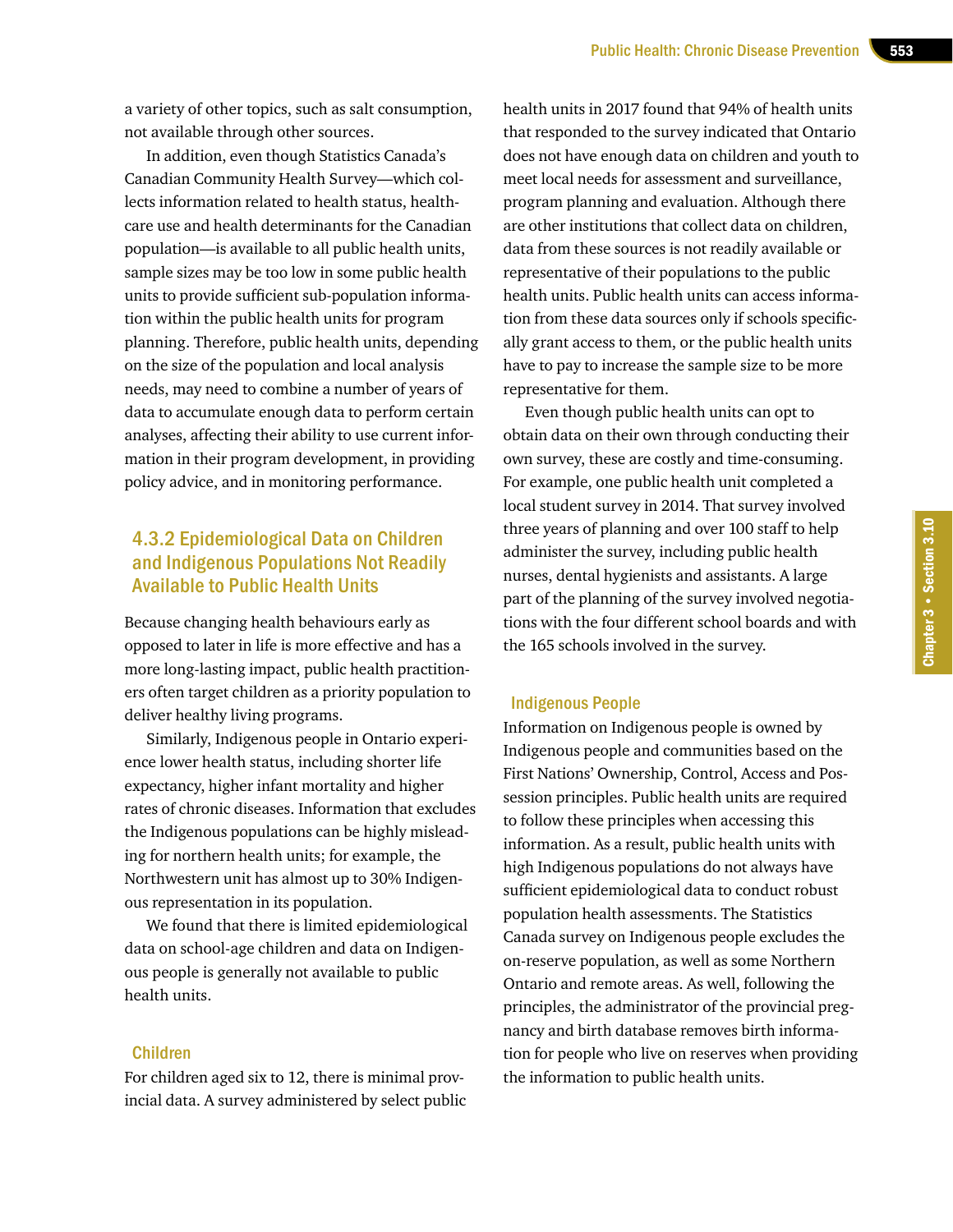Given the importance of having complete information to undertake health assessments, it would be prudent for the Ministry to work collaboratively with, and provide support as required to, public health units and Indigenous populations to ensure their data is being used to meet their health needs, while at the same time respecting the communities' right to make their own decisions regarding why, how and by whom information is collected, used or shared.

# 4.3.3 Lack of Standards on Extent of Epidemiological Work Needed

The Ministry has not established any specific standards on how much epidemiological work the public health units have to undertake for most topic areas, nor assessed whether certain epidemiological analyses should be conducted centrally. As a result, there is no assurance that public health units have conducted the proper analysis of population data to design their programming.

In response to our survey, some public health units indicated that they do not have the required epidemiologist time to review and analyze the data, and some units do not have any or enough epidemiologists on staff. At the time of our audit, about one quarter of the 36 public health units reported not having one or more epidemiologists employed fulltime since 2014. Further, 45% of medical officers of health and chief executive officers reported not having sufficient surveillance and epidemiological capacity at their health unit. As well, 21 public health units commented on the need for central support for epidemiology, surveillance and population health assessments.

Defining the amount of work needed is important to guide the public health units in conducting their epidemiological work. Epidemiologists at two of the health units we visited only analyzed a small fraction of the purchased epidemiological data from a public health data surveying service administered by a university. One public health unit analyzed only five of the 200 modules of data that

were available and the other expected to disseminate its 2016 data in 2018.

In contrast, Alberta's health agency has a central epidemiological analysis tool that collects information from key data sources and automatically updates and performs local analysis. This analysis includes analysis by neighbourhoods (in metropolitan areas) as well as analysis of health behaviour information by socio-economic status, age and gender. These are all types of analyses that are required of public health units in Ontario but only rarely completed in practice for all health behaviour indicators.

# RECOMMENDATION 6

To support public health units to more efficiently and cost-effectively obtain and analyze epidemiological data for program planning and evaluation, we recommend that the Ministry of Health and Long-Term Care, working with Public Health Ontario and the public health units:

- evaluate the feasibility of centralizing epidemiological expertise that can perform analyses or provide assistance to all public health units;
- establish benchmarks for the extent of epidemiological analyses of chronic diseases needed and monitor whether these benchmarks are met;
- approach and work with Indigenous community leadership to obtain epidemiology data that would serve to inform program development to benefit the Indigenous communities in Ontario; and
- identify other areas in which relevant data is not consistently available to all public health units, such as data on children and youth, and develop and implement a process to gather needed data.

### MINISTRY RESPONSE

The Ministry agrees with the importance of supporting public health units to obtain and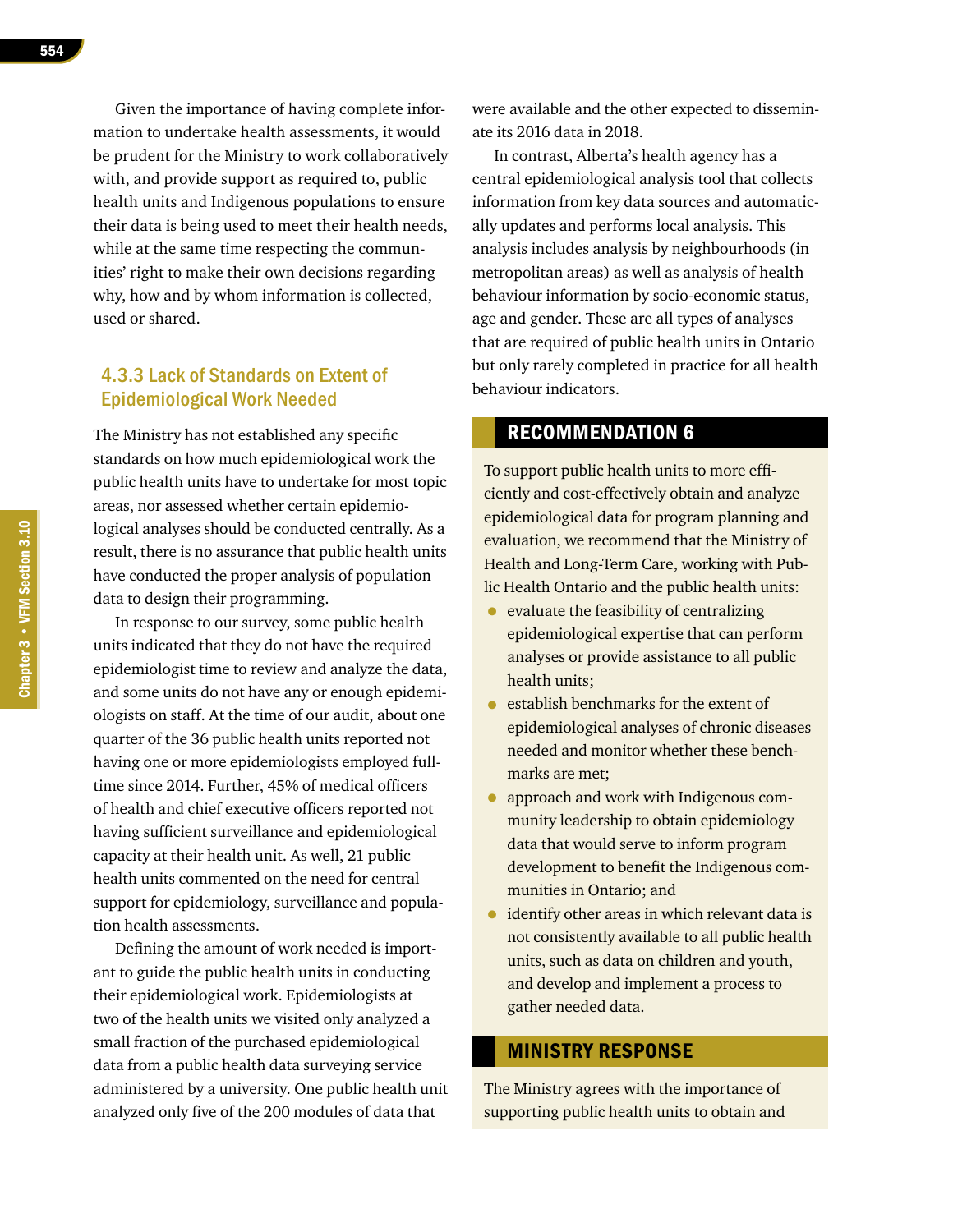analyze epidemiological data in an efficient and cost-effective manner. As part of the modernized Ontario Public Health Standards, and in collaboration with Public Health Ontario and public health units, the Ministry will:

- provide public health units with a common set of epidemiological data and population health indicators to assist in local population health assessment, program planning and evaluation;
- assess the feasibility of establishing and monitoring benchmarks related to the extent of epidemiological analyses of chronic diseases needed through the Public Health Accountability Framework;
- continue to work collaboratively with Indigenous communities to support their efforts, as appropriate and as requested, in a co-ordinated way at the local, regional and provincial levels, to improve collection and analysis of Indigenous-specific data in accordance with the principles of ownership, control, access and possession; and
- develop a provincial surveillance and monitoring strategy beginning in 2018/19 that will include a process of identifying and addressing data gaps related to chronic disease prevention.

# 4.4 Limited and Inconsistent Evaluations of Promotion of Healthy Living and Chronic Disease Prevention Programs

Evaluation of chronic disease prevention programs is crucial to ensure that public health units are providing educational materials, programs and services that meet their intended objectives and contribute to better health for their local population. The evaluations aim to understand the relationship between activities and outcomes. This is particularly important for chronic disease prevention programs because the measurable impact of these programs could be years out or be affected by

other factors that might not be within the control of the public health units.

Public Health Ontario noted in an August 2016 introductory workbook for evaluating health promotion programs that a thorough program evaluation can help public health staff make ongoing decisions about the best use of time and resources, whether a program is meeting the needs of participants, and ways to improve the program. Similarly, the World Health Organization noted in a 2001 document, *Evaluation in Health Promotion – Principles and Perspectives*, that there must be evidence of health-promotion efforts' effectiveness and their relative costs, as compared with other health-promoting options, to demonstrate that the efforts remain accountable and sustainable.

Public health units are required to conduct evaluations when new programs or services are developed or put in place. For example, a public health unit that started a community pedometer lending program would be expected to assess whether the program reached the targeted people and contributed to increased activity levels. Units must also do evaluations when there is evidence of unexpected operational issues or program results. For example, a public health unit that noticed a significant drop in attendance at its tobacco cessation clinics would be expected to perform an evaluation.

# 4.4.1 Ministry Does Not Require Standard Methodology to Evaluate Programs

The Ministry simply instructs public health units to "use a range of methods" to evaluate programs but does not require them to use any established evaluation methodology. As a result, public health units have separately developed evaluation guidelines and templates and independently decided on acceptable levels of rigour.

Because the Ministry has not required all public health units to follow common guidelines when evaluating local programs, public health units each define what constitutes an evaluation. At the public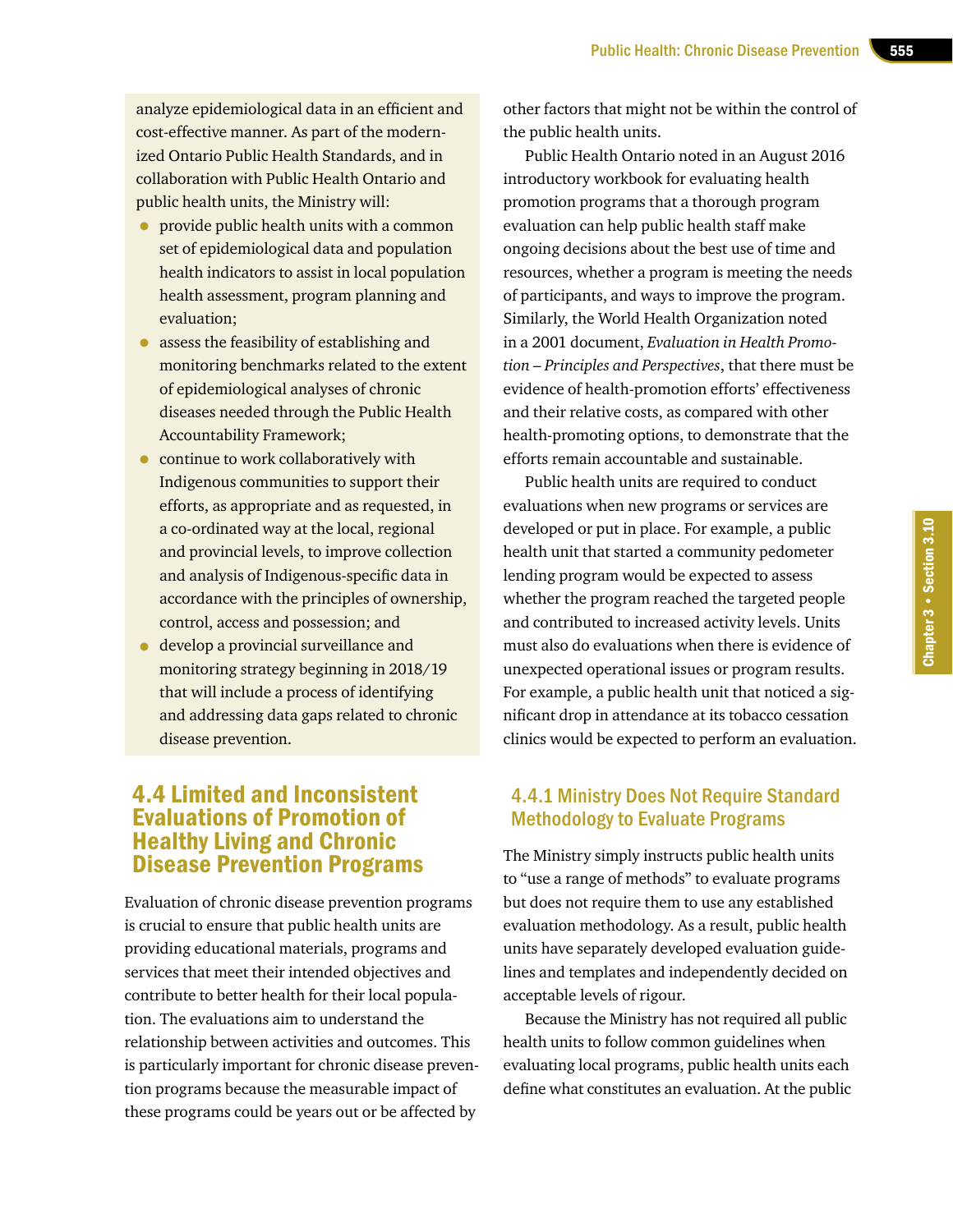health units we visited, we noted that a range of evaluations was used, including:

- telephone calls to follow up with a teacher after a workshop at a school;
- a survey of the attendees who attended sessions, including questions such as "did the service meet your expectations" and "do you think the audience benefited from this service;" and
- relying on evaluations by the school where the workshops were held but having no access to these evaluation results.

We also noted that the two public health units that established their own methods of evaluation used varying approaches. One public health unit's evaluation policy document provided only high-level guidance on evaluation: It stated that evaluation should be built into all program plans but did not describe how the evaluation should be performed. In comparison, the other public health unit's evaluation policy is more detailed: It included steps in creating an evaluation plan, guidance on documenting the evaluation purpose, and deciding on appropriate evaluation questions.

The Ministry funds two health promotion resource centres (discussed in **Section 4.2.2**) to provide evaluation support to public health units. One of these resource centres supports research and evaluation for only one topic—tobacco. The other resource centre provides technical support for planning, training and increasing their ability related to program evaluation. Although the latter resource centre has developed an evaluation methodology, it was not used by the public health units we visited in planning their evaluation work. In addition, the resource centre offers technical and consultative advice including document reviews, but does not actually plan or implement program evaluations.

# 4.4.2 Most Public Health Units Self-Assessed Their Program Evaluation Ability as 'Developing'

Most of the public health units we visited did not have enough trained staff to effectively evaluate programs. Of the four public health units visited, two had just one evaluation specialist on staff with a background or experience in academic research, and one of them had no program planner and evaluator dedicated to evaluations until the end of 2015. Twenty-five percent of public health units surveyed noted that they did not have an employee dedicated to evaluation from 2014 to present and 28% noted that they only had an evaluation specialist employed at their health unit for a portion of that period. When public health units do not have the necessary capacity to evaluate their programs, the evaluations could lack depth and coverage to effectively measure whether the programs have been successful in achieving intended outcomes.

The public health units' evaluation capacity was assessed by a project team with representation from select public health units, using a tool adapted from another tool that was developed by an academic researcher. The project was conducted to assess the extent of evaluation capacity (including its infrastructure, dedicated personnel and resources) within and across the public health units and to identify areas for improvement.

The assessment categorized public health units as having low, developing, intermediate or established evaluation ability. Factors for having established capacity to evaluate programs include:

- a senior management team that values evaluations;
- sound data collection methods;
- evaluation skills are assessed regularly to identify gaps and corresponding training;
- policies and procedures have been established to guide evaluation activities; and
- program managers and/or staff understand the purpose of the evaluation and how it is used.

Of the 32 public health units that completed the self-assessment in 2015, only five self-ranked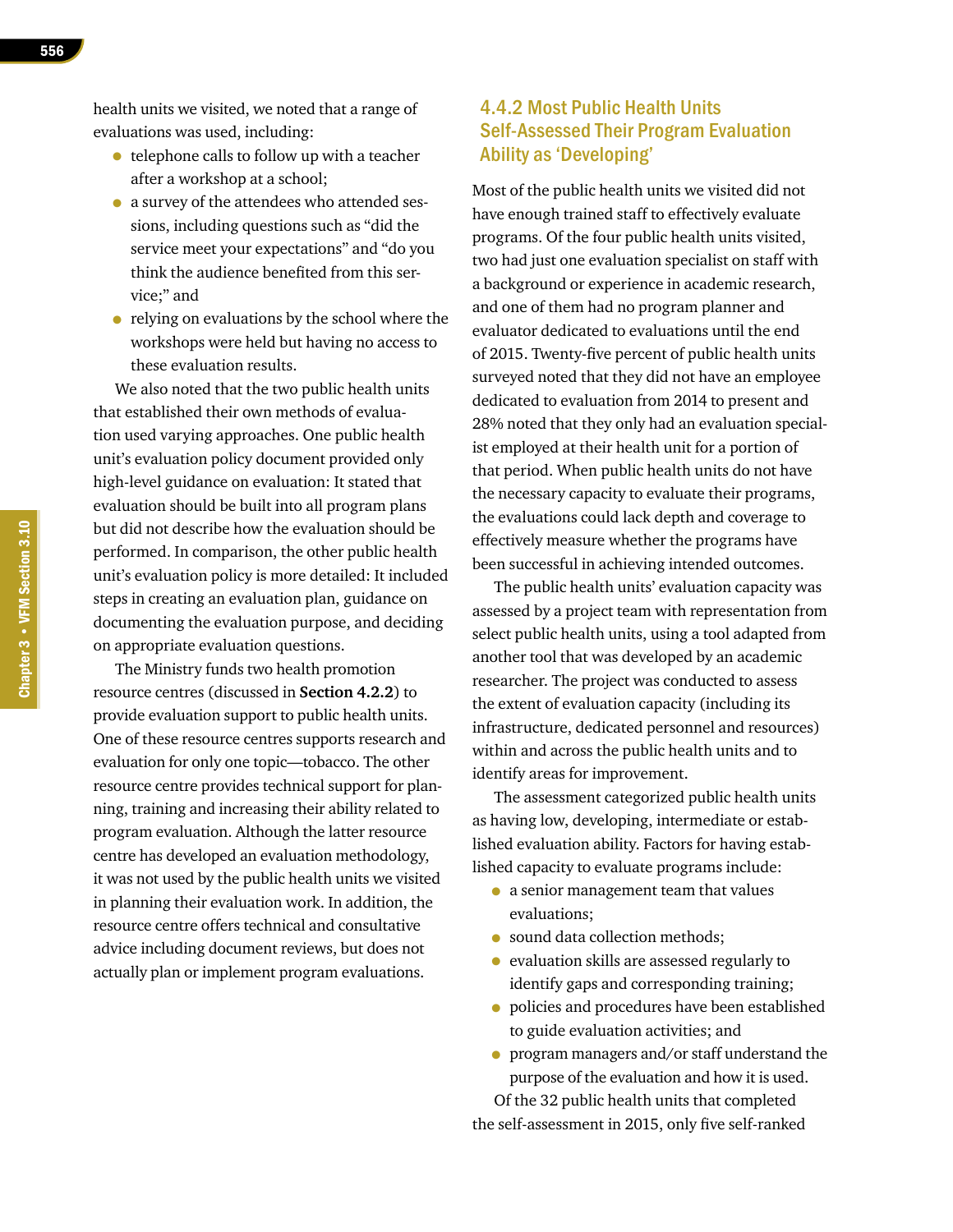as having intermediate capacity, 26 self-ranked as having developing capacity, one self-ranked as having low capacity, and none ranked themselves as having established evaluation capacity.

### Key Shortcomings Identified

The self-assessments identified the following key shortcomings regarding program evaluation across Ontario's public health units:

- no existing framework or policy and procedures related to evaluations;
- lack of time and resources dedicated to evaluations;
- no clear methods of sharing evaluations; and
- use of findings tended to be limited to validating a program from a customer satisfaction approach rather than measuring program outcomes.

The project team did not officially share the results of this assessment with the Ministry but made the report available online.

As a result of this assessment, 10 public health units participated in a project to increase evaluation capacity by testing some of the strategies identified in the assessment to address the noted shortcoming. Some of the key messages from this project include: leadership at all levels is critical to have buy-in for evaluation, and staff members are eager to increase their skills and knowledge in this area. The results of this project are available online on Public Health Ontario's website.

# 4.4.3 Program Evaluations Not Sufficiently Completed

Under the Ontario Public Health Standards, the Ministry requires public health units to prepare program evaluations to:

- support the establishment of new programs and services;
- assess whether evidence-informed programs are carried out with the necessary reach, intensity, and duration; and

• document the effectiveness and efficiency of programs and services.

At the four public health units we visited, we found that these program evaluations were not always done. As well, the Ministry did not know this because it has no mechanism to monitor whether public health units are completing program evaluations.

We noted the following:

- One public health unit evaluated certain aspects of just three of its 42 chronic disease prevention programs and services, such as workshops, presentations and training sessions introduced in the last three years. This health unit did not evaluate new programs as required, including a billboard campaign and workshops to promote awareness and understanding of physical activity, a running program for school-age children, a food preparation program, a student nutrition program, a community gardens program, and workplace wellness programs.
- Three public health units had not evaluated a comprehensive school health approach, which addresses school health in a planned, integrated, and holistic way in order to support improvements in student achievement and well-being. One health unit explained that it did not evaluate the program because it is best practice and internationally recognized; the other two cited a lack of resources and support.
- One public health unit developed an adult food skills program drawing in part from an effective program developed in the United States. However, it delivered only one to five sessions of the program, despite an evaluation of the U.S. program showing that delivering more than 11 sessions would produce the highest impact and delivering fewer than six sessions would potentially have no effect. In our survey of the 36 public health units, staff

from 19 of them noted that their public health units completed five or fewer evaluations of chronic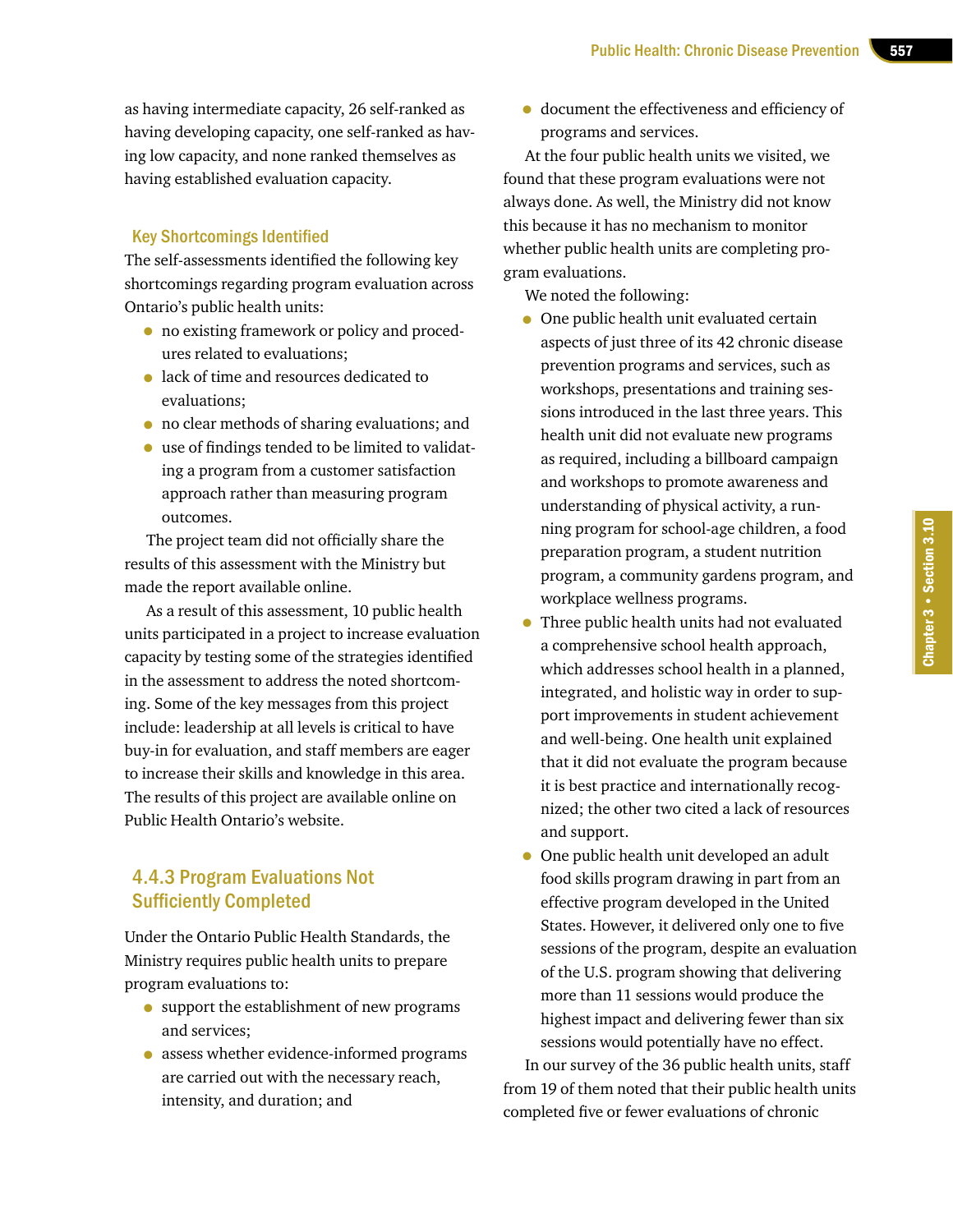disease prevention programs and services, which assessed change in knowledge, skill or attitude as a result of the public health units' actions.

### Evaluations Do Not Measure Outcomes or Cost-Effectiveness

Three public health units focused their limited evaluation efforts on process and/or client satisfaction. While these evaluations can help the public health units assess whether the program was delivered according to plan and whether participants or target audiences were satisfied with the program, they do not assess outcomes, such as awareness, knowledge, attitudes, skills and a reduction in harmful behaviours. In fact, in response to our survey, 50% of public health units noted that they had performed two or fewer evaluations that assessed a change in behaviour from 2014 to spring 2017 on their chronic disease prevention programs. Fourteen percent of health units reported having no evaluation of this type.

One of the evaluations we reviewed at a public health unit was on a fruit and vegetable program that allows community members to pick fruit and vegetables that farmers would otherwise dispose of because they are not saleable. The evaluation tried to measure the amount of produce picked by the program participants, but not whether the program led to increased consumption of fruit and vegetables. The survey of program participants asked participants whether they were likely to continue eating fruit and vegetables but did not ask whether the participants ate similar amounts of fruit and vegetables prior to picking the fruit and vegetables, rendering the survey responses inadequate in measuring the impact of this program.

Another health unit frequently used client satisfaction surveys that asked clients what they learned from a workshop. However, there was no pre-activity survey nor was there a follow-up with clients at a later date. Therefore, whether anything was learned or retained is not effectively assessed.

Having benchmarks for program outcomes and resource requirements for programs that are commonly delivered across the 36 public health units can help identify where the health unit should allocate its resources and ensure that program costs do not exceed benefits. None of the program evaluations we reviewed compared the cost or investment in the program with the benefits received to assess program cost-effectiveness. In addition, almost three-quarters of the senior chronic disease prevention staff who responded to our survey indicated that their evaluation of chronic disease prevention programs or services does not compare or attempt to compare costs to benefits.

# RECOMMENDATION 7

To support the public health units to effectively evaluate their chronic disease prevention programs, we recommend that the Ministry of Health and Long-Term Care:

- develop guidance material on program evaluations and require all public health units to follow common, evidence-based evaluation principles;
- monitor the public health units' efforts to increase their ability to conduct evaluations;
- ensure public health units evaluate programs as per Ministry requirements; and
- establish provincial benchmarks for public health units to use when comparing the cost of significant programs with outcomes.

### MINISTRY RESPONSE

The Ministry agrees with the importance of public health unit evaluations of local chronic disease prevention programs. As part of the modernized Ontario Public Health Standards, the Ministry will:

• include specific program evaluation requirements for Boards of Health within the modernized standards, with supporting guidance material, training supports and/or reference documents, beginning in 2018/19;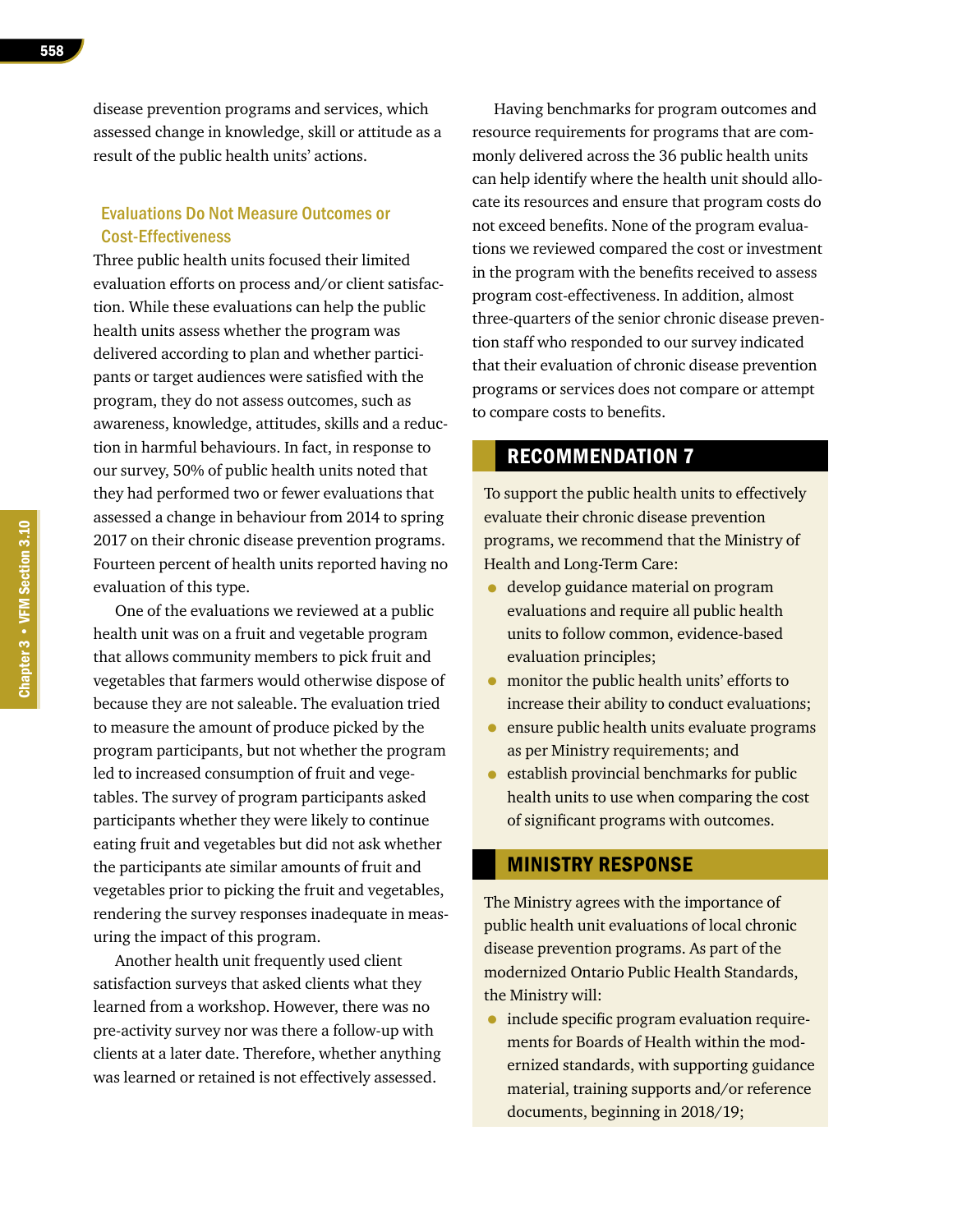- monitor public health unit efforts to increase their ability to conduct evaluations through the Public Health Accountability Framework and take appropriate follow-up actions as needed; and
- compare public health unit reporting of unit costs of service delivery as appropriate within the Public Health Accountability Framework. The Ministry will further enhance capacity in evaluation expertise across the sector as part of the Ministry's new Health and Well-Being Grant Program, to be implemented in 2018/19.

# 4.4.4 Public Health Units Do Not Track Chronic Disease Prevention Programs' Progress against Goals

Public health units are required to document and monitor their chronic disease prevention program objectives, timeframes for achieving these objectives and intended results. These objectives guide the planning and development of individual public health programs and services, the evaluation of which was discussed in **Sections 4.4.1** to **4.4.3**.

All four public health units we visited had documented the objectives and intended results of their chronic disease prevention programs to varying degrees, but they did not always have measures in place for these objectives or provide a timeframe for achieving these objectives. As a result, public health units cannot demonstrate that their chronic disease prevention programs have achieved intended outcomes.

Only one of the four units had program objectives that include measurable outcome target, such as "decrease to 70% of [public health unit] residents aged 18 and over who report consuming sugar-sweetened beverages at least once in the last seven days" and "increase to 50% [public health unit] residents 12 years and older who eat fruit and vegetables five or more times daily."

The other three health units had no measureable outcome targets for their objectives. Instead, these health units established general goals. For example,

they had goals to reduce consumption of sugarsweetened beverages or improve eating habits in their residents, but had no baseline information or plans to measure the change in these behaviours to determine whether they achieved their objectives.

Furthermore, senior chronic disease prevention staff at 45% of public health units responding to our survey noted that progress against performance objectives related to chronic disease is only sometimes or rarely tracked in a meaningful way. The Ministry does not monitor whether the public health units are, in fact, staying informed about health behaviour trends as required. As well, it is up to the public health units to determine how much monitoring work they undertake. We found that two of the health units we visited had no regular monitoring on any of these behaviours and another updates such information as infrequently as every five years.

# RECOMMENDATION 8

To effectively measure the impact of chronic disease prevention programs and services, we recommend that the Ministry of Health and Long-Term Care require public health units to develop measurable program objectives and establish timeframes for achieving these objectives.

# MINISTRY RESPONSE

The Ministry agrees with the importance of effectively measuring the impact of local chronic disease prevention programs. As part of the modernized Ontario Public Health Standards, the Ministry will require public health units to develop measurable program objectives for their local programs of public health interventions to support chronic disease prevention, beginning in 2018/19.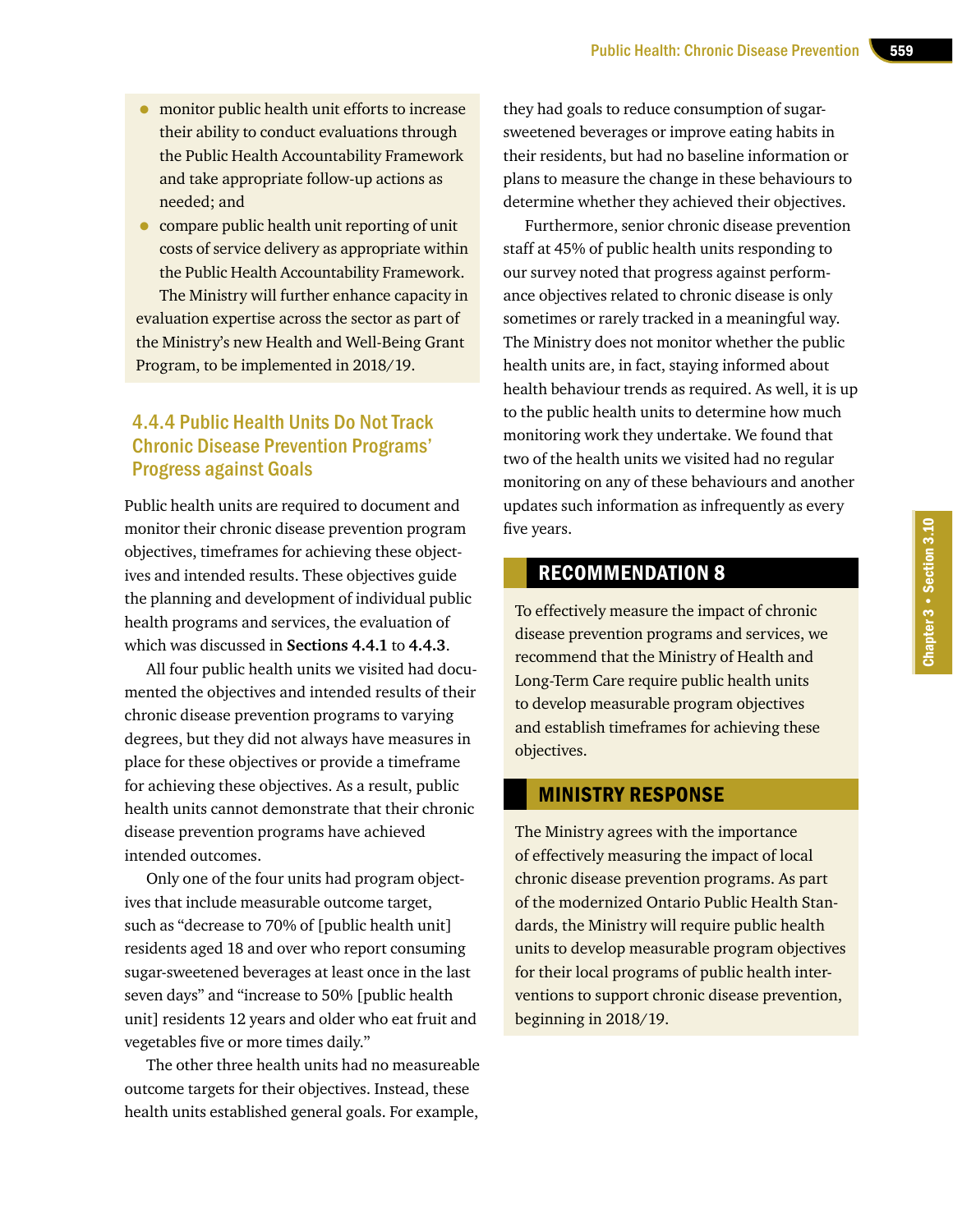# 4.5 Performance of Public Health Units Not Sufficiently Measured and Reported

# 4.5.1 Current Performance Indicators Do Not Fully Measure Public Health Units' Performance in Preventing Chronic Diseases and Promoting Health

Between 2014 and 2016, the Ministry required all 36 public health units to report their annual performance on 10 health-promotion performance indicators, as shown in **Figure 8**.

We found that these indicators are not solely attributable to the work of the public health units, some indicators are not meaningful, and the suite of indicators does not fully measure all key risk factors affecting chronic diseases. As a result, the Ministry could not sufficiently measure the performance of the public health units in delivering their health promotion programs and services.

In November 2015, the Minister of Health and Long-Term Care announced that the Ministry would modernize the Ontario Public Health Standards, which would include updating the indicators used to measure public health units' performance. Changes to the new standards include a focus on the

Board of Health's contribution to population health outcomes and program outcomes that represent the anticipated results achieved through delivery of public health programs and services.

As the Ministry transitions to the new standards, in 2017 it required the public health units to report on only two of the 10 health-promotion indicators: the percentage of tobacco vendors that are in compliance with youth access legislation; and the percentage of tobacco retailers inspected once a year.

The Ministry expects the new standards to come into effect in January 2018, with the finalization of the performance indicators to follow.

### Indicators Not Solely Attributable to Public Health Units' Work

Public health staff have noted that changes in a number of performance indicators cannot be solely attributed to the effort of the public health units. The health promotion indicators that involve both the work of public health units and others include the following three outcome indicators:

- % of population aged 19 and up that exceeds the Low-Risk Alcohol Drinking Guidelines;
- % of youth aged 12 to 18 who have never smoked a whole cigarette; and

# Figure 8: Health Promotion Indicators Used by the Ministry of Health and Long-Term Care to Measure Performance of Public Health Units, 2016

Source of data: Ministry of Health and Long-Term Care

| <b>Areas</b>             | #  | <b>Health Promotion Indicators</b>                                                                                                                         |
|--------------------------|----|------------------------------------------------------------------------------------------------------------------------------------------------------------|
| <b>Tobacco</b>           |    | % of tobacco vendors in compliance with youth access legislation at the time of last inspection                                                            |
|                          | 2  | % of secondary schools inspected once per year for compliance with section 10 of the Smoke-<br>Free Ontario Act                                            |
|                          | 3  | % of tobacco retailers inspected for compliance with section 3 of the Smoke-Free Ontario Act                                                               |
|                          | 4  | % of tobacco retailers inspected once per year for compliance with display, handling and<br>promotion sections of the Smoke-Free Ontario Act               |
|                          | 5  | % of youth (ages 12-18) who have never smoked a whole cigarette                                                                                            |
| <b>Healthy Eating</b>    | 6  | Implementation status of NutriSTEP Preschool Screen (a nutrition risk-screening questionnaire)                                                             |
|                          |    | <b>Baby-Friendly Initiative status</b>                                                                                                                     |
| Alcohol Use              | 8  | % of population (aged 19+) that exceeds the Low-Risk Drinking Guidelines                                                                                   |
| <b>Injury Prevention</b> | 9  | Fall-related emergency visits in older adults aged 65+                                                                                                     |
| Oral Health              | 10 | Oral Health Assessment and Surveillance: % of all Junior Kindergarten, Senior Kindergarten and<br>Grade 2 students screened in all publicly funded schools |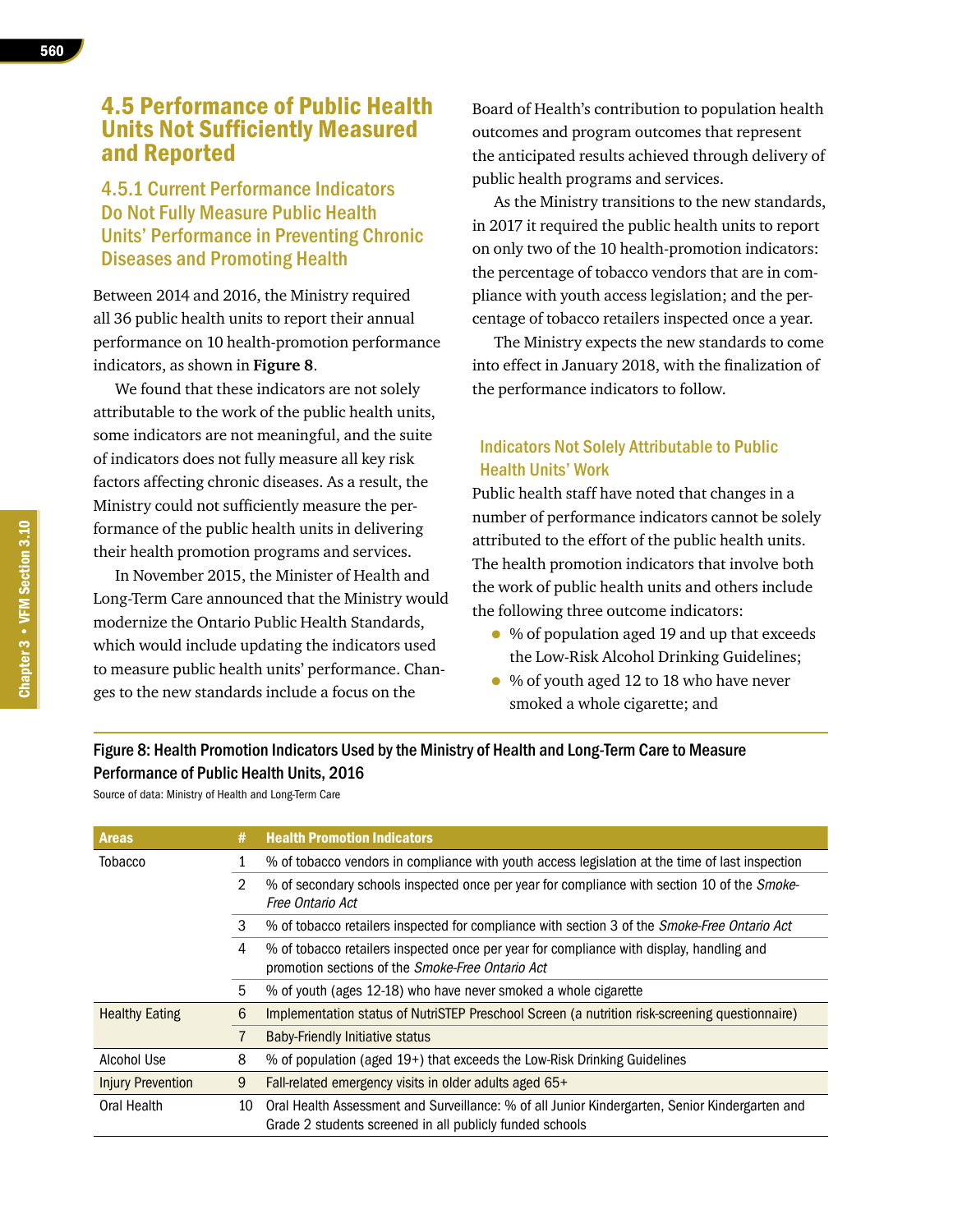• fall-related emergency visits in adults aged 65 and up.

For these indicators, public health units work with other partners, such as schools, recreation centres, cultural organizations, welcome centres, new immigrant groups, home and community-care providers, health promoters, health-care providers in Community Health Centres, and other primary care settings and not-for-profit organizations that advocate for healthy living. As such, monitoring of these indicators is likely more suited for the Ministry to assess how well the public-health sector is performing in these areas at the provincial level. These measures do not provide much insight on public health units' performance at the local level.

As well, the Ministry did not establish targets in these three areas to help drive performance improvement at the public health units. Instead, it simply collected the data as reported.

Public health units that responded to our survey noted there are indicators that reflect the performance of public health units better, such as an improved quit rate for tobacco smoking and increased healthy-eating knowledge for individuals who attend public health units' programs.

### Indicators Do Not Measure More Meaningful Information

Two health-promotion indicators measure aspects of public health units' activity that are already or nearly achieved and therefore do not provide meaningful data to the Ministry. These two areas are the implementation of NutriSTEP (a nutrition risk-screening questionnaire) and the designation status of the Baby-Friendly Initiative (regarding breastfeeding). In 2016, 25 of the 36 public health units have already earned the designation, 11 of which have achieved this status since 2013 and eight are close to being designated for the Baby-Friendly Initiative and 35 out of 36 have implemented NutriSTEP.

Given that implementation has nearly been achieved for these two areas for almost all public health units, the Ministry could now measure the quality and reach of these programs, such as the number of children screened by the NutriSTEP program and referred to appropriate resources, and the breastfeeding initiation and duration rates as a result of the Baby-Friendly Initiative implemented in the respective public health units. These measures would be more meaningful than simply asking the public health units to report on the implementation of the initiatives.

### Suite of Indicators Does Not Fully Measure All Key Risk Factors

Of the five remaining health promotion indicators, four relate to tobacco control and one relates to oral health. There are no indicators to measure public health units' achievement toward reducing other key risk factors, such as physical inactivity, unhealthy eating and unhealthy weights.

About one-third of the public health staff responsible for reporting on performance indicators who responded to our survey reported that the areas in which the Ministry measures public health units are not sufficient and appropriate in measuring the public health units' performance. The respondents noted the indicators only reflect a small portion of what public health units do and do not reflect their impact on improving the health of the community.

Chapter 3 • Section 3.10

Chapter 3 . Section 3.10

# RECOMMENDATION 9

To properly measure the public health units' performance in delivering their health promotion programs and services, we recommend that the Ministry of Health and Long-Term Care:

- put in place relevant indicators that are linked to the planned new Ontario Public Health Standards and that measure areas attributable to the public health units; and
- establish targets that reflect expected performance to promote continuous improvement.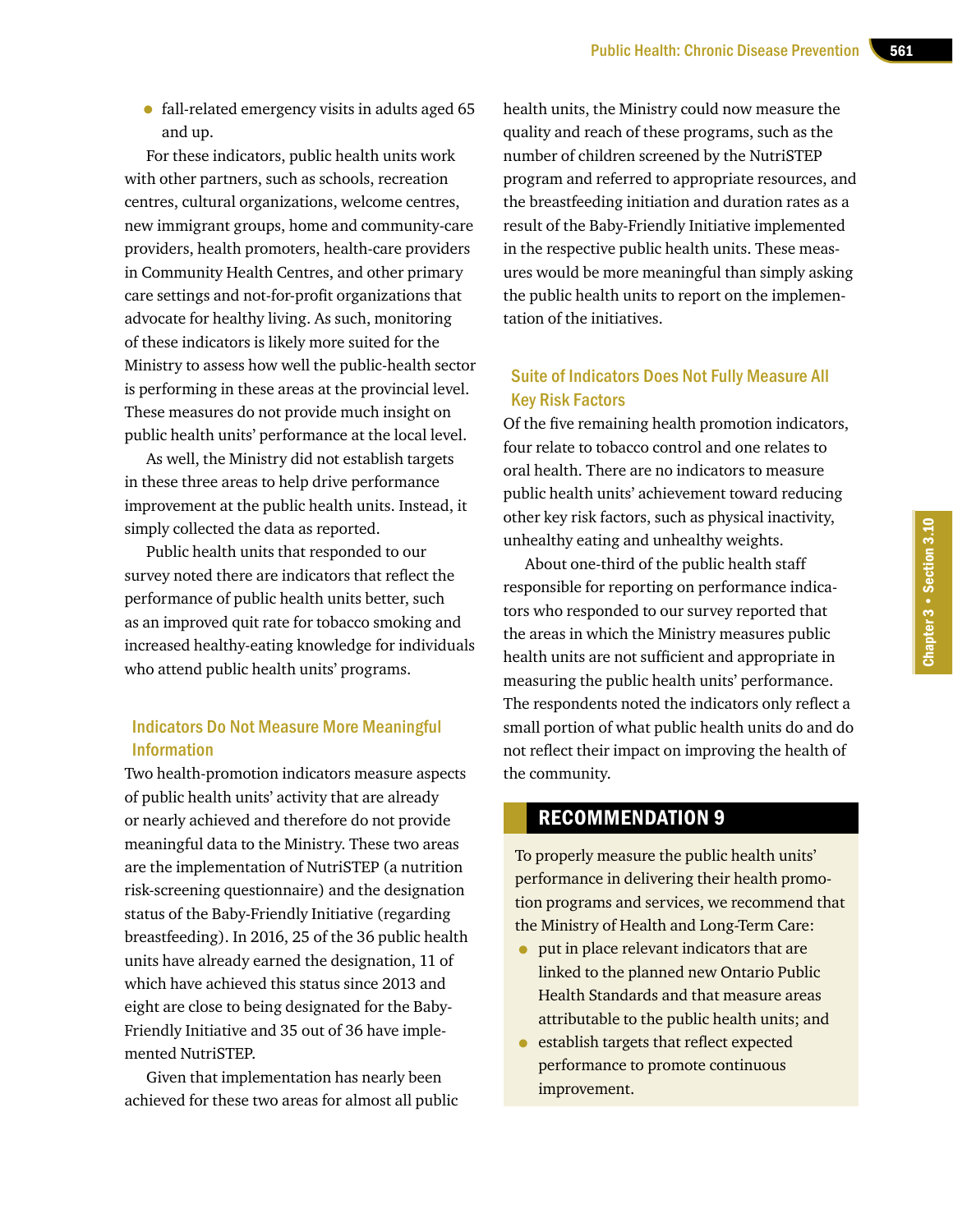### MINISTRY RESPONSE

The Ministry agrees with the importance of measuring public health unit performance in delivering local programs and services. As part of the modernized Ontario Public Health Standards, the Ministry will:

- implement a Public Health Indicator Framework that will include specific indicators to measure chronic disease prevention outcomes across the province that are consistent with the program outcomes specified in the modernized standards; and
- monitor public health unit actual versus expected performance and outcomes through required submission of planning and reporting tools by Boards of Health to the Ministry, including the Board of Health Annual Service Plan and Budget Submission, performance reports and an Annual Report. These tools will enable Boards of Health to demonstrate that they are meeting defined

expectations and provide appropriate Ministry oversight for public funding and resources.

# 4.5.2 Lack of Public Reporting on Public Health Units' Chronic Disease Prevention **Performance**

While some public health units individually report their performance on the 10 health promotion indicators to their Board of Health through meetings that are open to the public, the Ministry does not publicly report the performance results of all public health units. Respondents to our survey expressed that the Ministry should publicly release overall data so that the public health units can understand how the sector is performing as a whole; specifically, health units can gain a better sense of the publichealth sector's performance against targets, and how individual public health unit performances compare with other health units' and the provincial results.

The public disclosure of performance results could contribute toward continually improving the quality of services and programs and enhancing public health units' accountability to taxpayers, who fund and use their services and programs.

### 4.5.3 Limited Ministry Insights on Public Health Units' Use of Resources

The Ministry has limited insights into whether public health units' use of provincial funding is cost-effective. The performance indicators included in the Public Health Funding and Accountability Agreement between the Boards of Health and the Ministry measure areas only regarding health promotion and health protection, but do not extend to any operational aspects of the public health units.

Outside of performance indicator reporting, the public health units provide the number of full-time equivalents devoted to chronic disease prevention, other mandatory programs and the entire organization, as well as the related salary cost to the Ministry through their annual funding request. In 2016, of the estimated total 7,500 full-time equivalents for the public health units, about 980 were allocated to chronic disease prevention under the Ontario Public Health Standards.

While the 36 public health units on average devoted 12% of their full-time equivalents to chronic disease prevention, 17 devoted less than the provincial average, with three health units devoting 6% and two health units devoting up to 20% of their total full-time equivalents to chronic disease prevention. While the differences could be attributed to local decisions of the Boards of Health that are independent of each other and the priorities of each public health unit, the Ministry does not know whether these differences are justified.

Without measuring how efficient the public health units are at using provincial funding to provide chronic disease prevention programs, the Ministry cannot demonstrate that provincial funding on chronic disease prevention has resulted in positive outcomes on each public health unit's overall program objectives.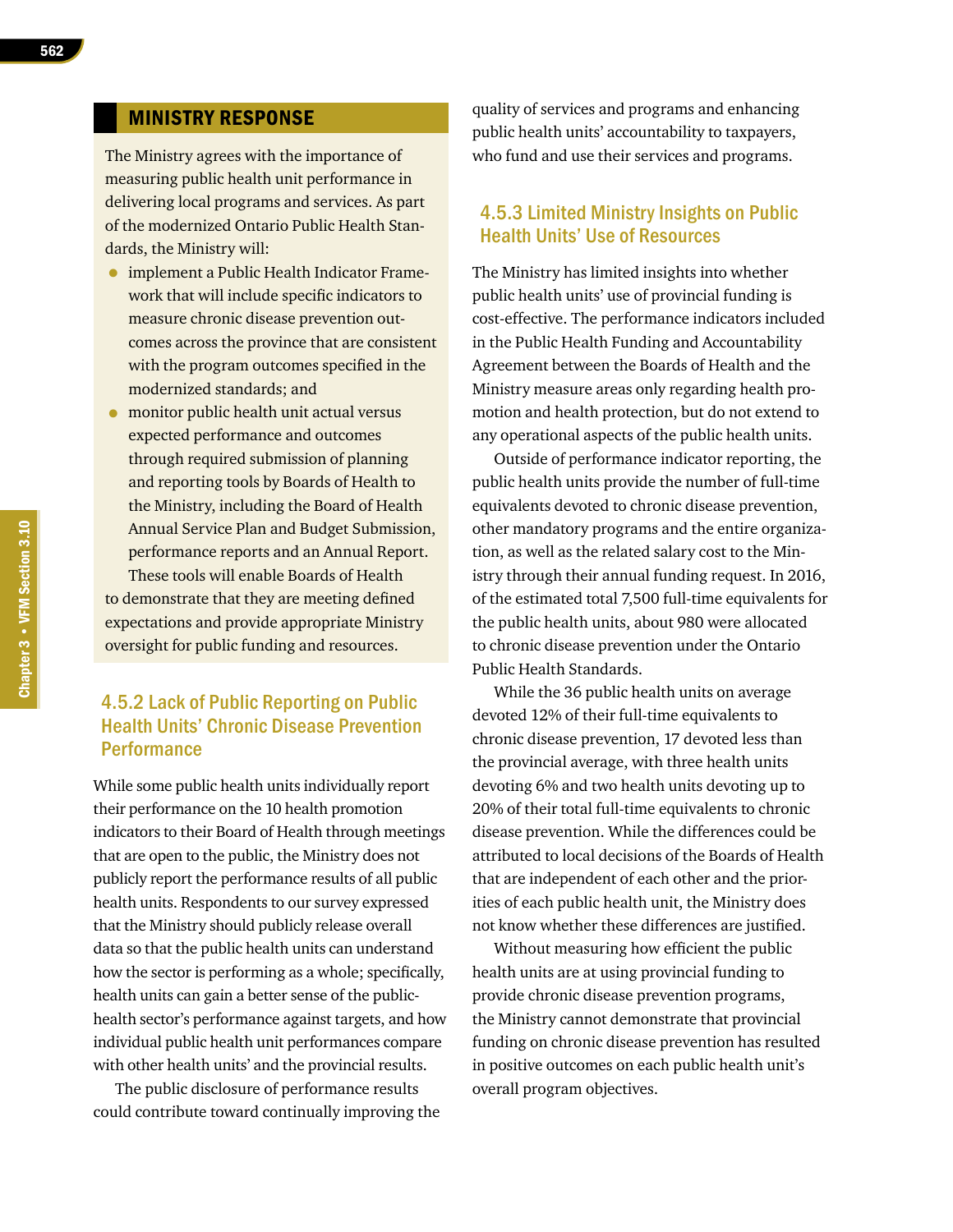# RECOMMENDATION 10

To continually improve the accountability and transparency of the public health sector's performance, we recommend the Ministry of Health and Long-Term Care:

- publicly report on the public health units' performance, including annual results and targets of their performance indicators; and
- develop a procedure to monitor the amount of their resources public health units invest in chronic disease prevention programs against the outcomes of those programs.

### MINISTRY RESPONSE

The Ministry agrees with the importance of continually improving the accountability and transparency of the public health sector's performance. Transparency and accountability are key components of the modernized Ontario Public Health Standards. As part of the Public Health Accountability Framework, which supports the modernized standards, the Ministry will:

- require Boards of Health to publicly report on their performance through an annual financial and performance report beginning in 2018/19; and
- develop procedures to monitor the amount of resources public health units invest in chronic disease prevention programs against the outcomes of these programs.

# 4.6 Full Rollout of Needs-Based Funding Model May Take Up to 10 Years

The current level of provincial funding to the public health units has been primarily driven by historical decisions and is not based on any distribution formula.

Over the years, public health units' funding has been influenced by many factors, such as historical unequal allocations, traditional arrangements

with municipalities to share costs, and provincial priorities for program expansions and/or programs and services required to meet local needs. However, demographics and local needs have evolved over time.

As a result, per capita funding of public health spending varies widely across the 36 public health units in the province. In 2016/17, per capita funding per public health unit averaged \$64.40, and ranged from the lowest of \$36.89 for Halton Region to the highest of \$133.61 for Timiskaming, as shown in **Figure 9**.

We noted that this concern of funding disparity had been identified in our two previous audit reports on public health in 1997 and 2003, as well as in the Ministry's Local Public Health Capacity Review Committee in 2006.

### New Funding Model Recommended in 2013

In 2010, the Ministry convened a Funding Review Working Group to investigate the status of public health funding at that time, provide advice to the Ministry on a future public-health funding model, and advise the Ministry on principles for setting up the funding model. The objectives of the review were to develop a needs-based approach to public health funding and reduce funding inequities among public health units over time.

The Working Group presented its final report to the Ministry in December 2013. It recommended using a new model to identify an appropriate funding share for each public health unit. The model is based on many factors, including population, health risks, cost of living, low birth rates, preventable mortality rates, geography, language, immigrant status, and education.

Since the recommendation by the Working Group, the Ministry provided increases of 2% (\$11 million) to eight public health units in 2015 and 1% (\$6 million) to 10 public health units in 2016 for the health programs and services set out in the *Health Protection and Promotion Act* using the new funding model. The Ministry did not give any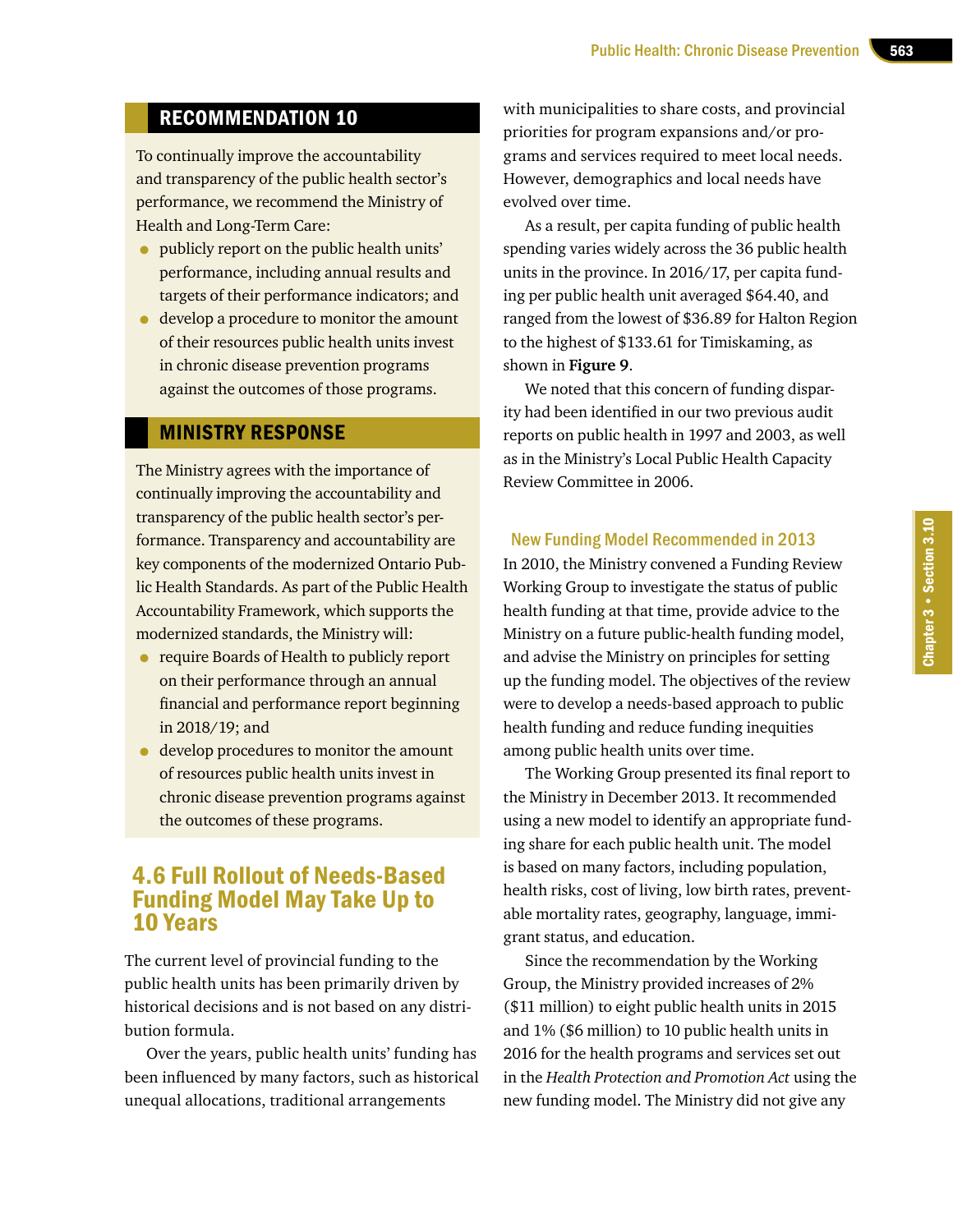

### Figure 9: Provincial Per Capita Funding of All 36 Public Health Units, 2016/17

Source of data: Ministry of Health and Long-Term Care

increase in funding to the public health units using the funding model in 2017.

The Ministry has not set a target date for when public health units will reach their modelled share of funding. It has estimated it could take 10 years to ensure public health funding is more equitably allocated to all health units, assuming a 2% growth rate and that future incremental funds are targeted to units that do not yet receive their modelled share of funding. The final report of the Expert Panel on Public Health released in July 2017 recommended that the 36 public health units be reorganized into 14 regional public health entities. If the Ministry adopts the recommendation, the funding model recommended by the Funding Review Working Group in 2013 may become obsolete and a new funding model would have to be established.

We also found that the Ministry generally does not finalize funding decisions for the public health units until the last quarter in the year. This leaves very little time for the public health units to deal with any unexpected changes in funding. Over 80% of the Medical Officers of Health and chief executive officers of the local public health units who responded to our survey identified that timeliness of funding approvals is a problem. They noted that it is challenging to plan programs and services without having the assurance of how much funding would be available to the public health units.

# RECOMMENDATION 11

To reduce funding inequities among public health units and to support proper planning for programs and services, we recommend that the Ministry of Health and Long-Term Care:

- expedite its application of the model on public health units' funding developed by the Funding Review Working Group or establish a new funding approach that supports more equitable funding for public health units; and
- finalize the annual funding for public health units as early in the current fiscal year as possible.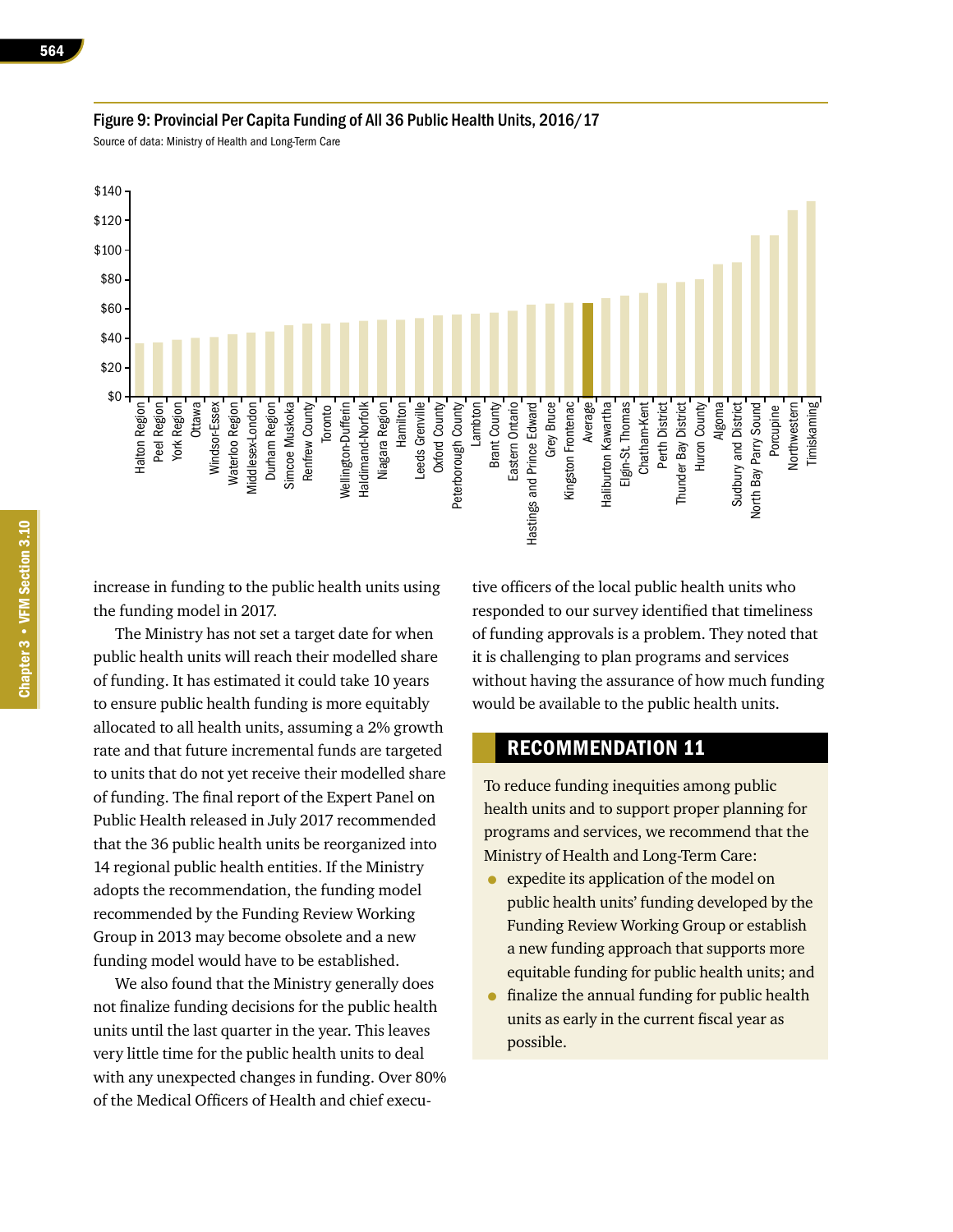# MINISTRY RESPONSE

The Ministry agrees with the importance of timely and equitable funding for public health units. To this end, the Ministry will:

- review the public health funding model in the context of public health transformation and make adjustments, as appropriate, in support of equitable funding approaches;
- continue to work toward finalizing annual funding adjustments for public health units as early in the current Ministry fiscal year as possible;
- continue to provide informal planning targets to the sector as early as possible to assist with budget planning and programming; and
- work toward extending the period of time public health units are permitted to use prov incially approved funding to March 31 from December 31.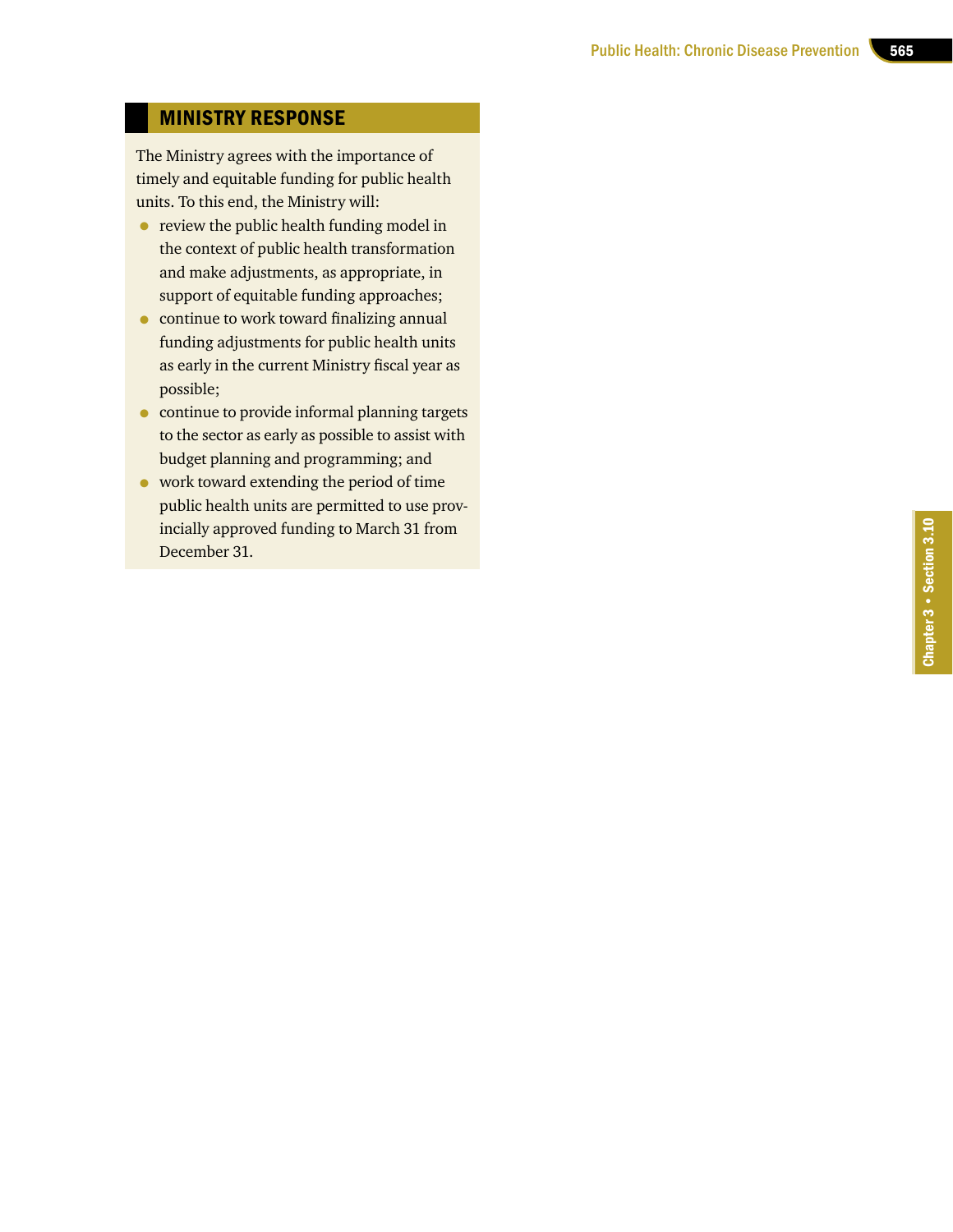# Appendix 1: Ontario Public Health Units **Appendix 1: Ontario Public Health Units**

Source of data: Public Health Ontario, Statistics Canada Source of data: Public Health Ontario, Statistics Canada



\* Based on 2016 data from Statistics Canada. Based on 2016 data from Statistics Canada.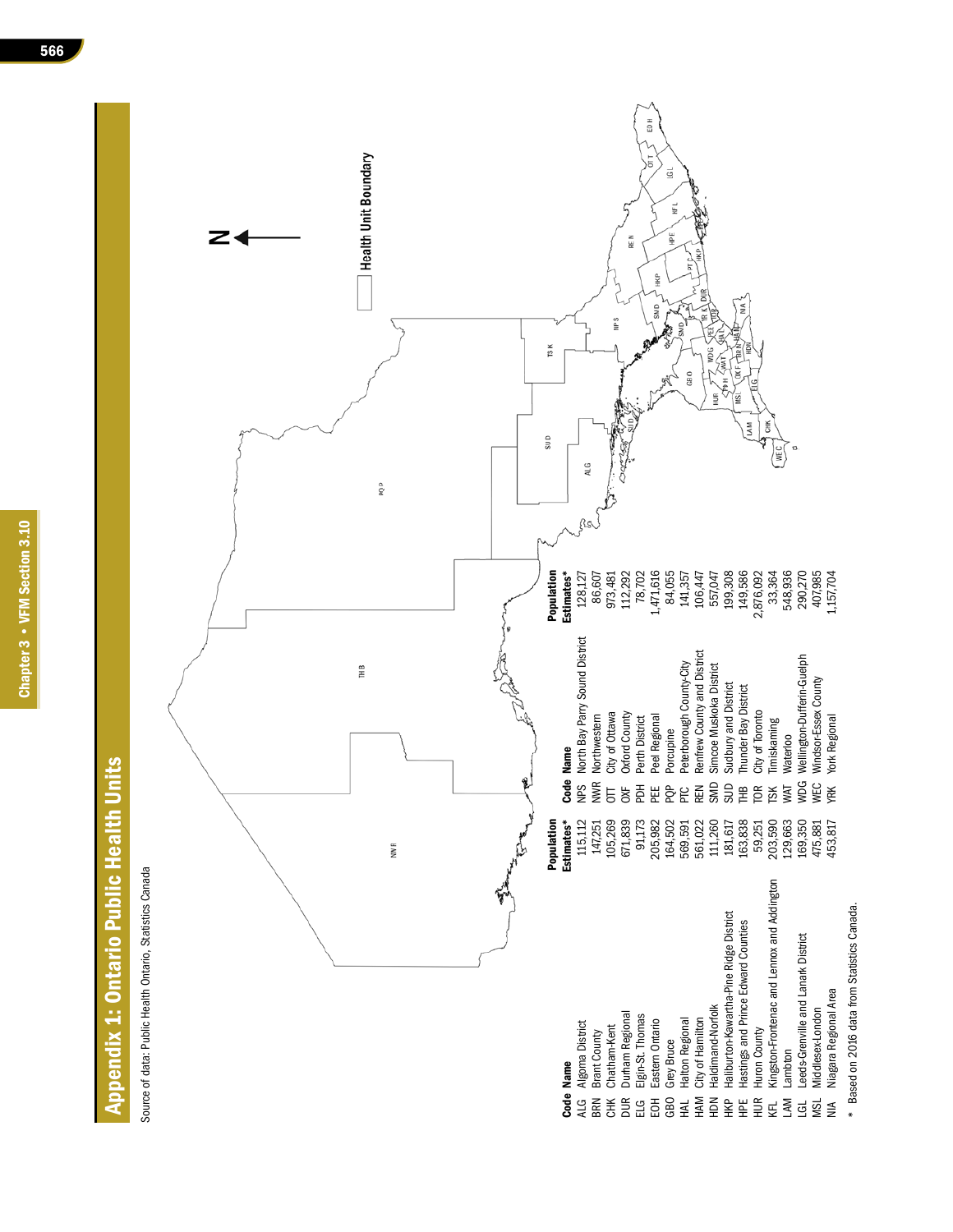# Appendix 2: Summary of Standards, Requirements and the Related Goals in the Ontario Public Health Standards for Ontario's Public Health Units

Prepared by the Office of the Auditor General of Ontario using data from the Ministry of Health and Long-Term Care

|                                              |                                                                                                              |                                                                                                                                                                                                  | <b>Examples of Requirements</b>                                                                                                                                                                                                                                                                                                                                                                                             |  |  |  |  |
|----------------------------------------------|--------------------------------------------------------------------------------------------------------------|--------------------------------------------------------------------------------------------------------------------------------------------------------------------------------------------------|-----------------------------------------------------------------------------------------------------------------------------------------------------------------------------------------------------------------------------------------------------------------------------------------------------------------------------------------------------------------------------------------------------------------------------|--|--|--|--|
|                                              | <b>Standards</b>                                                                                             | Goal                                                                                                                                                                                             | on the Public Health Units                                                                                                                                                                                                                                                                                                                                                                                                  |  |  |  |  |
| <b>Foundational Standard</b>                 |                                                                                                              |                                                                                                                                                                                                  |                                                                                                                                                                                                                                                                                                                                                                                                                             |  |  |  |  |
| 1                                            | Population Health Assessment,<br>Surveillance, Research and<br>Knowledge Exchange, and<br>Program Evaluation | Public health practice responds effectively<br>to current and evolving conditions,<br>and contributes to the public's health<br>and well-being                                                   | Tailor public health programs and<br>$\bullet$<br>services to meet their local needs, and<br>communicate public health information<br>to the public, health-care providers,<br>and community partners<br>Monitor programs and services to<br>٠<br>determine whether intended outcomes<br>are being achieved and whether<br>performance can be improved through<br>changing the reach, intensity, or<br>duration of programs |  |  |  |  |
|                                              | <b>Chronic Diseases and Injuries Program Standards</b>                                                       |                                                                                                                                                                                                  |                                                                                                                                                                                                                                                                                                                                                                                                                             |  |  |  |  |
| 2                                            | <b>Chronic Disease Prevention</b>                                                                            | To reduce the burden of preventable<br>chronic diseases of public<br>health importance                                                                                                           | • Develop policies and increase<br>awareness of healthy eating,<br>weights, tobacco controls, alcohol<br>use, physical activity, and ultraviolet<br>radiation exposure                                                                                                                                                                                                                                                      |  |  |  |  |
| 3                                            | Prevention of Injury and<br><b>Substance Misuse</b>                                                          | To reduce the frequency, severity, and<br>impact of preventable injury and of<br>substance misuse                                                                                                | • Develop and promote healthy policies<br>on alcohol and other substances, falls<br>prevention, road and off-road safety                                                                                                                                                                                                                                                                                                    |  |  |  |  |
|                                              | <b>Family Health Program Standards</b>                                                                       |                                                                                                                                                                                                  |                                                                                                                                                                                                                                                                                                                                                                                                                             |  |  |  |  |
| 4                                            | Reproductive Health                                                                                          | To enable individuals and families to<br>achieve optimal pre-conception health,<br>experience a healthy pregnancy, have the<br>healthiest newborn(s) possible, and be<br>prepared for parenthood | • Promote pre-conception health,<br>healthy pregnancies, reproductive<br>health outcomes, and preparation<br>for parenting                                                                                                                                                                                                                                                                                                  |  |  |  |  |
| 5                                            | <b>Child Health</b>                                                                                          | To enable all children to attain<br>and sustain optimal health and<br>developmental potential                                                                                                    | • Promote positive parenting,<br>breastfeeding, healthy family<br>dynamics, healthy eating, weights<br>and physical activity, growth and<br>development, and oral health                                                                                                                                                                                                                                                    |  |  |  |  |
| <b>Infectious Diseases Program Standards</b> |                                                                                                              |                                                                                                                                                                                                  |                                                                                                                                                                                                                                                                                                                                                                                                                             |  |  |  |  |
| 6                                            | <b>Infectious Diseases Prevention</b><br>and Control                                                         | To prevent or reduce the burden<br>of infectious diseases of public<br>health importance                                                                                                         | • Improve public knowledge on<br>infectious diseases that are locally<br>relevant, respiratory etiquette<br>(sneezing/coughing), hand hygiene,<br>vaccinations and medications,<br>infection prevention and control<br>Manage cases and outbreaks of<br>infectious diseases                                                                                                                                                 |  |  |  |  |
| 7                                            | <b>Rabies Prevention and Control</b>                                                                         | To prevent the occurrence of rabies<br>in humans                                                                                                                                                 | Improve public knowledge on rabies<br>prevention and control                                                                                                                                                                                                                                                                                                                                                                |  |  |  |  |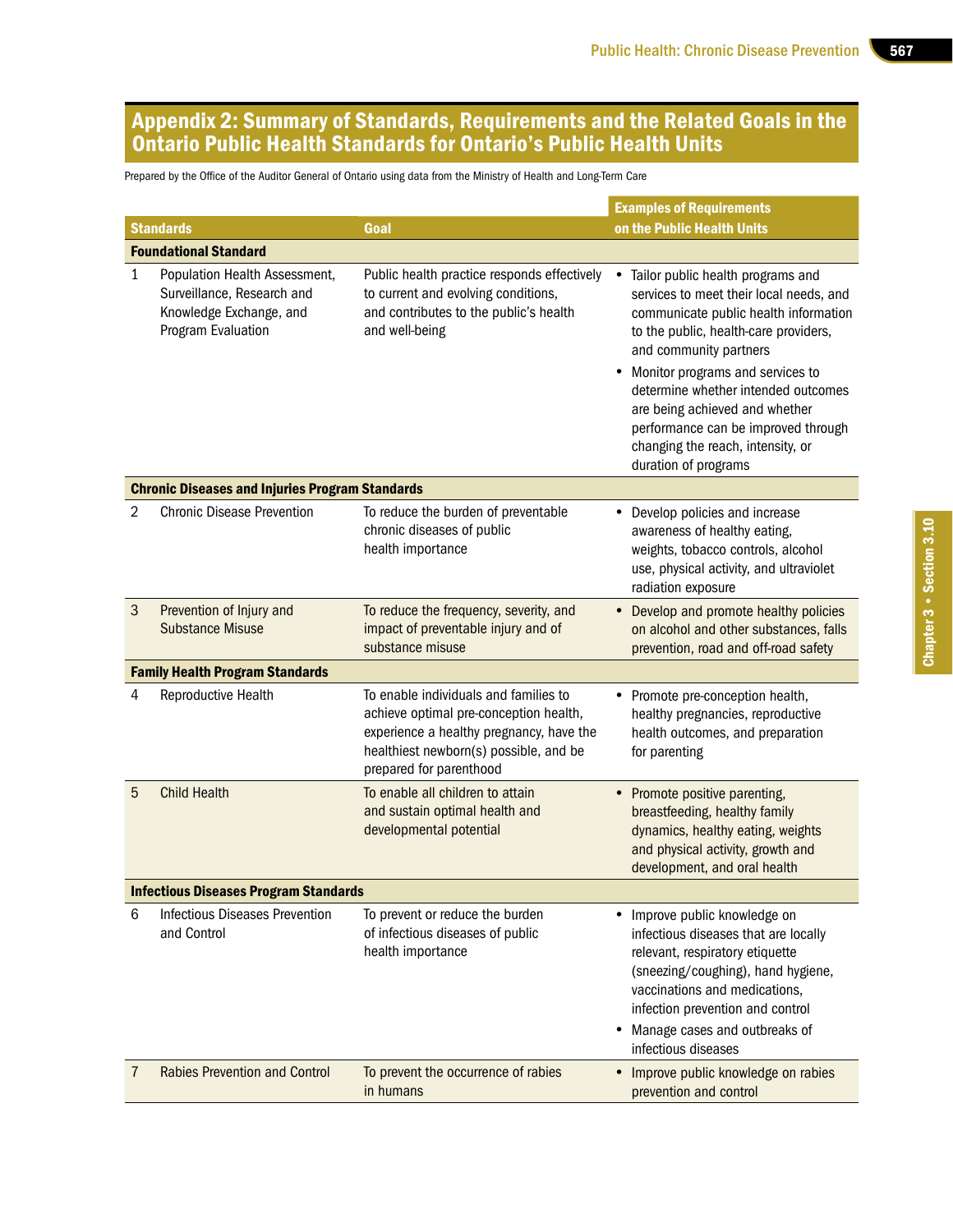|                                                |                                                                                                            |                                                                                                                                                                                                       | <b>Examples of Requirements</b>                                                                                                                                         |  |
|------------------------------------------------|------------------------------------------------------------------------------------------------------------|-------------------------------------------------------------------------------------------------------------------------------------------------------------------------------------------------------|-------------------------------------------------------------------------------------------------------------------------------------------------------------------------|--|
|                                                | <b>Standards</b>                                                                                           | Goal                                                                                                                                                                                                  | on the Public Health Units                                                                                                                                              |  |
| 8                                              | Sexual Health, Sexually<br>Transmitted Infections, and<br><b>Blood-Borne Infections</b><br>(including HIV) | To prevent or reduce the burden of<br>sexually transmitted infections and<br>blood-borne infections; to promote<br>healthy sexuality                                                                  | • Promote healthy sexuality and access<br>to sexual health services<br>• Prevent adolescent pregnancies,<br>and sexually transmitted and<br>blood-borne infection       |  |
| 9                                              | <b>Tuberculosis Prevention</b><br>and Control                                                              | To prevent or reduce the burden<br>of tuberculosis                                                                                                                                                    | • Surveillance of active tuberculosis and<br>individuals with latent tuberculosis<br>• Provide or ensure access to<br>tuberculosis medication at no cost                |  |
| 10                                             | Vaccine Preventable Diseases                                                                               | To reduce or eliminate the burden of<br>vaccine preventable diseases                                                                                                                                  | • Maintain records and report on the<br>immunization status of children<br>• Promote and provide immunization to<br>all eligible persons                                |  |
|                                                | <b>Environmental Health Program Standards</b>                                                              |                                                                                                                                                                                                       |                                                                                                                                                                         |  |
| 11                                             | <b>Food Safety</b>                                                                                         | To prevent or reduce the burden of<br>food-borne illness                                                                                                                                              | Surveillance of food-borne illnesses<br>$\bullet$<br>and inspection of food premises                                                                                    |  |
| 12                                             | Safe Water                                                                                                 | To prevent or reduce the burden of<br>water-borne illness related to drinking<br>water; and to prevent or reduce the<br>burden of water-borne illness and injury<br>related to recreational water use | • Surveillance of drinking water<br>systems and drinking water illnesses,<br>public beaches and public beach<br>water illnesses                                         |  |
| 13                                             | <b>Health Hazard Prevention</b><br>and Management                                                          | To prevent or reduce the burden of<br>illness from health hazards in the<br>physical environment                                                                                                      | • Increase public awareness of indoor or<br>outdoor air quality, extreme weather,<br>climate change, exposure to radiation<br>• Respond to and manage health<br>hazards |  |
| <b>Emergency Preparedness Program Standard</b> |                                                                                                            |                                                                                                                                                                                                       |                                                                                                                                                                         |  |
| 14                                             | <b>Public Health Emergency</b><br>Preparedness                                                             | To enable and ensure a consistent and<br>effective response to public health<br>emergencies and emergencies with public<br>health impacts                                                             | • Develop plans to keep critical services<br>operational during emergencies                                                                                             |  |